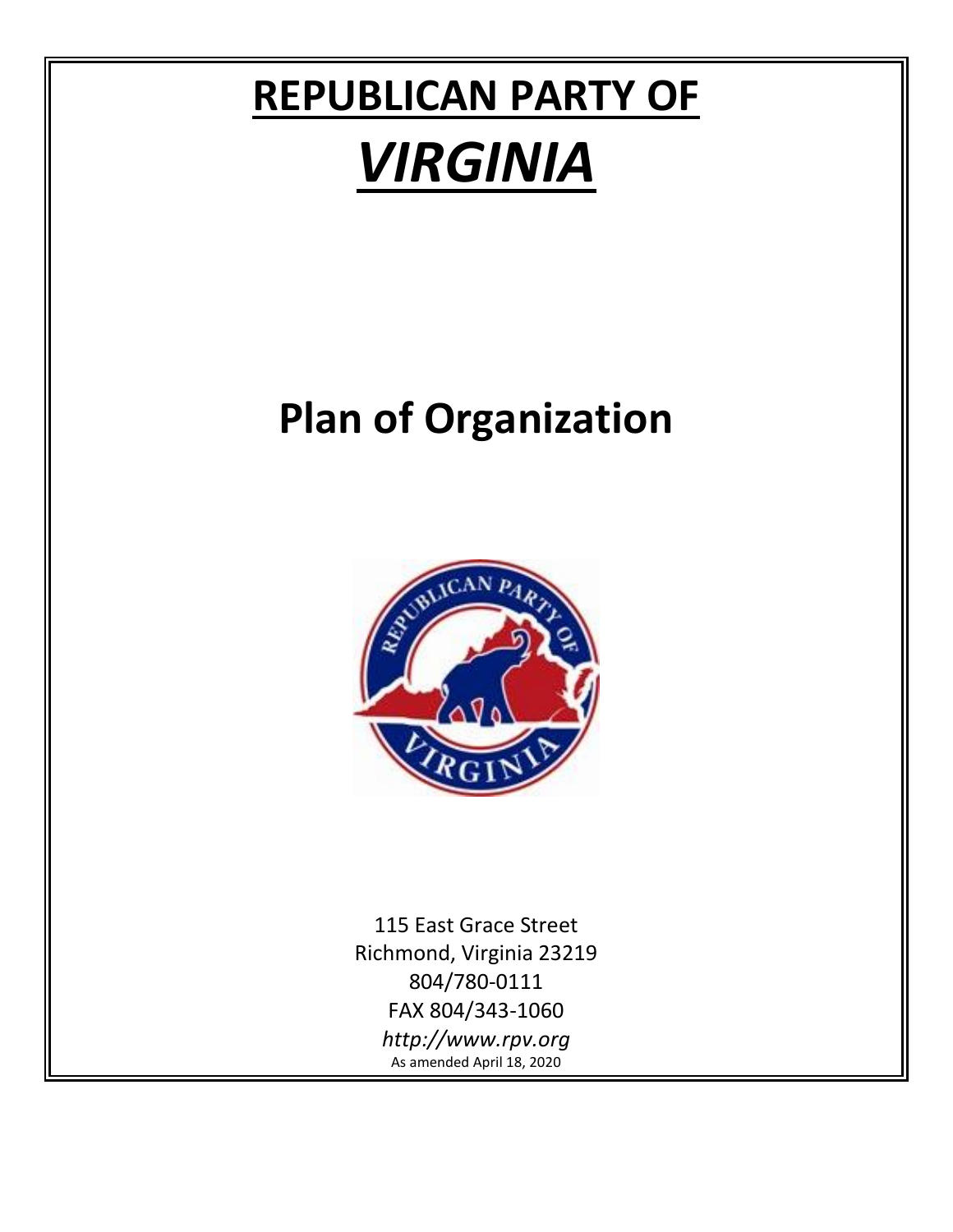# **Table of Contents**

| <b>Qualifications for Participation in Party Actions</b>  | <b>ARTICLE I</b>    |
|-----------------------------------------------------------|---------------------|
| Definitions                                               | <b>ARTICLE II</b>   |
| <b>State Central Committee</b>                            | <b>ARTICLE III</b>  |
| <b>District Committee</b>                                 | <b>ARTICLE IV</b>   |
| Legislative District Committee                            | <b>ARTICLE V</b>    |
| County and City Committee                                 | <b>ARTICLE VI</b>   |
| <b>Official Committees - General</b>                      | <b>ARTICLE VII</b>  |
| Mass Meetings, Party Canvasses, Conventions and Primaries | <b>ARTICLE VIII</b> |
| Change in Boundaries                                      | <b>ARTICLE IX</b>   |
| <b>Rulings and Appeals</b>                                | <b>ARTICLE X</b>    |
| Amendments                                                | <b>ARTICLE XI</b>   |

| <b>ADOPTED</b>  | <b>February 12, 1972</b>  | <b>October 1, 2005</b>   |
|-----------------|---------------------------|--------------------------|
| <b>AMENDED</b>  | <b>March 23, 1972</b>     | <b>December 2, 2006</b>  |
|                 | <b>February 24, 1973</b>  | <b>October 13, 2007</b>  |
|                 | April 26, 1975            | <b>March 8, 2008</b>     |
|                 | <b>March 27, 1976</b>     | <b>November 7, 2009</b>  |
|                 | June 29, 1979             | <b>November 19, 2010</b> |
|                 | <b>September 15, 1979</b> | <b>February 16, 2013</b> |
|                 | September 27, 1980        | <b>December 6, 2013</b>  |
| <b>RESTATED</b> | <b>June 1, 1985</b>       | <b>March 22, 2014</b>    |
| <b>AMENDED</b>  | <b>June 14, 1986</b>      | <b>December 5, 2014</b>  |
|                 | April 28, 1990            | June 27, 2015            |
|                 | <b>July 28, 1990</b>      | <b>December 11, 2015</b> |
|                 | <b>June 8, 1991</b>       | <b>January 30, 2016</b>  |
|                 | May 30, 1992              | April 29, 2016           |
|                 | <b>August 26, 1995</b>    | <b>December 14, 2018</b> |
|                 | <b>December 5, 1998</b>   | September 7, 2019        |
|                 | <b>December 1, 2001</b>   | December 6, 2019         |
|                 | June 28, 2002             | <b>April 4, 2020</b>     |
|                 | <b>June 4, 2004</b>       | <b>April 18, 2020</b>    |
|                 | <b>October 2, 2004</b>    |                          |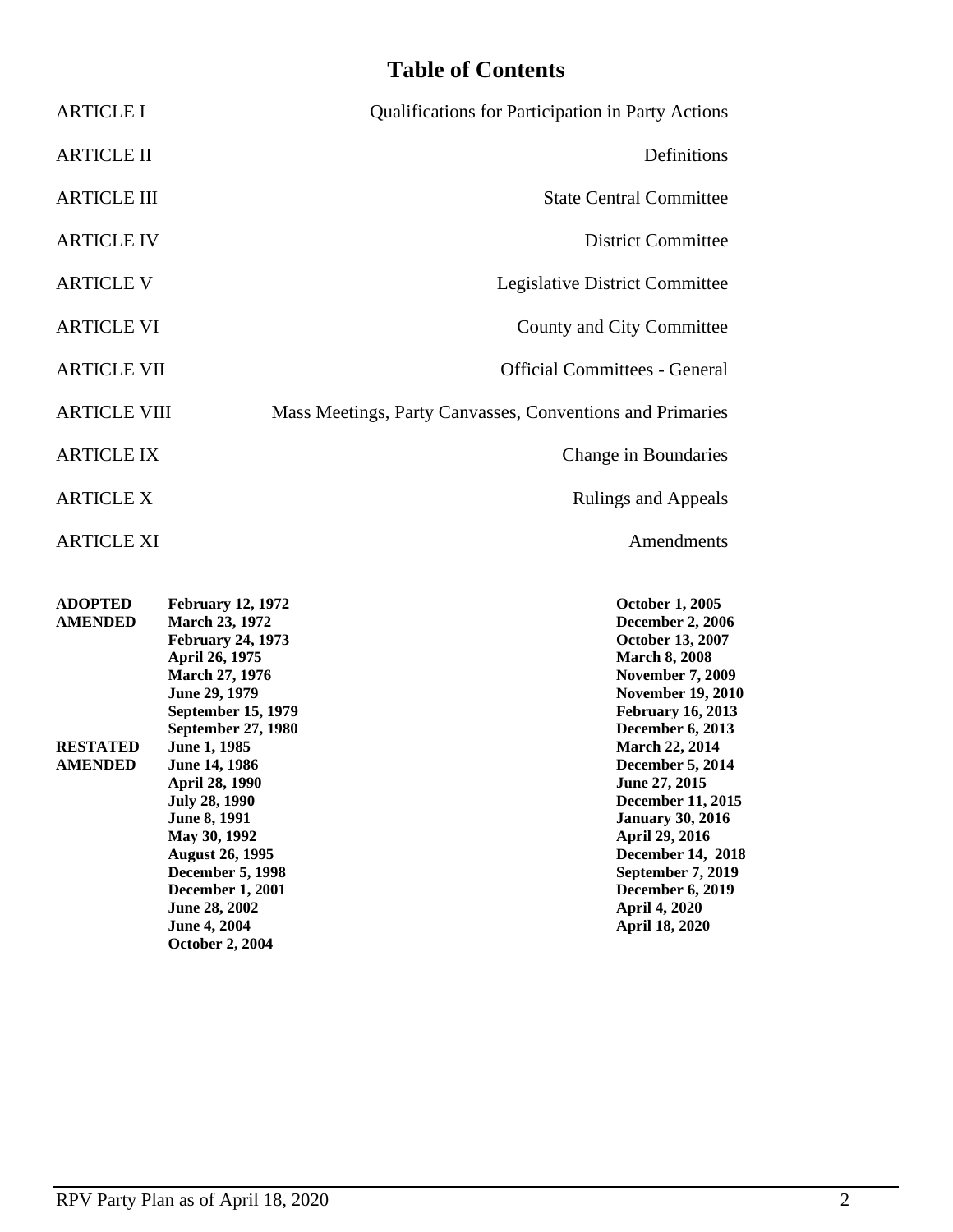## **PREAMBLE**

The Republican Party of Virginia is a free association organized for the purposes of promoting the principles and achieving the objectives of the Republican Party, electing duly nominated or designated Republican candidates to public office, and performing official actions within the Commonwealth of Virginia, consistent with these purposes.

## **ARTICLE I Participation in Party Actions**

#### **SECTION A. Qualifications**

1. All legal and qualified voters under the laws of the Commonwealth of Virginia, regardless of race, religion, national origin or sex, who are in accord with the principles of the Republican Party, and who, if requested, express in open meeting either orally or in writing as may be required their intent to support all of its nominees for public office in the ensuing election may participate as members of the Republican Party of Virginia in its mass meetings, party canvasses, conventions, or primaries encompassing their respective election districts.

2. A voter who, subsequent to making a statement of intent, publicly supports a candidate in opposition to a Republican nominee shall not be qualified for participation in party actions as defined in Article I for a period of four (4) years.

3. Paragraphs 4 and 5 shall cease having any effect at such time as the Election Laws of the Commonwealth of Virginia shall provide for party registration, at which time only those registered as Republicans may be deemed to be in accord with the principles of the Republican Party, unless otherwise stipulated by the appropriate Official Committee.

4. In addition to the foregoing, to be in accord with the principles of the Republican Party, unless otherwise stipulated by the appropriate Official Committee, a person otherwise qualified hereunder shall not have participated in Virginia in the nomination process of a party other than the Republican Party with in the last five years.

5. A single exception to Paragraph 4 shall be approved for a voter that renounces affiliation with any other party in writing, and who expresses in writing that he/she is in accord with the principles of the Republican Party and intends, at the time of the writing, to support the nominees of the Republican Party in the future. Any voter that utilizes the foregoing exception, and thereafter participates in the nomination process of a party other than the Republican Party, shall not have the benefit of the exception identified in this paragraph thereafter. Within 30 days of receipt, the Official Committee shall provide a copy of this signed renunciation statement to the Republican Party of Virginia, to be maintained for a period of 5 years.

6. In order to be eligible for election as a Delegate or Alternate Delegate to any convention, an individual must be registered to vote no later than the prefiling deadline established by the Official Committee or, if prefiling is not a requirement, no later than the date of election as a Delegate. A person who has made application for registration and meets all other requirements of Section A, but whose name does not appear on the local registration books solely because of the books having been closed in connection with a local election, will nevertheless be deemed a legal and qualified voter.

#### **SECTION B. Participation**

All Chairmen and members of Official Committees, delegates to Conventions, and voters in Mass Meetings or Party Canvasses provided for in the State Party Plan shall be members of the Republican Party of Virginia as stated in this Article and must be legally qualified voters of the respective Units or election Districts which they represent as Chairmen, members, delegates or voters.

In order to be eligible for appointment or designation to an Official Committee, or any subcommittee that establishes or recommends rules governing any Official Committee, an individual must be a member of a unit committee or one of the organizations granted representation on the State Central Committee. This requirement shall not apply to the State Finance Chairman or to the members of the State Finance Committee, or its equivalent of any Official Committee.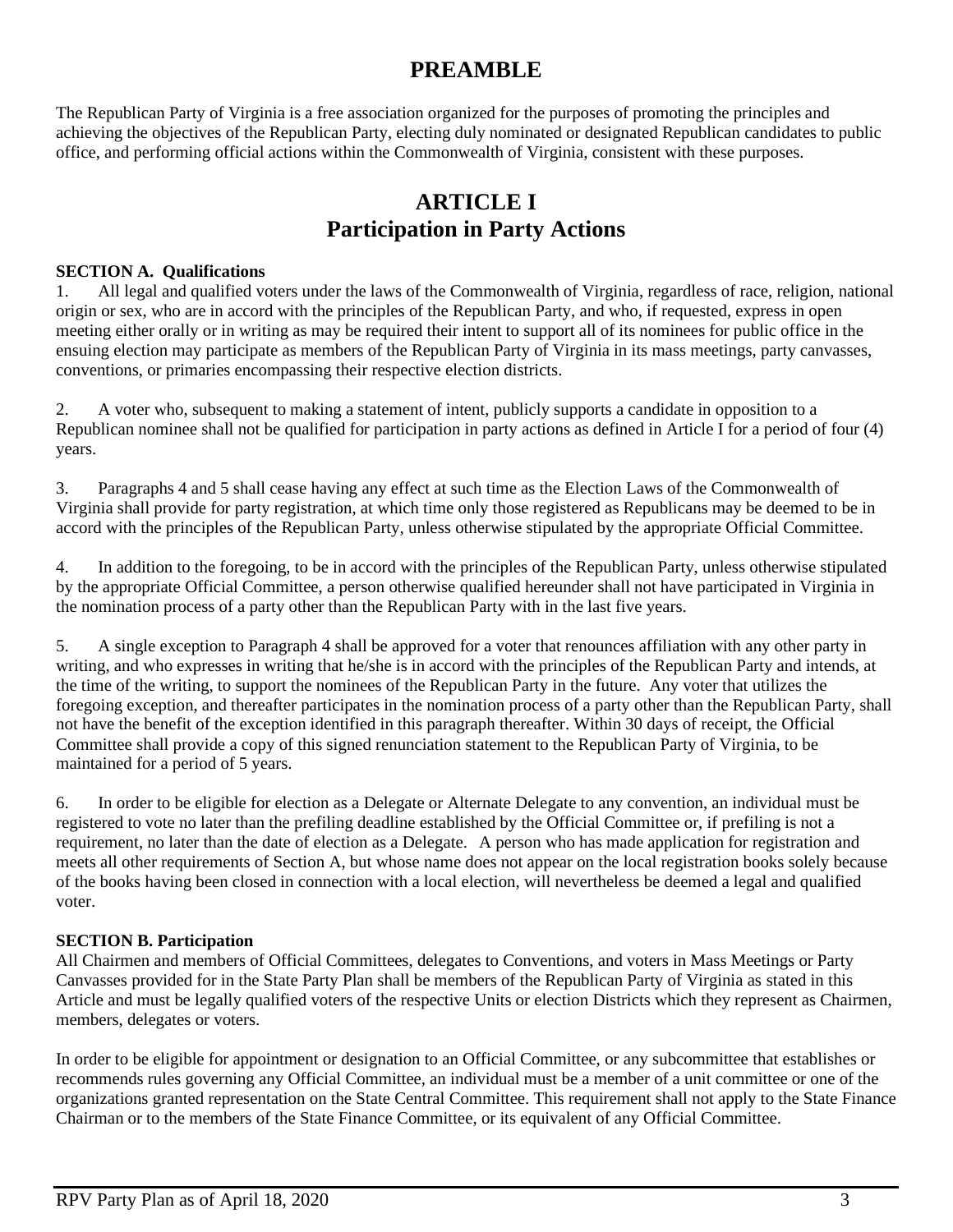Participation in the nomination of any candidate for public office may not be conditioned on the payment of a registration fee, except as provided for in Article VIII, Section A.1.e.

## **ARTICLE II Definitions**

- 1. "State Party" or "Party" or "RPV" means Republican Party of Virginia.
- 2. "State Party Plan" means Plan of Organization of the Republican Party of Virginia.
- 3. "State Central Committee" means State Central Committee of the Republican Party of Virginia.
- 4. "Election District" means the City, County, ward of a City, magisterial district of a County, precinct, or portions or combinations of such political subdivisions which comprise the area defined by law in which an election is to be held.
- 5. "Congressional District" means the Election District for a member of the House of Representatives of the United States Congress.
- 6. "District" means Congressional District unless otherwise designated.
- 7. "Legislative District" means the Election District for a member of the House of Delegates or the State Senate of the Virginia General Assembly.
- 8. "District Committee" means Republican Congressional District Committee for each Congressional District.
- 9. "Legislative District Committee" means Republican District Committee for each State Senatorial District and each House of Delegates District as the context may require.
- 10. "County Committee" means County Committee for the Republican Party for each county.
- 11. "City Committee" means City Committee for the Republican Party for each City.
- 12. "Unit" means County or City.
- 13. "Unit Committee" means County Committee or City Committee.
- 14. "Republican Party Voting Strength" means a uniform ratio of the votes cast in a political subdivision for the Republican candidates for Governor and President to the total votes cast in the entire Election District for the Republican candidates for Governor and President in the last preceding Gubernatorial and Presidential elections, as calculated according to Article VIII, Section F.
- 15. "Quadrennial State Convention" means the State Convention held in Presidential election years for the purposes of nominating electors-at-large to the Electoral College and electing delegates-at-large and alternates-at-large to the Quadrennial National Republican Convention.
- 16. "Quadrennial District Convention" means the District Convention held in Presidential election years for the purposes of nominating an elector to the Electoral College and electing Delegates and Alternates to the Quadrennial National Republican Convention.
- 17. "Biennial District Convention" means the District Convention held in Congressional election years and is the same as the Quadrennial District Convention in Presidential election years.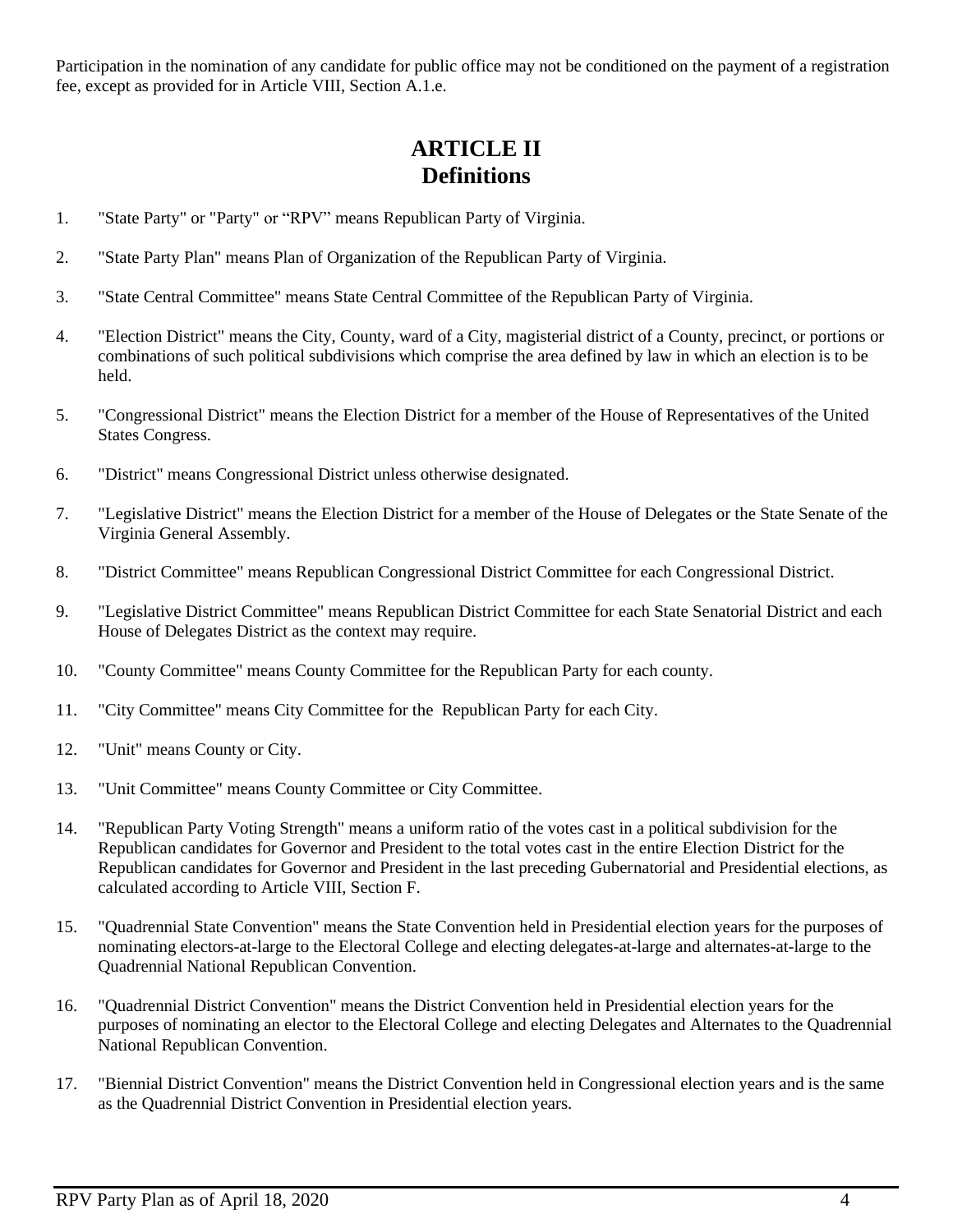- 18. "Official Committees" are the State Central Committee, each District Committee, each Legislative District Committee, and each Unit Committee.
- 19. "Ex-Officio" means the person holding the office and shall not be construed to mean with or without vote.
- 20. "Mass Meeting" is as defined in *Robert's Rules of Order* subject to the provisions of the State Party Plan.
- 21. "Party Canvass" is a method of electing chairmen and members of Official Committees, delegates to Conventions, or Party nominees which shall include prefiling candidacies, then secret balloting by Party members at convenient polling places and hours after proper notice. Any Party Canvass that includes more than one (1) Unit shall have no less than one (1) polling place in each Unit unless this requirement is waived by a unanimous vote of all of the voting members of the Committee.
- 22. "Convention" is as defined in *Robert's Rules of Order* subject to the provisions of the State Party Plan.
- 23. "Primary" is as defined in and subject to the Election Laws of the Commonwealth of Virginia, except to the extent that any provisions of such laws conflict with this Plan, infringe the right to freedom of association, or are otherwise invalid.
- 24. "*Robert's Rules of Order"* shall mean the then current edition of *Robert's Rules of Order, Newly Revised*.
- 25. "Military Member" shall mean any member of the Virginia National Guard, or the United States Armed Forces, Merchant Marine, or Coast Guard, who is currently serving on active duty or who expects to be on active duty at the time of a particular mass meeting or convention.
- 26. "Political Party" means a formal organization which nominates candidates for public office.
- 27. "Ranked choice voting" shall mean a system of election in which each voter ranks candidates in order of preference (first, second, third, etc.) and ballots are tabulated sequentially identifying the candidate with the least support, eliminating that candidate, and transferring those votes to the next-ranked candidate on each ballot, until there are only as many candidates left as seats available.
- 28. "Signed by" shall mean, for purposes of Article VII, Section C, and Article X, Section B, accompanied by one or more pages of original signatures in ink, or evidence of electronic signatures consistent with the Uniform Electronic Transactions Act, Code of Virginia, section 59.1-479 *et seq*.

With respect to this document, whenever the singular or plural number, or masculine or feminine or neutral gender, is used herein, it shall equally include the others as the context may require. Definitions not set forth above, to the extent found therein and where not otherwise inconsistent with Article VII, Section H and Article VIII, Section I.4 of the State Party Plan, shall be those set forth in *Robert's Rules of Order*.

## **ARTICLE III State Central Committee**

#### **Section A. Membership**

The membership of the State Central Committee shall consist of the following:

- 1. State Chairman
- 2. First Vice Chairman
- 3. Two (2) Vice Chairmen from the Eastern part of the State.
- 4. Two (2) Vice Chairmen for the Western part of the State.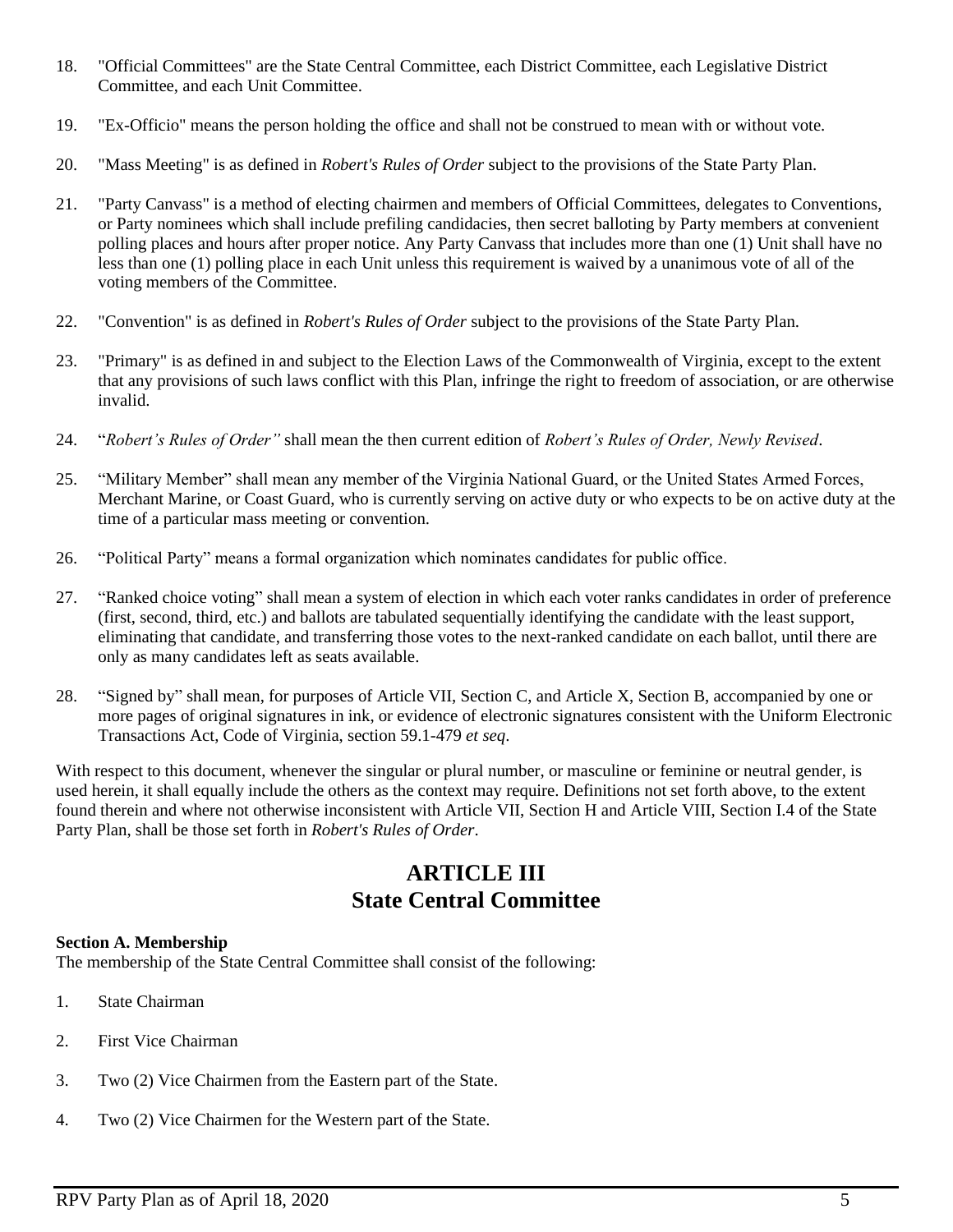- 5. Two (2) National Committee members.
- 6. President, ex officio, and two (2) elected representatives of the Virginia Federation of Republican Women.
- 7. President, ex officio, and two (2) elected representatives of the Young Republican Federation of Virginia.
- 8. President, ex officio, and two (2) elected representatives of the College Republican Federation of Virginia.
- 9. District Chairman of each District, ex officio.
- 10. Three members from each District.
- 11. One (1) additional member from each District that cast its plurality vote for the Republican Presidential nominee in the last preceding Presidential election.
- 12. One (1) additional member for each District represented by a Republican member of Congress.
- 13. Four (4) Republican members of the General Assembly, equally divided between each house.
- 14. State Treasurer and Finance Chairman.
- 14. State Secretary
- 15. Budget Director and General Counsel, but they shall not be entitled to vote.
- 17. All publicly elected present and former Republican statewide office-holders, ex officio, but they shall not be entitled to vote.

#### **SECTION B. Election and Term**

- 1. The State Chairman shall be elected by the Quadrennial State Convention for a term of four (4) years or until his successor is elected.
- 2. The Vice Chairmen shall be elected by the State Central Committee at the first meeting following the Quadrennial State Convention for a term of four (4) years or until their successors are elected. The Eastern portion of the State shall include the 1<sup>st</sup>, 2<sup>nd</sup>, 3<sup>rd</sup>, 4<sup>th</sup>, 8<sup>th</sup>, and 11<sup>th</sup> Congressional Districts, and the Western portion of the State shall include the  $5<sup>th</sup>$ ,  $6<sup>th</sup>$ ,  $7<sup>th</sup>$ ,  $9<sup>th</sup>$  and  $10<sup>th</sup>$  Congressional Districts.
- 3. The National Committee Members shall be nominated by the Quadrennial State Convention.
- 4. District Members.
	- a. The regular members representing a District shall be elected by the Quadrennial District Convention for a term of four (4) years or until their successors are elected.
	- b. The additional member for each District that cast its plurality vote for the Republican Presidential nominee in the last preceding Presidential election shall be elected by the District Committee at the first meeting following the Presidential election and shall serve concurrently with the Presidential term.
	- c. The additional member for each District represented by a Republican Member of Congress shall be elected by the District Committee at the first meeting following the Congressman's election and shall serve concurrently with the Congressman's term.
- 5. The members representing the General Assembly shall be elected by the Republican Members of the General Assembly at the beginning of each even year session of the General Assembly, for a term of two (2) years or until their successors are elected.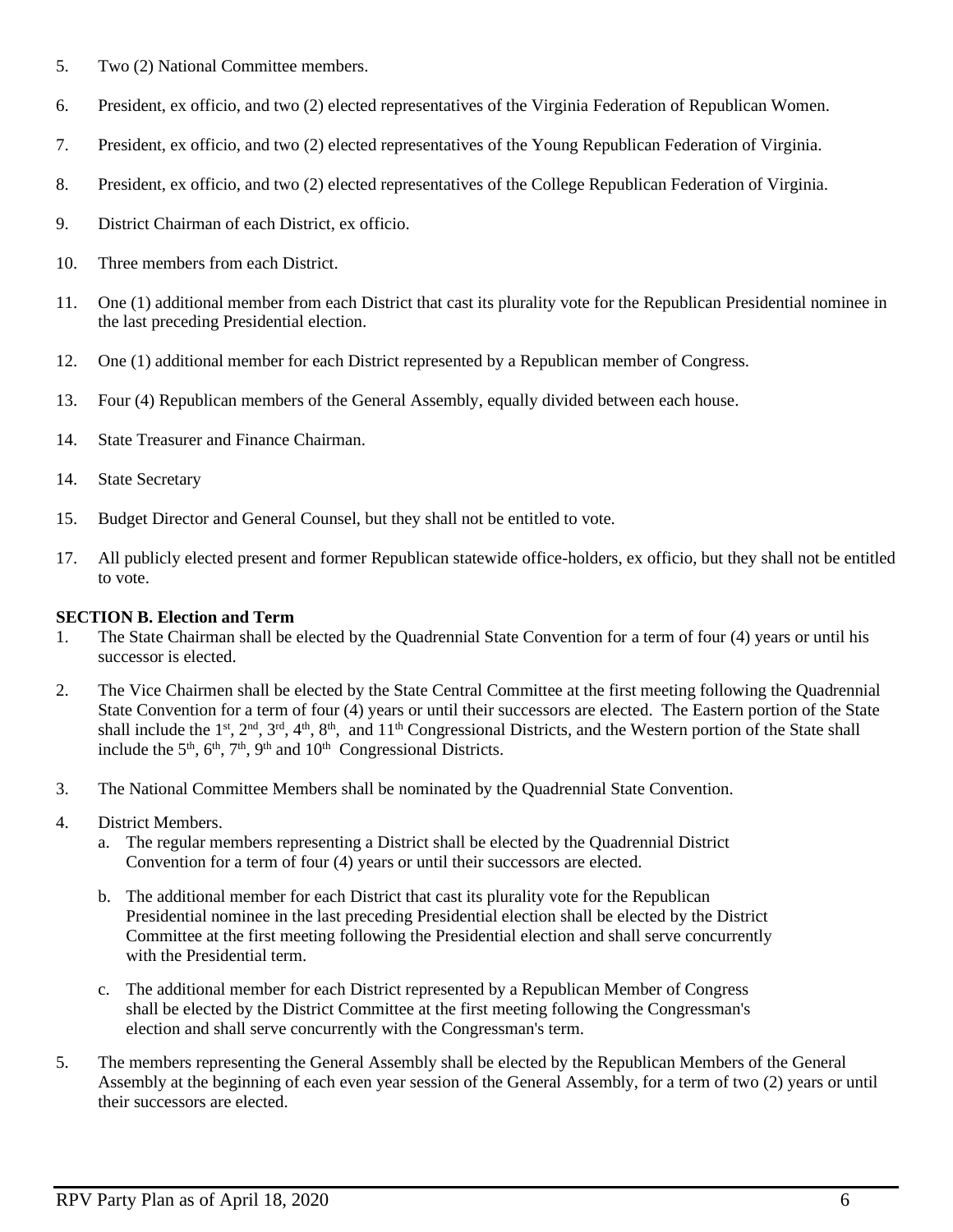- 6. The State Secretary and State Treasurer shall be elected by the State Central Committee at the first meeting following the Quadrennial State Convention to serve at the pleasure of the Committee.
- 7. The State Finance Chairman, Budget Director, and General Counsel shall be appointed by the State Chairman to serve at the pleasure of the Chairman. The Budget Director and General Counsel shall serve in an acting capacity until confirmed by a majority vote of the State Central Committee. In the event of any vacancy in one of these offices, the State Chairman shall notify the members of the State Central Committee within seven (7) days.
- 8. A person shall occupy only one voting membership on the State Central Committee at any one time.

#### **SECTION C. Vacancies**

- 1. A vacancy in the office of State Chairman shall be filled by the State Central Committee until the next regular State Convention, which shall then elect a State Chairman to fill the remaining unexpired portion of the term of the vacating State Chairman.
- 2. A vacancy in the office of Vice Chairman, State Secretary or State Treasurer shall be filled by the State Central Committee.
- 3. A vacancy in the office of a National Committee member shall be filled by the State Central Committee until the next regular State Convention which shall then elect a successor National Committee member to fill the remaining unexpired portion of the vacating member's term.
- 4. Vacancies in the District memberships of the State Central Committee shall be filled by the applicable District Committee; however, any vacancy not so filled within ninety (90) days may be filled by the State Central Committee.
- 5. Vacancies shall be filled after notice of such intent, has been included in the call of the meeting at which the vacancy is to be filled.

#### **SECTION D. Duties**

- 1. State Central Committee
	- a. The State Central Committee shall formulate and provide for the execution of such policies, plans and measures as it may deem conducive to the best interest of the Party and in conformity with the State Party Plan.
	- b. It shall determine whether candidates for statewide public office shall be nominated by Convention, Party Canvass or Primary.
	- c. It shall call all regular and special State Conventions and make arrangements therefor, including the basis of representation, the time and the place.
	- d. It shall have general supervision of all statewide campaigns. Neither the State Party nor the State Central Committee, however, shall be responsible for the financing of, or any financial obligations resulting from, such campaign, except to the extent that any such obligations may be approved and assumed in writing, in advance, by the State Central Committee.
	- e. It shall prescribe such additional duties of the State officers and shall appoint special State Central subcommittees as it deems appropriate.
	- f. Whenever the State Central Committee shall determine that a District or a Legislative District Chairman has failed to function as such, then the State Chairman shall appoint a new Chairman to perform the duties provided in the State Party Plan until a successor is duly elected by the applicable Committee.

#### 2. State Chairman

a. The State Chairman shall be Chairman of the State Central Committee and of its Executive Committee.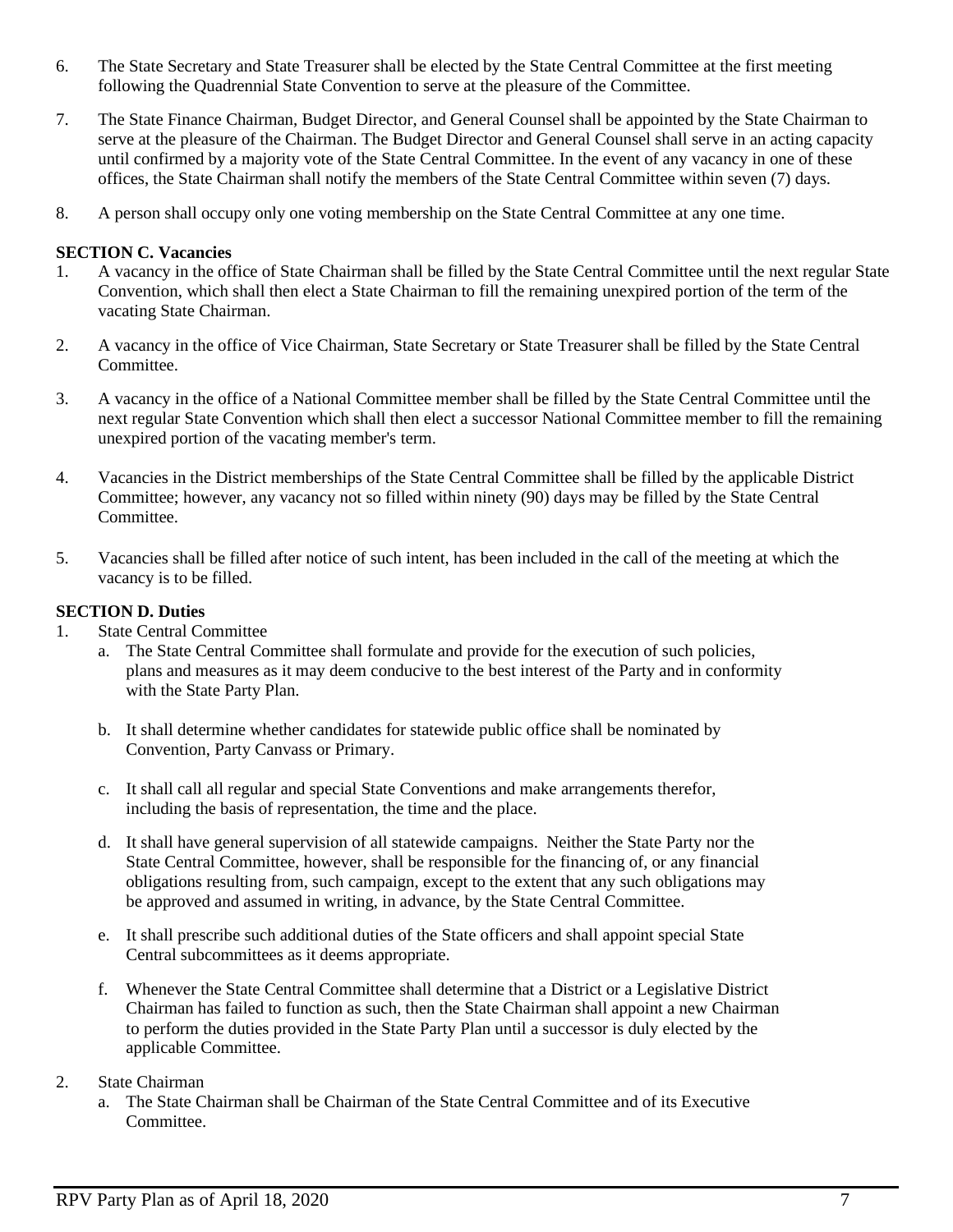- b. See Article III, Section E, Paragraph 1, Executive Committee.
- c. He shall issue calls for State Conventions and Party Canvasses, and shall preside until a temporary organization is effected.
- d. He shall be responsible for sending a copy of the proposed annual budget to all members of the Committee no less than three weeks prior to the meeting at which it will be considered and adopted.
- e. He shall convene the State Central Committee when the needs of the Party so demand, but in no event less than once during each four (4) month period and he shall preside at the meetings of the committee. He shall be responsible for sending written notice of the call for a State Central Committee meeting to all members of the Committee and to Unit Chairmen, which shall include the agenda for the meeting.
- f. He shall issue, upon request, to Unit Chairmen and Unit Committeemen a commission signed by him and countersigned by the State Secretary, after notification of their elections as such.
- g. He shall be responsible for the operation of State Headquarters, including hiring such personnel as he may deem necessary. He may appoint any personnel as may be required from time to time with such duties as he may prescribe. In no case shall the total salaries of the employed personnel exceed the total amount for the salaries as set out in the budget adopted by the State Central Committee.
- h. He shall, acting in the name of the Party not less than ninety days prior to the end of the fiscal year, engage a firm of certified public accountants to perform an annual independent review of the Party's financial records and affairs as of the end of the fiscal year and to report the results of such review to the Executive Committee and to the State Central Committee.
- 3. First Vice Chairman

The First Vice Chairman's primary duty, until action is taken under the provisions of Article III, Section C, Paragraph 1, is to act as State Chairman when the office has been vacated by the State Chairman or during his disability.

4. Vice Chairmen

The Vice Chairmen's primary duties shall be to give organizational assistance to the Official Committees in their respective portions of the State and to discharge such other duties as may be assigned by the State Chairman.

5. District Members

It shall be the affirmative duty of the District Members of the State Central Committee to cooperate with the District Chairmen and District Committees in coordinating Party activities at every level of the State organization. Membership on the State Central Committee is not an honorary, but rather a working position and each member assumes an obligation to assist in building the Party at every level and particularly within his area.

- 6. State Secretary
	- a. The State Secretary shall keep the minutes and records of State Central Committee and Executive Committee meetings, which shall be the property of the Committee, and he shall transmit a copy of the minutes of the preceding meeting, including attendance, to the Executive Director within thirty (30) days of the adjournment of each meeting. The Executive Director shall post the minutes on the RPV website so that they are available to Members of the State Central Committee and Unit Chairmen. A copy of the minutes of State Central Committee meetings shall also be included with the call for the next meeting.
	- b. He shall serve as the secretary of all State Conventions until a temporary organization is effected. He shall be the custodian of the record of the proceedings of each State Convention.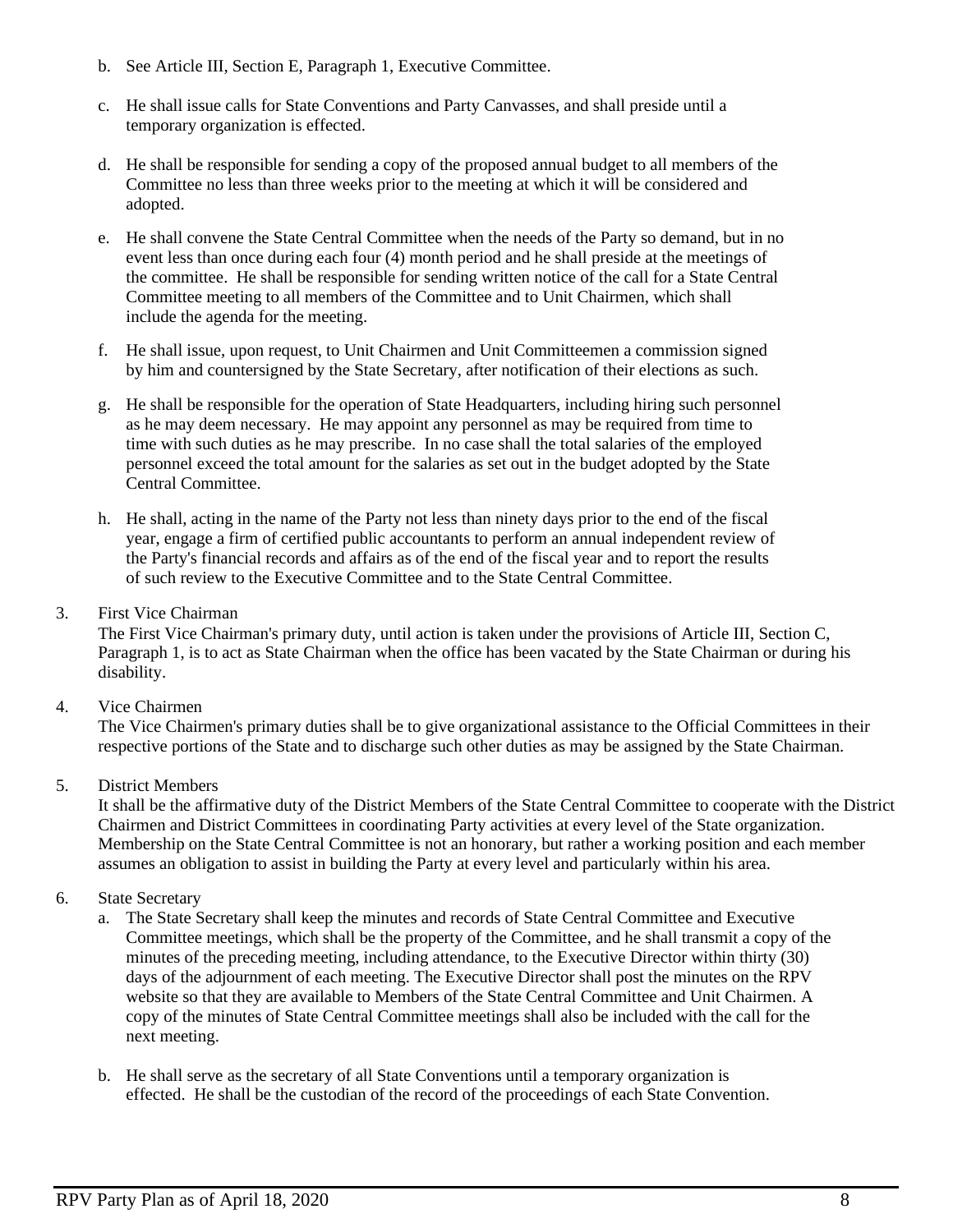- c. He shall keep a roster of the names and addresses of all State Central Committee members and District, Legislative District and Unit Chairmen and shall perform such other duties as the State Central Committee prescribes.
- 7. State Treasurer The State Treasurer shall be the custodian of Party funds.
- 8. Finance Chairman See Article III, Section E, Paragraph 2, Finance Committee.
- 9. Budget Director See Article III, Section E, Paragraph 3, Budget Committee.
- 10. General Counsel

The General Counsel shall be a lawyer who shall advise the State Chairman and the State Central Committee on legal matters relating to Party business. He shall serve as Parliamentarian of all meetings of the State Central Committee.

### **SECTION E. Subcommittees**

- 1. Executive Committee
	- a. There shall be an Executive Committee of the State Central Committee comprised of the State Chairman and all District Chairmen, plus the following, but they shall not be entitled to vote: The First Vice Chairman, National Committee members, President of the Virginia Federation of Republican Women, President of the Young Republican Federation of Virginia, President of the College Republican Federation of Virginia, State Treasurer, State Secretary, Finance Chairman, Budget Director, and one member of the State Senate and one member of the House of Delegates selected by the Republican members of the Virginia General Assembly who are currently serving on the State Central Committee.
	- b. The Executive Committee shall act for the State Central Committee when the latter is not in session and shall be subject to the direction of the State Central Committee.
	- c. Meetings of the Executive Committee shall be called at the pleasure of the Chairman or onethird of the voting members, and shall be held not less than once every three months.
- 2. Finance Committee
	- a. There shall be a State Finance Committee comprised of the State Finance Committee Chairman, appointed by the State Chairman and one (1) member from each District, who shall be appointed by the District Chairman. The State Chairman is authorized to appoint additional members to the State Finance Committee.
	- b. The Finance Committee shall be responsible for fund raising activities of the Party which shall be developed in coordination with the Budget Committee. The State Chairman or the Finance Chairman shall provide the State Central Committee with regular updates on the activities of the Finance Committee.
	- c. The State Finance Chairman may appoint other officers of the Finance Committee.
- 3. Budget Committee
	- a. There shall be a Budget Committee comprised of the Budget Director, who shall be the Chairman, Executive Director of the State Party, Finance Chairman and State Treasurer; and three (3) persons to be appointed by the State Chairman, who shall be experienced in business and financial matters*,* and who shall serve in an acting capacity until confirmed by a majority vote of the State Central Committee.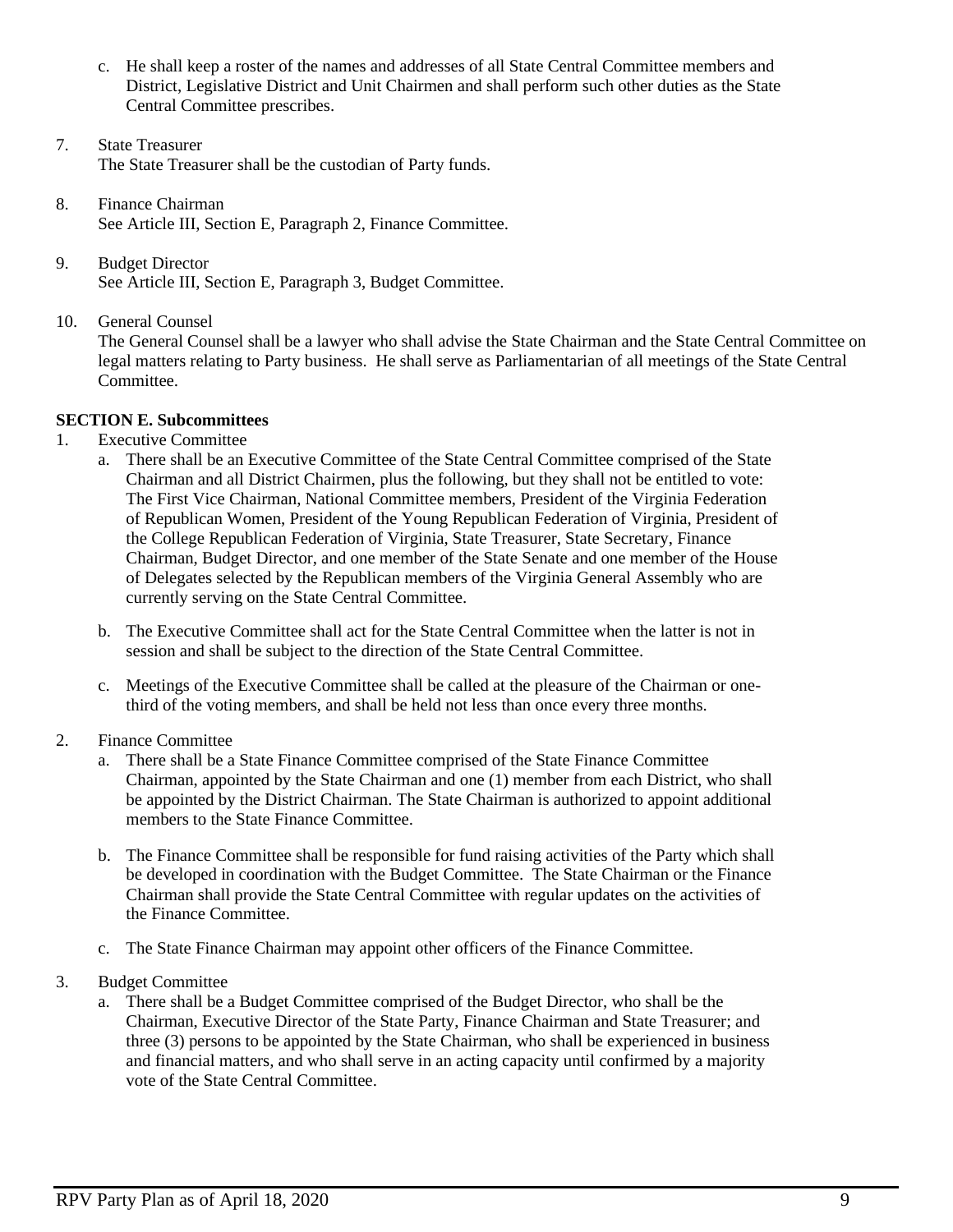- b. The Budget Committee under the direction of the State Chairman shall prepare an annual budget for approval of the State Central Committee and shall establish controls to assure compliance with the budget as adopted.
- c. The annual budget shall include a provision for such funds as shall be required to comply with the requirements of Article III, Section D.2.g.
- 4. Audit Committee
	- a. There shall be an Audit Committee comprised of not less than five persons, at least three of whom shall be experienced in business and financial matters to be appointed by the State Chairman, and who shall serve in an acting capacity until confirmed by a majority vote of the State Central Committee.
	- b. The Audit Committee shall be responsible for the establishment and supervision of the implementation of accounting and financial systems, procedures and policies and other internal financial controls. It shall also, in cooperation with the Chairman, select a firm to conduct the annual independent review of the Party's financial records and supervise the conduct of this review.

#### **SECTION F. Financial Transactions**

- 1. Any written or verbal contract or other transaction between (i) the Party and (ii) the Chairman, one or more members of the State Central Committee, and/or the Executive Director (hereinafter "Responsible Person"), or any corporation, partnership, firm or association in which a Responsible Person or a family member of that Responsible Person has a material financial interest, is void unless:
	- a.The material facts as to the transaction and as to the Responsible Person's interest are fully disclosed or known to the State Central Committee, or to the Executive Committee acting in its stead pursuant to Article III, Section E.1.b, prior to the time that such contract or transaction is approved, and
	- b.The State Central Committee, or the Executive Committee acting in its stead pursuant to Article III, Section E.1.b, approves the contract or transaction in good faith by an affirmative majority vote (without counting the Responsible Person) at a meeting at which there is a quorum present (without counting the Responsible Person).
- 2. The term "material financial interest" shall mean a financial interest of any kind which, in view of all the circumstances, is substantial enough that it would, or reasonably could, affect a Responsible Person's or family member's judgment with respect to transactions in which the Party is involved. The term "family member" shall mean a spouse, parent, spouse of a parent, child, spouse of a child, brother, sister, or spouse of a brother or sister.
- 3. Neither the State Chairman nor any corporation, partnership, firm or association in which the Chairman or a family member of the Chairman has more than a ten percent (10%) financial interest, may enter into a written or verbal contract or transaction to provide goods or services to the Party.
- 4. Neither the State Chairman nor any member of the State Headquarters employed personnel may receive direct compensation of any kind from a vendor that is seeking a contract with the Party to provide goods or services or that has provided goods or services to the Party within the previous twelve months. This prohibition also shall extend to any family member of the State Chairman or of the Executive Director.
- 5. No RPV funds may be lent for any purpose nor may funds be borrowed on its behalf for any period exceeding 90 days in any amount exceeding \$25,000, except as authorized by a vote of the Executive Committee or State Central Committee. The itemized purpose for which the funds will be used must be specified in an email or physical document.

## **ARTICLE IV District Committees**

#### **SECTION A. Memberships**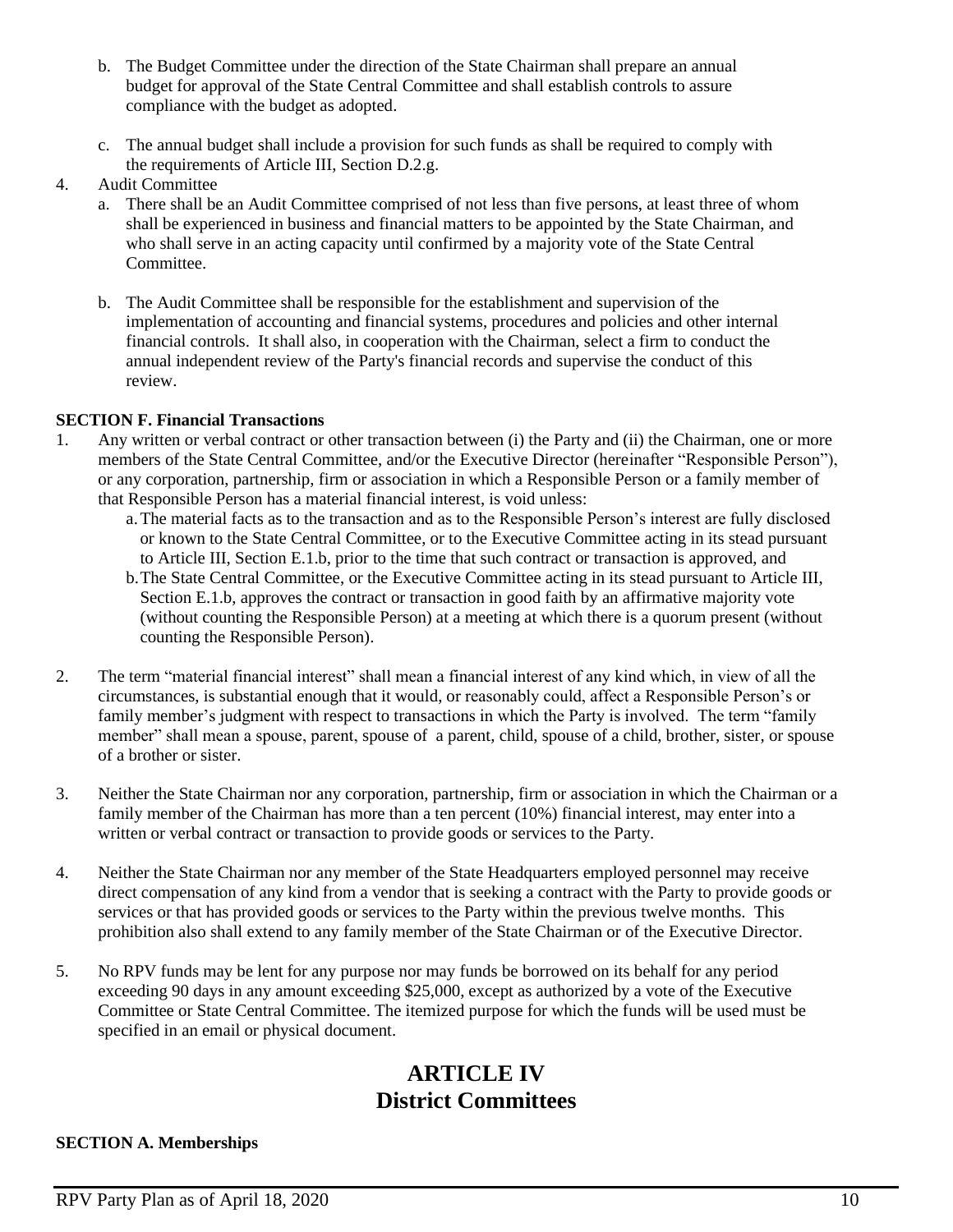The membership of each District Committee shall consist of the following:

- 1. District Chairman
- 2. Unit Chairman, ex officio, of each Unit wholly or partially within the District, subject to the provisions of Article VI, Sections E and H.
- 3. District Representative of the Virginia Federation of Republican Women, ex officio.
- 4. Young Republican Federation District Committeeman, ex officio.
- 5. College Republican Federation District Committeeman, ex officio.
- 6. District members of the State Central Committee, ex officio.
- 7. Vice Chairmen, a Secretary and a Treasurer may be elected by the District Committee. They may be elected members of the District Committee, but they shall not otherwise be entitled to vote solely by virtue of holding any of such offices.

#### **SECTION B. Election and Term**

- 1 The District Chairman shall be elected by the Biennial District Convention for a term of two (2) years or until his successor is elected.
- 2. The Vice Chairman, Secretary and Treasurer shall be elected by the voting members of the District Committee for a term of two (2) years at the first meeting following the Biennial District Convention.

#### **SECTION C. Vacancies**

- 1. A vacancy in the office of District Chairman shall be filled by the District Committee for the remaining unexpired portion of the term.
- 2. Vacancies in the offices of Vice Chairmen, Secretary and Treasurer shall be filled by the District Committee.
- 3. Vacancies shall be filled after notice of such intent has been included in the call of the meeting.

#### **SECTION D. Duties**

- 1. District Committee
	- a. The District Committee shall determine whether candidates for District public office shall be nominated by Convention, Party Canvass or Primary.
	- b. It shall call all regular and special District Conventions and make arrangements therefor, including the basis of representation, the time and the place.
	- c. It shall have general supervision over all District Campaigns and shall cooperate with the State Central Committee in conducting statewide campaigns.
	- d. It shall assist in raising funds within the District for National and State causes and otherwise assist the State Central Committee in other Party endeavors wherever practical.
	- e. Whenever the District Committee shall determine that a Unit Committee, or its Chairman, has failed to function as such, the District Committee shall appoint a new Committee, or a new Chairman, as the case may be. A Committee thus created shall perform their duties provided in the State Party Plan until their successors are elected at a Mass Meeting or Convention called for that purpose.

#### 2. District Chairman

a. The District Chairman shall be Chairman of the District Committee.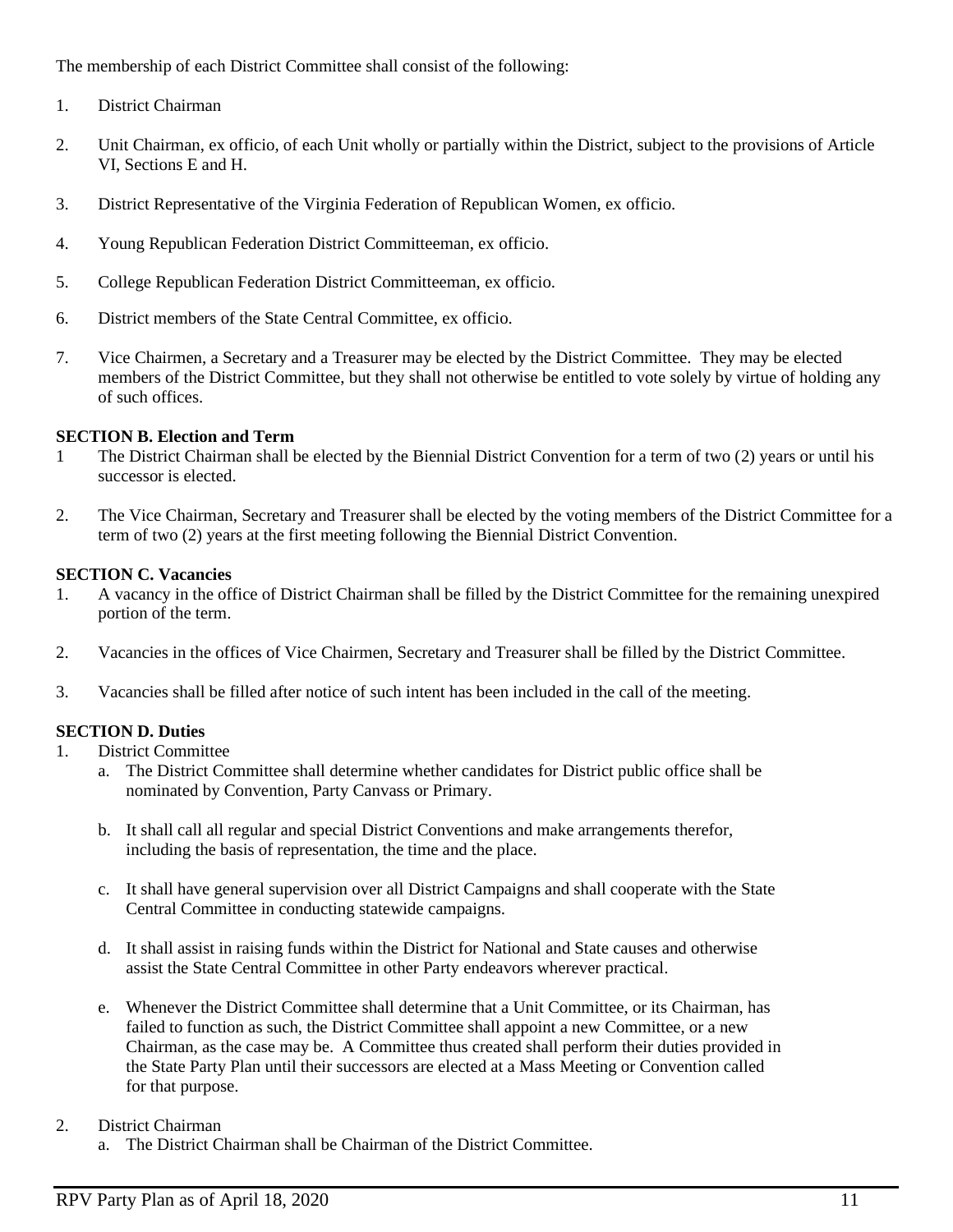- b. He shall issue calls for District Conventions and Party Canvasses, and shall preside until a temporary organization is effected. See Article VIII, Section A.
- c. He shall convene the District Committee when the needs of the Party so demand, but in no event less than once during each calendar quarter, with no more than four (4) months between each meeting, and shall preside at the meetings of the Committee. He shall be responsible for sending written notice of the call for a Committee meeting to all members of the Committee, which shall include the agenda for the meeting.
- d. He shall be responsible for the operation of the District Headquarters, hiring such personnel as he shall deem necessary and for which funds are budgeted and shall be accountable therefor to the District Committee.
- e. He shall be responsible for providing a prescribed time and place, which shall be supervised by the District Chairman, or a designated representative, for filing such declaration of candidacy and petitions as may be required by state law of a candidate in any primary election.

## **ARTICLE V Legislative District Committee**

#### **SECTION A. Membership**

- 1. The membership of each Legislative District Committee shall consist of the Unit Chairman of each Unit wholly or partially in the Legislative District, subject to the provisions of Article VI, Section E.
- 2. Each Unit Chairman's vote within the Committee shall be weighted in proportion to the Republican Party Voting Strength of his Unit within the Legislative District.

#### **SECTION B. Election and Term**

In the month of December in each year preceding a general election for members of the House of Delegates and/or State Senate, the Legislative District Committee shall meet and elect a Legislative District Chairman. The Chairman of a State Senate District shall serve for four (4) years, and the Chairman of a House of Delegates District shall serve for two (2) years, or until their respective successors are elected. He may be one of the Unit Chairmen, but shall not otherwise be entitled to vote solely by virtue of holding said office.

#### **SECTION C. Vacancies**

A vacancy in the office of Legislative District Chairman shall be filled by the Legislative District Committee for the remaining unexpired portion of the term.

#### **SECTION D. Duties**

- 1. Legislative District Committee
	- a. The Legislative District Committee shall determine whether candidates for Legislative District public office shall be nominated by Mass Meeting, Party Canvass, Convention or Primary, where permitted to do so under Virginia Law.
	- b. It shall call all regular and special Mass Meetings, Party Canvasses and Conventions and make arrangements therefor, including the time and the place and, if a Convention, the basis of representation.

#### 2. Legislative District Chairman

- a. The Legislative District Chairman shall be the Chairman of the Legislative District Committee.
- b. He shall issue Calls for Legislative District Mass Meetings, Party Canvasses, or Conventions and shall preside until a temporary organization is effected. See Article VIII, Section A.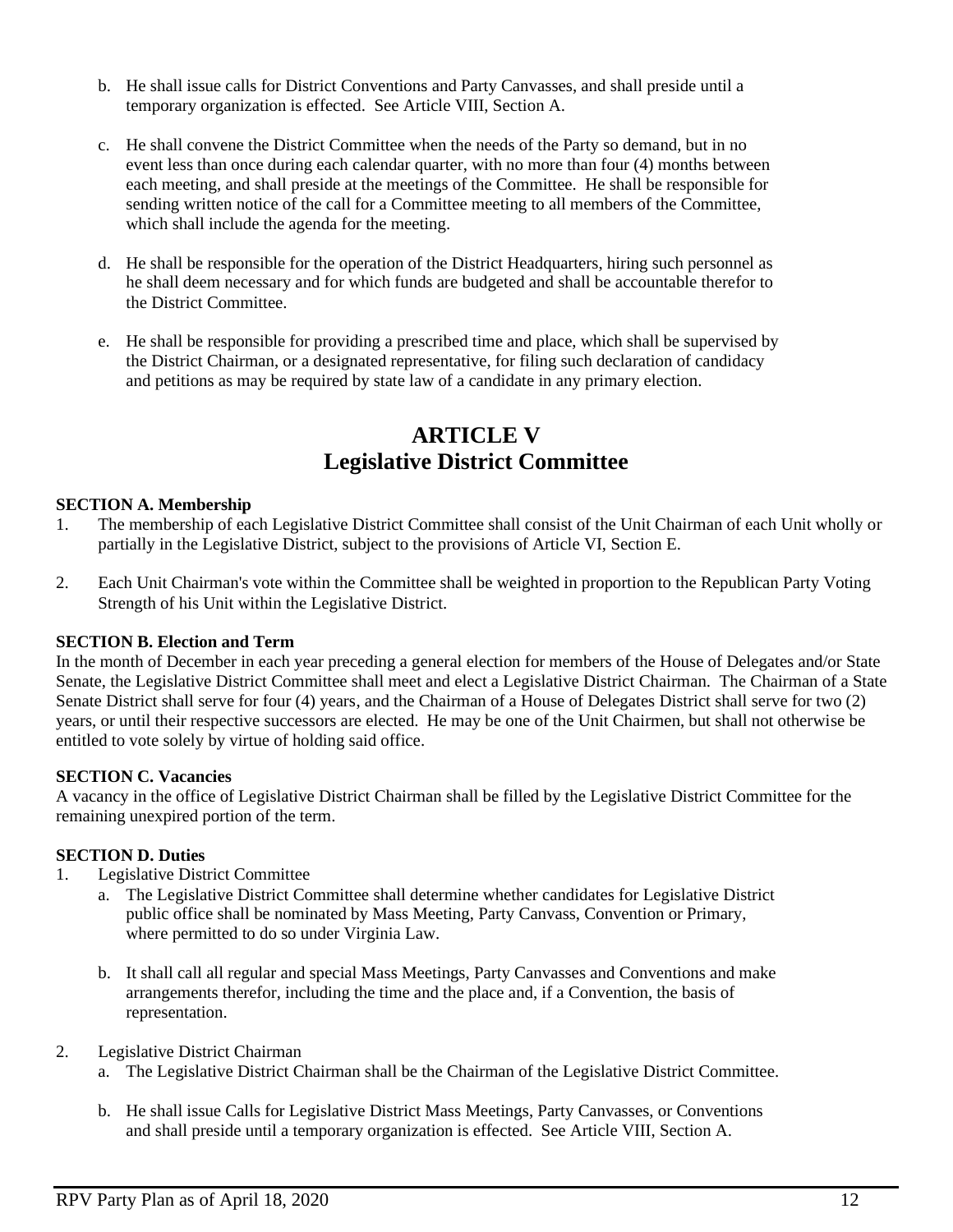- c. He shall convene the Legislative District Committee when required and shall preside the meeting of the Committee. He shall be responsible for sending written notice of the Call for a Committee Meeting to all members of the Committee, which shall include the agenda for the meeting.
- d. He shall be responsible for providing a prescribed time and place, which shall be supervised by the Legislative District Chairman, or a designated representative, for filing such declaration of candidacy and petitions as may be required by state law of a candidate in any primary election.

## **ARTICLE VI County and City Committee**

#### **SECTION A. Membership**

The membership of each County and City Committee shall consist of the following:

- 1. Unit Chairman
- 2. Precinct Members the number from each Precinct shall be determined by the Unit Committee on the basis of Republican candidates' votes in a recent past election or elections, but not less than one (1) member from each Precinct.
- 3. At-Large Members additional At-Large Memberships may be created which shall not exceed in number 30 percent of the members of the Committee.
- 4. Elected Public Officials All publicly elected Republican officials shall be additional members of the Committee, if the Unit Committee's Bylaws so provide. They shall not be classified as At-Large Members.
- 5. Vice Chairmen, a Secretary and a Treasurer may be elected by the Unit Committee. They may be elected members of the Unit Committee, but they shall not otherwise be entitled to vote solely by virtue of holding any such offices.
- 6. Associate Members Unit Committees may have Associate Members if the Committee's Bylaws so provide. An Associate Member shall meet all of the requirements for Members of the Committee except for the attendance requirements of Article VII, Section D. Associate Members shall have all privileges of other Members except they shall not be entitled to a vote. Associate Members shall not count toward any limits on Precinct or At-Large Memberships nor shall they be counted when establishing a quorum.

#### **SECTION B. Election and Term**

- 1. The Chairman and other members of the Committee shall be elected by the Mass Meeting, Party Canvass, Convention, or Primary called for the purpose of electing delegates to the Biennial District Convention for a term of two (2) years or until their successors are elected.
- 2. The Vice Chairmen, Secretary and Treasurer shall be elected by such procedure and for such terms as shall be fixed by the Unit Party Plan, should there be one, and otherwise as shall be determined by the Unit Committee.

#### **SECTION C. Vacancies**

- 1. A vacancy in the office of Unit Chairman shall be filled by the Unit Committee for the remaining unexpired portion of the term.
- 2. Vacancies in the office of Vice Chairman, Secretary and Treasurer shall be filled by the Unit Committee.
- 3. Any vacancies among other elected members of the Committee shall be filled by the Unit Committee for the remaining unexpired portion of the term.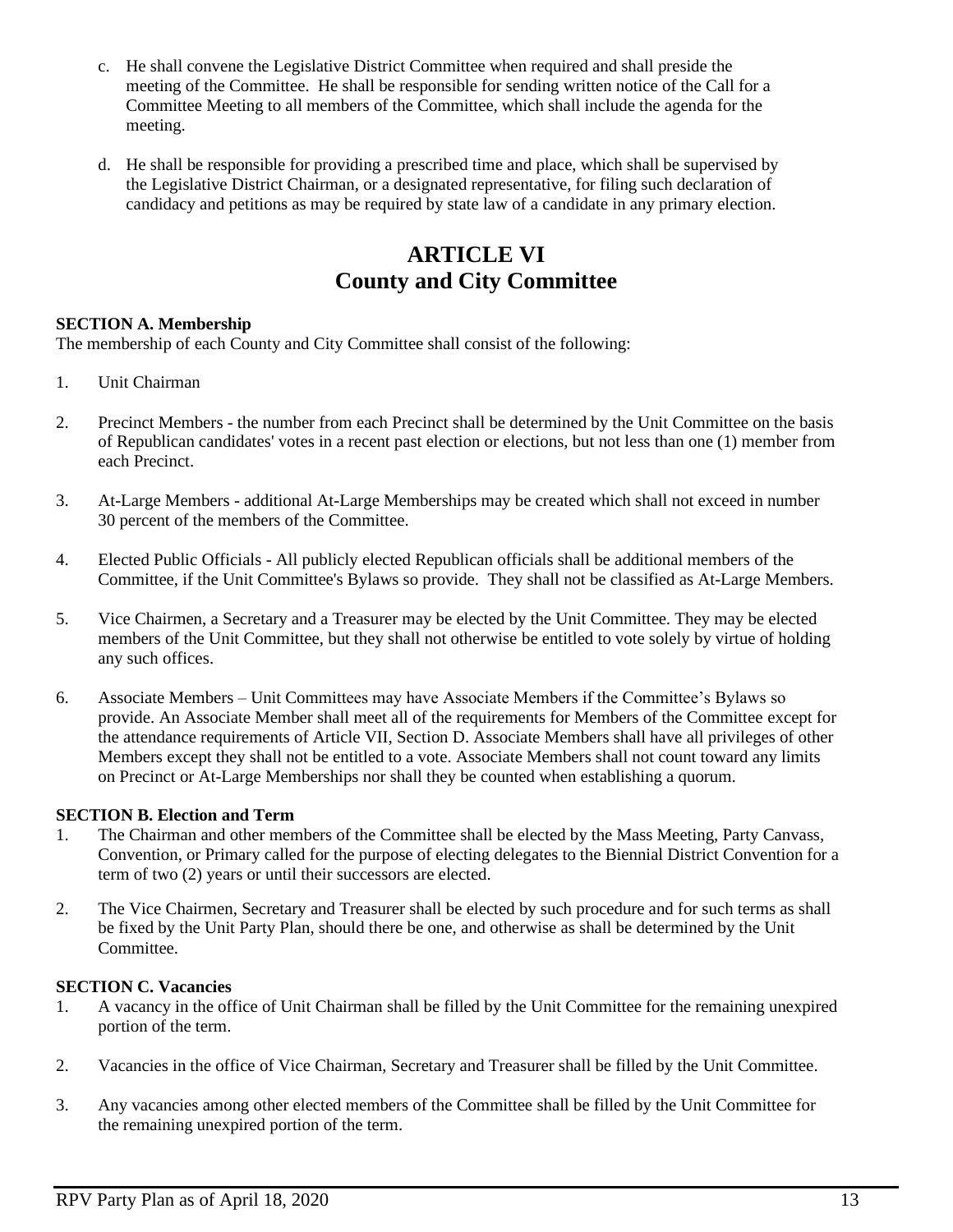4. Vacancies shall be filled after notice of such intent has been included in the call of the meeting.

### **SECTION D. Duties**

- 1. Unit Committee
	- a. The Unit Committee shall determine whether candidates for local and constitutional public offices shall be nominated by Mass Meeting, Party Canvass, Convention, or Primary and whether Unit Chairman and Committee members shall be elected by Mass Meeting, Party Canvass, Convention, or Primary.
	- b. It shall call all regular and all special Mass Meetings, Party Canvasses, Conventions and make all arrangements therefor and, if a Convention, determine the basis of representation. Authority to make such arrangements (other than the date, time and whether there shall be, and the requirements for, any prefiling) may, at the discretion of the Unit Committee, be delegated to the Unit Chairman.
	- c. It shall cooperate with the State Central Committee, its District Committee, and the Legislative District Committees within its boundaries in conducting all elections and fund raising activities.

#### 2. Unit Chairman

- a. The Unit Chairman shall be the Chairman of the Unit Committee.
- b. He shall issue calls for Unit Mass Meetings, Party Canvasses, or Conventions and shall preside until a temporary organization is effected. See Article VIII, Section A. In the case of a Mass Meeting for a Magisterial, City Council or other local Election District in which the Unit Chairman is not a registered voter, he shall designate a representative, who is a registered voter in that Magisterial District, to preside until a temporary organization is effected.
- c. He shall convene the Unit Committee when required, but in no event less than once during each calendar quarter, with no more than four (4) months between each meeting, and shall preside at the meetings of the Committee. He shall be responsible for sending written notice of the call for a Committee meeting to all members of the Committee, which shall include the agenda for the meeting.
- d. He shall be responsible for providing a prescribed time and place, which shall be supervised by the Unit Chairman, or a designated representative, for filing such declaration of candidacy and petitions as may be required by state law of a candidate in any primary election.

#### **SECTION E. Divided Units**

Whenever a Unit is divided between two (2) or more Congressional or Legislative Districts the Chairman of such Unit Committee shall serve as the Unit representative on the Congressional or Legislative District Committee encompassing his residence. Such Unit Chairman shall designate a person residing in that part of the unit located in each of the other involved Congressional or Legislative Districts to serve at the pleasure of the Unit Chairman as the Unit's representative on the respective Congressional or Legislative District Committee with the authority and vote of a Unit Chairman.

### **SECTION F. Combined Units**

The Party organization of one or more cities and an adjoining county may be combined whenever the respective committees each vote to combine into one organization. Thereafter, such city or cities and county shall be considered as one Unit for all purposes except in nominations for elective offices which serve solely a city or the county. A combined organization may be dissolved by a Mass Meeting of either the city or the county, provided notice of such proposal is included in the Call of the Mass Meeting.

### **SECTION G. Multi-Jurisdictional Constitutional Offices**

In December prior to any year in which a Constitutional Office that covers more than one jurisdiction is to be filled, the unit chairmen of the affected jurisdictions, by call of the unit chairman representing a plurality of the weighted vote of the combined jurisdictions, shall meet to determine the method of nomination for that office. Decisions shall be made on the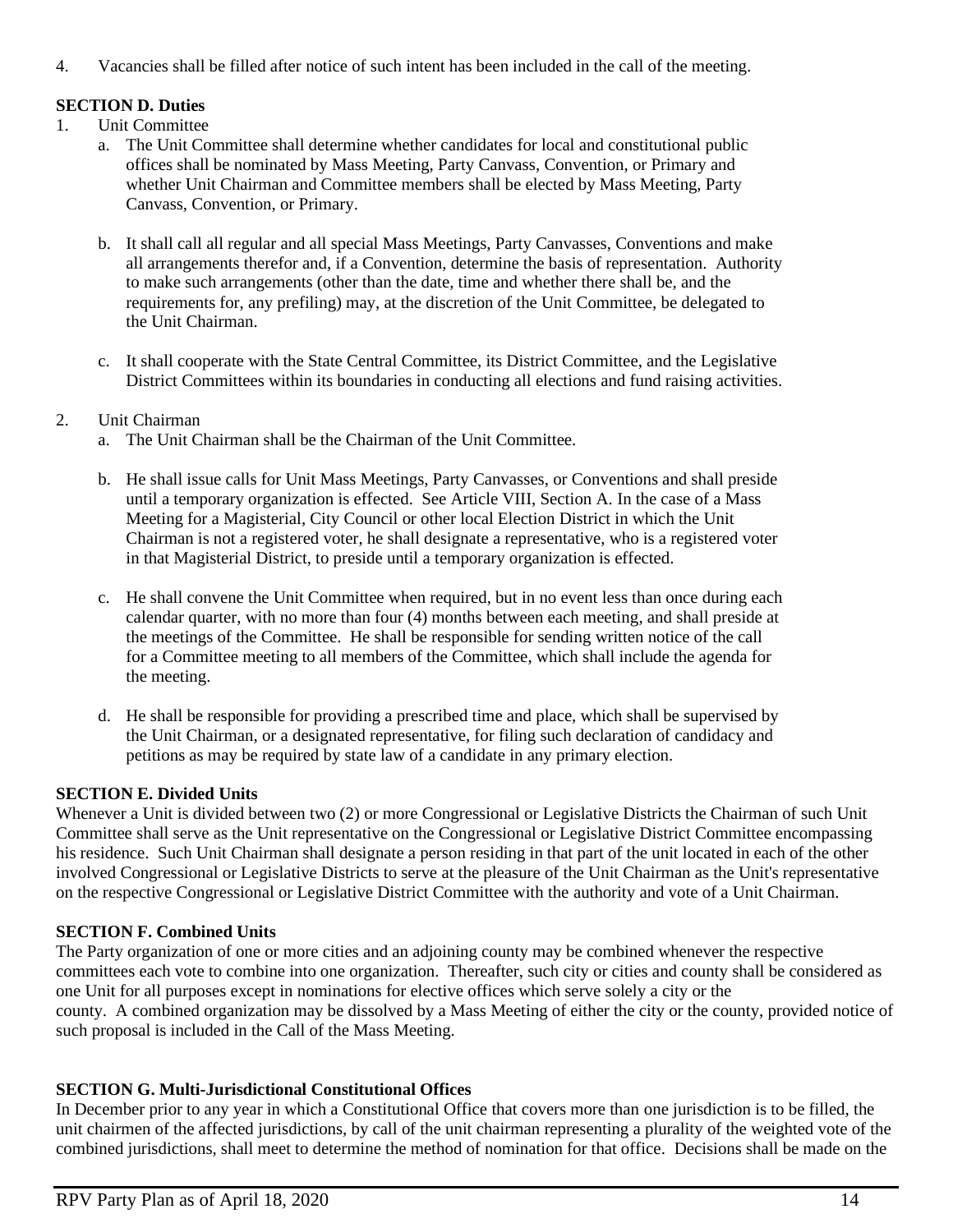basis of the weighted vote of each chairman. In the event the chairmen shall decide to nominate a candidate for a Constitutional Office by convention, it shall remain the responsibility of each unit committee to determine the method of electing delegates therto.

#### **SECTION H. Unit Chairmen Who Serve as Congressional District State Central Representatives**

Whenever a Unit Chairman shall be elected to serve as a Congressional District Chairman or Congressional District State Central Representative (as provided in Article II, Section A. 10, 11, or 12), the Unit Chairman shall serve and vote on the Congressional District Committee only as a State Central Representative. In his capacity as a Unit Chairman he shall designate a person residing in that part of the unit located in the same Congressional District to serve at the pleasure of the Unit Chairman as the Unit's representative on the Congressional District committee with the authority and vote of a Unit Chairman. This provision shall apply whether the Unit Chairman shall have been elected to serve as a State Central Representative either prior to or subsequent to his election as Unit Chairman.

## **ARTICLE VII Official Committees - General**

#### **SECTION A. Proxies**

A member of an Official Committee or the Executive Committee of the State Central Committee may be represented in meeting by a proxy, subject to the following conditions:

- 1. Except as provided in Article V, Section A(2) hereof, no individual may cast more than one vote at any meeting.
- 2. The proxy holder must be a member of the Republican Party from the same Election District or organization represented by the absent member of that committee.
- 3. All proxies shall be in writing and shall be signed by the maker of the proxy and shall be substantially in the following form:

"KNOW ALL MEN BY THESE PRESENTS, That I, **[NAME]** of **[AREA REPRESENTED]**, do hereby constitute and appoint **[NAME OF PROXY]** my true and lawful attorney, to vote as my proxy (with full power of substitution)\* at a meeting of the Republican [State Central, District, County, etc.) Committee on the \_\_\_\_\_\_\_\_ day of **[MONTH]**, **[YEAR]**, or at any adjourned meeting thereof and for me and in my name, place and stead to vote upon any question that properly may come before such meeting, with all the power I should possess if personally present, hereby revoking all previous proxies.

IN WITNESS WHEREOF, I have hereunto set my hand and affixed my seal, this \_\_\_\_\_\_\_ day of **[MONTH]**, **[YEAR]**.

WITNESS:

 $(Seal)$ "

\_\_\_\_\_\_\_\_\_\_\_\_\_\_\_\_\_\_\_\_\_\_\_\_\_\_\_\_\_\_\_\_\_\_\_\_\_\_\_\_\_\_\_\_\_\_ (Seal)

(\*) Inclusion of the power of substitution is discretionary with the member. Its omission shall preclude substitution.

#### **SECTION B. Notice and Quorum**

1. Except as provided in subsection B.3. of this Article, meetings of Official Committees or the Executive Committee shall be held upon written notice, in the case of the State Central Committee, of not less than three weeks and otherwise, of not less than one week on the call of the Chairman, or on the call of one-third of the voting members, which call shall include the agenda for the meeting. Electronic Mail shall be deemed written notice for the purpose of this subsection, unless otherwise specified in the by-laws. However, the Official Committee must provide an alternative form of delivery for any member who does not have regular access to electronic mail.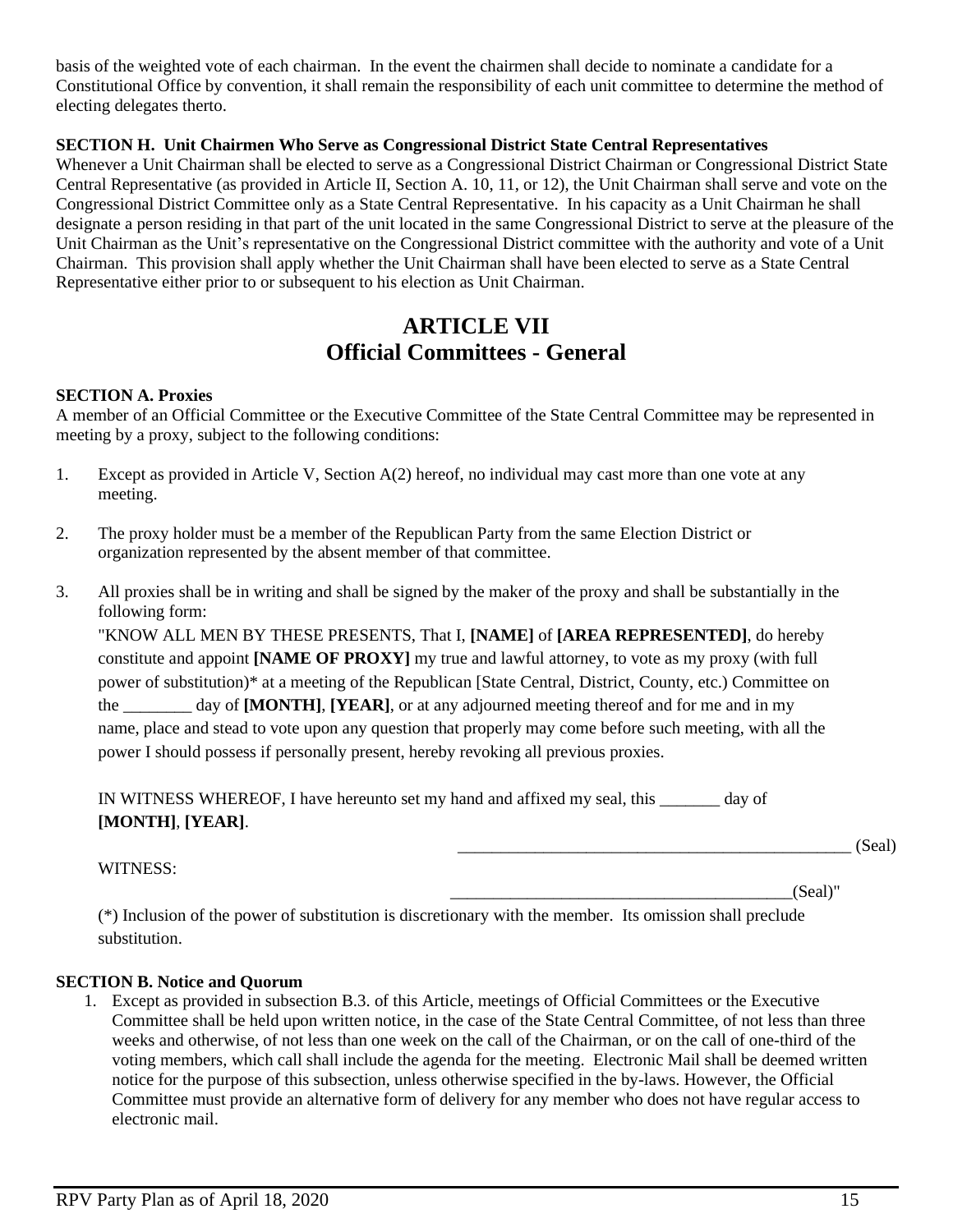- 2. Unless otherwise provided by a District's or Unit's Plan or Bylaws, a majority of the voting members of a Committee shall constitute a quorum for the transaction of business. In the case of a Legislative District Committee, the weighted vote of the voting members shall be used in determining whether a majority exists for a quorum. Likewise, a meeting of a Legislative District Committee may be called by one-third of the members' weighted vote or on call of the Chairman.
- 3. Meetings called for the purpose of (1) determining the method of nomination and associated details for a Republican candidate for a Special Election where there is less than (30) days available in which to nominate a candidate or (2) filling vacancies with Section F of this article, shall require at least twenty-four (24) hour notice, either written or verbal.

#### **SECTION C. Removal**

Any Chairman, except the State Chairman, or any other member of an Official Committee may be removed from office by the vote of two-thirds (2/3) of the other members of the Committee, after being furnished with notice that such removal will be sought, with the charges, in writing, signed by not less than one-third (1/3) of the members of the Committee; and allowing him thirty (30) days within which to appear and defend himself. A copy of the original signatures or evidence of the electronic signatures may be furnished in lieu of the original signatures. The State Chairman may be removed by a two-thirds (2/3) vote of a State Convention or by the three-fourths (3/4) vote of the State Central Committee, the action of said Convention or Committee being subject to the foregoing as to notice and opportunity for defense.

A member of an Official Committee is held to a higher standard of support for nominees of the Republican Party than an individual who merely participates in a mass meeting, party canvass, convention or primary. Therefore, a member of an Official Committee is deemed to have resigned his Committee position if he (a) makes a reportable contribution to and/or (b) knowingly allows his name to be publicly used by and/or (c) makes a written or other public statement supporting the election of a candidate in opposition to a Republican nominee in a Virginia General or Special Election, and/or (d) becomes a member or an officer of or makes a reportable contribution to any other political party. A majority of the elected officers of an official committee are charged with recognizing when this provision is in effect. For members of multiple official committees, such recognition by a given official committee applies to all subordinate official committees. Such member may be re-instated by a majority vote of the other members of the Committee.

For the purposes of this section, "allows" shall mean that a member has either (i) affirmatively given permission for his name to be publicly used, or (ii) refused to publicly disavow the use of his name upon receiving notification by an official committee chairman that it is being used.

#### **SECTION D. Absences**

A member of an Official Committee other than an ex-officio member automatically loses his committee position if he is absent three (3) consecutive meetings without representation by a person holding a proxy; provided, however, that a State Central Committee member automatically loses and is deemed to have resigned his Committee position if he fails to attend in person at least fifty (50) percent of the regular meetings in any calendar year. A vacancy created by such resignation shall be filled in accordance with the State Party Plan. In the case of an ex-officio member with voting privileges, those voting privileges shall be suspended if he is absent three (3) consecutive meetings. Voting privileges for an ex-officio member that has been suspended may be restored by a two-thirds (2/3) vote of the other members of the committee.

#### **SECTION E. Nominations by Committee**

Whenever an Election District fails to nominate a candidate or candidates for public office, in the absence of an instruction to the contrary by the Convention or Mass Meeting,the Official Committee of that Election District is authorized to nominate such candidate or candidates by two-thirds (2/3) vote of those present in a Committee meeting after notice of such intent has been included in the call of the meeting, and the nominations shall have the same force and effect as if the person or persons were nominated by a Mass Meeting, Party Canvass, Convention or Primary.

#### **SECTION F. Filling Vacancies**

Whenever candidates, electors, delegates or alternates have been duly elected by a Mass Meeting, Party Canvass, Convention, or Primary and a vacancy occurs, the applicable Official Committee is authorized to fill such vacancy in formal meeting by majority vote after due notice of such intent has been included in the call of the meeting. Such a meeting shall require at least twenty-four (24) hours notice, either written or verbal.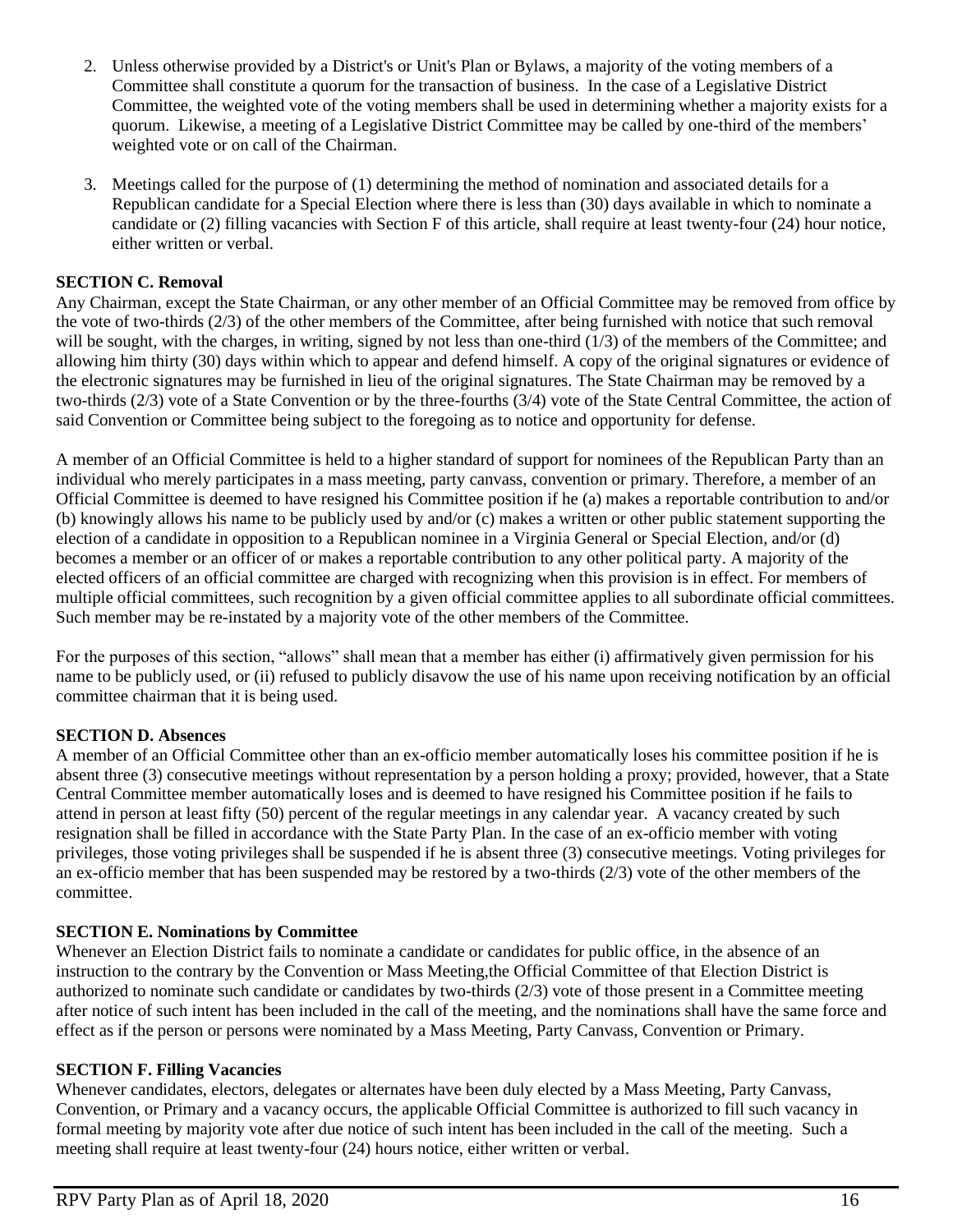#### **SECTION G. Public Meetings**

All Official Committee meetings shall be held in a building appropriate for public use and shall be open to the public.

#### **SECTION H. Rules**

All Official Committee meetings shall, to the extent applicable, be governed by and conducted in accordance with, giving precedence as listed to, the following: the State Party Plan; District or Unit Plan or Bylaws; and otherwise in accordance with the then current edition of *Robert's Rules of Order*.

#### **SECTION I. Endorsement of Candidates**

An Official committee shall not endorse, nor contribute to from its funds, any candidate who is running for a Republican nomination for public office unless that candidate is unopposed for that nomination. Nothing in this Section shall be construed to prevent an Official Committee from endorsing a candidate running for public office where there will be no Republican nominee, nor to prevent a member or officer of an Official Committee, as an individual, from endorsing a candidate in a contested nomination.

#### **SECTION J. Ethical Conduct**

- 1. Voting members of official committees shall exercise their best efforts to conduct the business of the Party in good faith, with reasonable care, skill, and diligence. They shall hold as confidential all party information, documents, and communications clearly designated as confidential of for limited dissemination or use by adopted policy of the committee. They shall refrain from participating in unethical activity, diminishing the dignity and credibility of the the Party.
- 2. Recognizing that not all possible conflicts represent an actual conflict of interest, voting members of the State Central Committee and District Committees shall voluntarily disclose, in writing, any known potential or actual conflicts of interest to all members of the official committee on which they serve in a timely manner after becoming aware of such conflict.

## **ARTICLE VIII Mass Meetings, Party Canvasses, Conventions and Primaries**

#### **SECTION A. Call Requirements**

- 1. All calls for State, District and Legislative District Conventions, shall be issued by the appropriate Chairman to the included Unit Chairman not less than thirty (30) days, except those calls for special elections, prior to the Convention date and published in their entirety on the website of the Republican Party of Virginia. Each call shall include:
	- a. The qualifications for membership in the Republican Party of Virginia as stated in Article I.
	- b. The time, place and purposes to the Convention.
	- c. The basis of representation to the Convention.
	- d. The number of Delegate votes to which all participating Election Districts are entitled.
	- e. The amount of the registration fee, if any. If one of the stated purposes of the Convention is to nominate persons for any public office, then the registration fee shall not exceed \$25 in the case of a Unit, District or Legislative District Convention and shall not exceed \$45 in the case of a State Convention.
	- f. If one of the stated purposes is to nominate persons for public office, then the declaration requirements for Military Members as per Article VIII, Shection H, para 7, subsection a and Military Delegation Participation requirements as per Article VIII, Section H, para 7. 1

 $1$  This provision is impacted by amendments made to the sections to which it refers.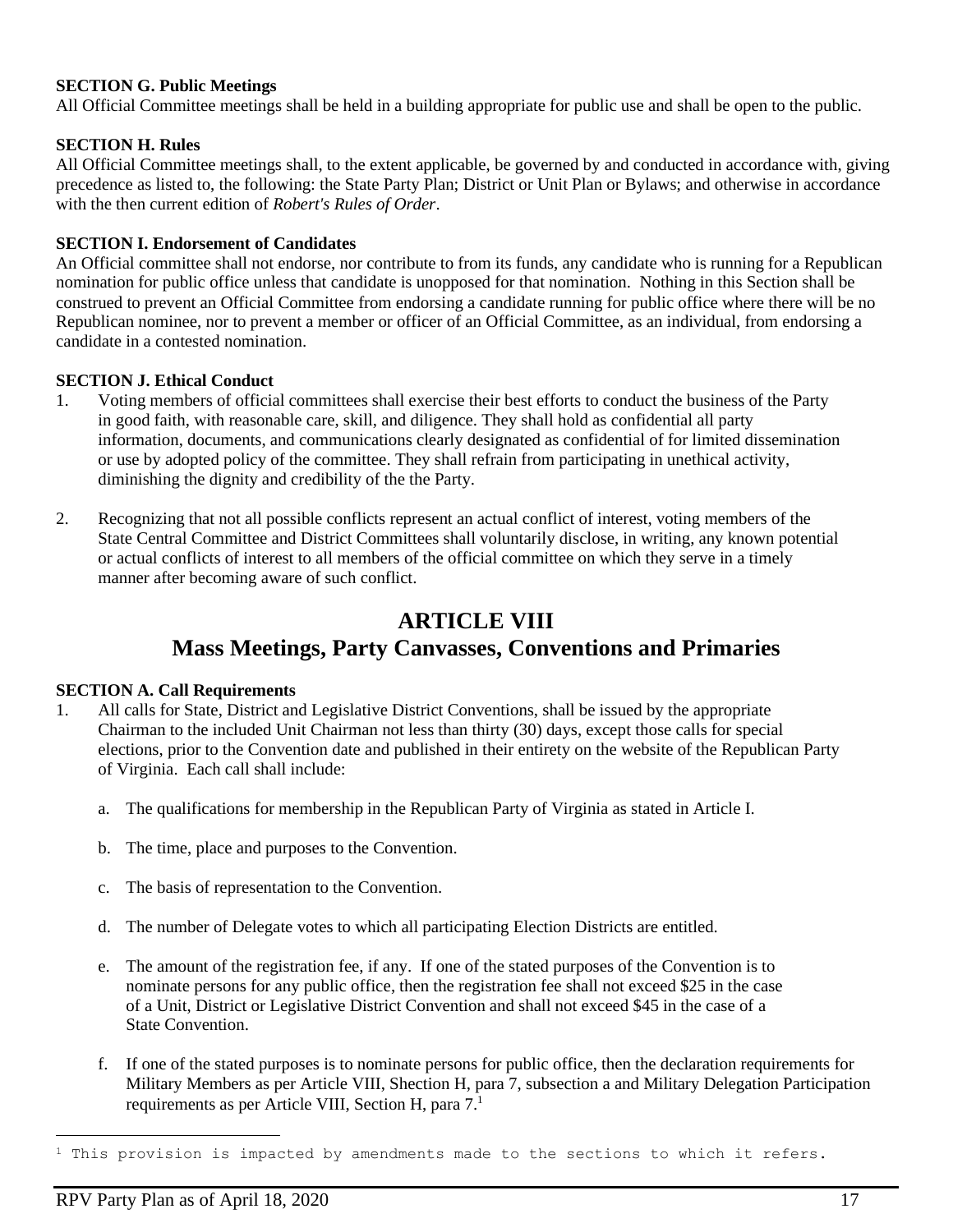2. All calls for Mass Meetings or Party Canvasses, or for Unit Conventions, shall be published in their entirety on the web site of the Republican Party of Virginia (RPV) and on such unit and district web sites as may be available and appropriate not less than seven (7) days nor more than sixty (60) days, except those calls for special elections, prior to the Mass Meeting or Party Canvass. Calls published in any presidential election year shall be published *at least* fifteen (15) days in advance. All calls must also be published in a newspaper of general circulation in the Election District unless the appropriate official committee votes to eliminate this requirement by a two-thirds (2/3) vote. Except in the case of a special election, no call shall be published earlier than January 1 of the year in which the Mass Meeting, Party Canvass or Convention will take place.

Each call shall include:

- a. The qualifications for membership in the Republican Party of Virginia as stated in Article I.
- b. The time, place and purposes of the Mass Meeting or Party Canvass.
- c. In the event a purpose is to elect Delegates to a Convention, the time, place, purpose of, and the basis of representation to the Convention.
- d. If the purpose of the Mass Meeting or Party Canvass is solely to elect persons to Party office, then the amount of the registration fee, if any. However, if one of the stated purposes of the Mass Meeting or Party Canvass is to nominate persons for any public office, then there shall be no registration fee required. However, the call may publish a request for voluntary payment of a registration fee.
- e. The declaration requirements for Military Members as per Article VIII, Section H, para 7, subsection a and Military Delegation Participation requirements as per Article VIII, Section H, para 7.<sup>2</sup>
- 3. In order to be a requirement for any election or nomination for public office by a Mass Meeting, Party Canvass, or Convention, pre-filing shall be approved by the appropriate Official Committee and the prefiling requirement included in the call. The call, including the pre-filing requirement, must then be published at least seven (7) days prior to the pre-filing deadline. This publication requirement shall take precedence over the publication requirement of Article VIII, Section A.2. Each person desiring to pre-file must file a statement prior to the deadline for pre-filing. The Official Committee or its Chairman, if authorized, may prescribe the use of a particular filing form for the required statement, in which case the official pre-filing form must be included with the call published on the RPV website. The Official Committee may, at its option, establish a filing fee for candidates for nomination for public office, as long as such fee does not exceed twice the primary filing fee for that office. Filing fees for any office are nonrefundable.
- 4. A copy of the call shall be sent by e-mail to each member of the issuing committee who has an e-mail address on file with the committee and to the respective District Chairmen, in compliance with all the time requirements in Paragraphs 1,2 and 3 above.
- 5. It is the responsibility of the applicable Chairman to use the most effective means available, including news media, to adequately publicize Mass Meetings, Party Canvasses, or Conventions with the purpose of encouraging maximum citizen involvement. This publicity shall include the method of Delegate selection.
- 6. In the event that a published call for any Mass Meeting, Party Canvass or Convention shall differ in any respect from the call authorized by the Official Committee, the requirements of the published call, unless contested prior to adjournment or conclusion, shall upon adjournment or conclusion of the Mass Meeting, Party Canvass, or Convention be conclusive and not thereafter subject to contest. Participation in a Mass

<sup>&</sup>lt;sup>2</sup> This provision is impacted by amendments made to the sections to which it refers.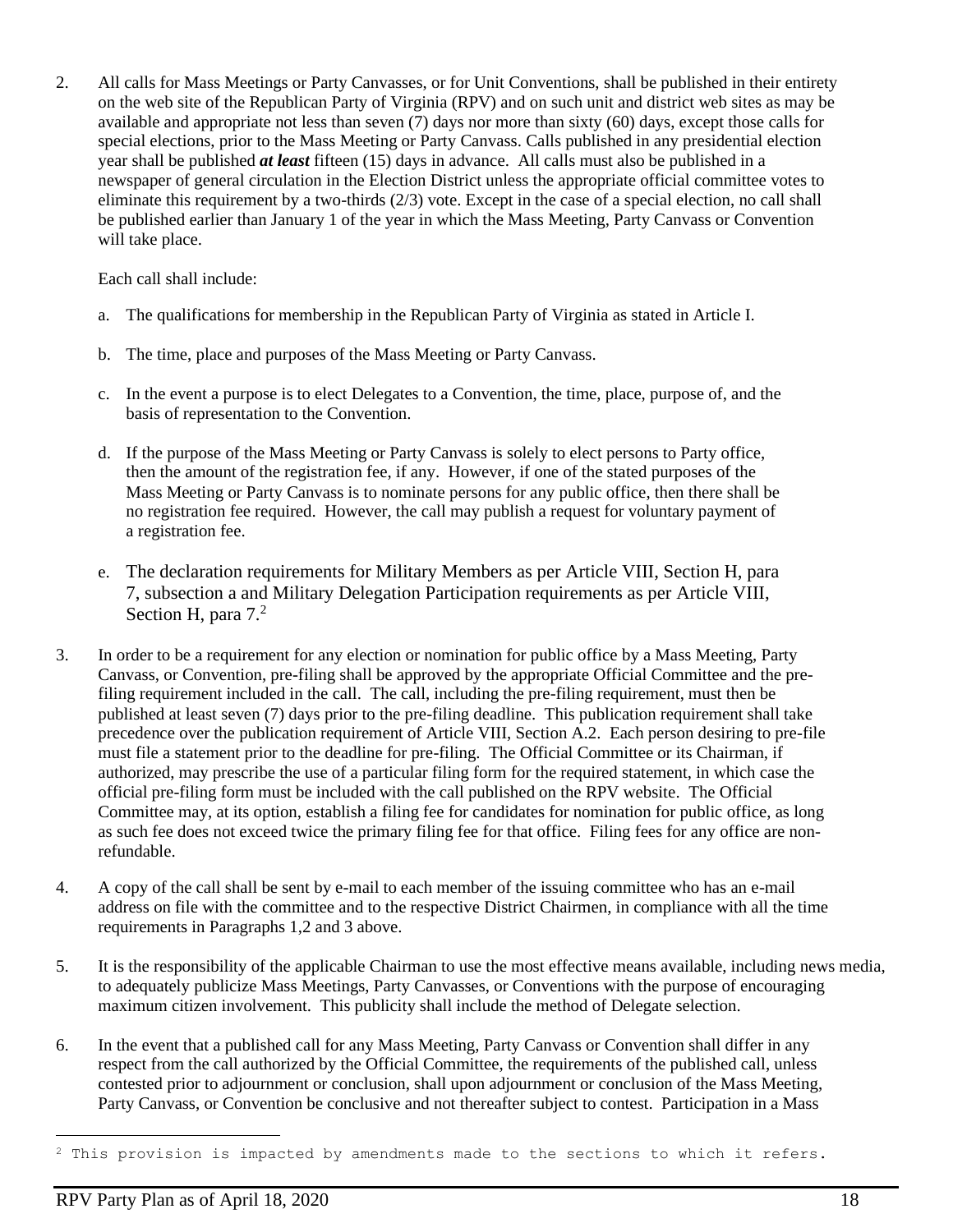Meeting, Party Canvass, or Convention shall not prejudice the rights of any person signing a petition protesting the validity of such Mass Meeting, Party Canvass, or Convention.

- 7. A Mass Meeting or Convention may dispense with the reading of the call.
- 8. The State Central Committee shall adopt, and from time to time amend, recommended call forms, including all required provisions and identifying optional provisions. Recommended call forms shall be appended to the Party Plan but shall not be a part of the Plan.
- 9. If the number of persons prefiling as candidates for election or nomination by a Mass Meeting, Party Canvass or Convention does not exceed the number to be elected or nominated for a particular office, then the prefiled candidate or candidates may be declared elected or nominated by the Republican Party, if provided for in the call. If the number of persons prefiling as candidates for election or nomination for all offices to be decided upon by any Mass Meeting, Party Canvass or Convention does not exceed the number ot be elected or nominated, then the candidates may be declared elected or nominated by the Republican Party and the Mass Meeting, Party Canvass or Convention may be cancelled if provided for in the call.
- 10. If the number of persons seeking election as a member of a unit committee or as a delegate to a unit, district or state convention does not exceed the total number allowed by the State Party Plan, all candidates for such office who meet the requiremenst of Article I of the State Party Plan and, where required, any prefiling requirements, shall be deemed elected.

A unit Chairman shall document the reason(s) for determining that an individual, who is seeking election as a member of the unit committee or as a convention delegate, has been disqualified for the reason that the individual does not meet the Qualifications for Participation as stated in Article I and/or the unit's prefiling requirements, if any, and shall provide such documentation with the certification of delegates required in Article VIII, Section H.

Additionally, an individual's election may be challenged by any member and may be excluded by a two-thirds (2/3) vote.

11. Once a call has been published, the method of nomination may not be changed.

#### **SECTION B. State Conventions**

A State Convention, which may be the Quadrennial State Convention, Party Canvass or Primary shall be held in each year in which there is to be an election for Governor or United States Senator for nominating candidates for the applicable offices, and for other proper purposes.

#### **SECTION C. District Conventions**

A District Convention, which may be the Quadrennial or Biennial District Convention, Party Canvass or Primary shall be held in each year in which there is to be an election for Congressman for nominating a candidate and for other proper purposes.

#### **SECTION D. Legislative Convention**

A Legislative District Mass Meeting, Party Canvass, Convention, or Primary shall be held in each year in which there is to be an election for members of the General Assembly from the Legislative District for nominating a candidate(s) and for other proper purposes.

#### **SECTION E. Unit Conventions**

A Unit Mass Meeting, Party Canvass, Convention, or Primary shall be held in each year in which there is to be an election for local or constitutional offices for nominating candidates for the applicable offices, and for other proper purposes.

#### **SECTION F. Unit Representation**

Representation in all State and District Conventions shall be by Units based upon the Republican Party Voting Strength, but each unit shall be entitled to at least one delegate vote. In all proceedings for nominations for statewide office, the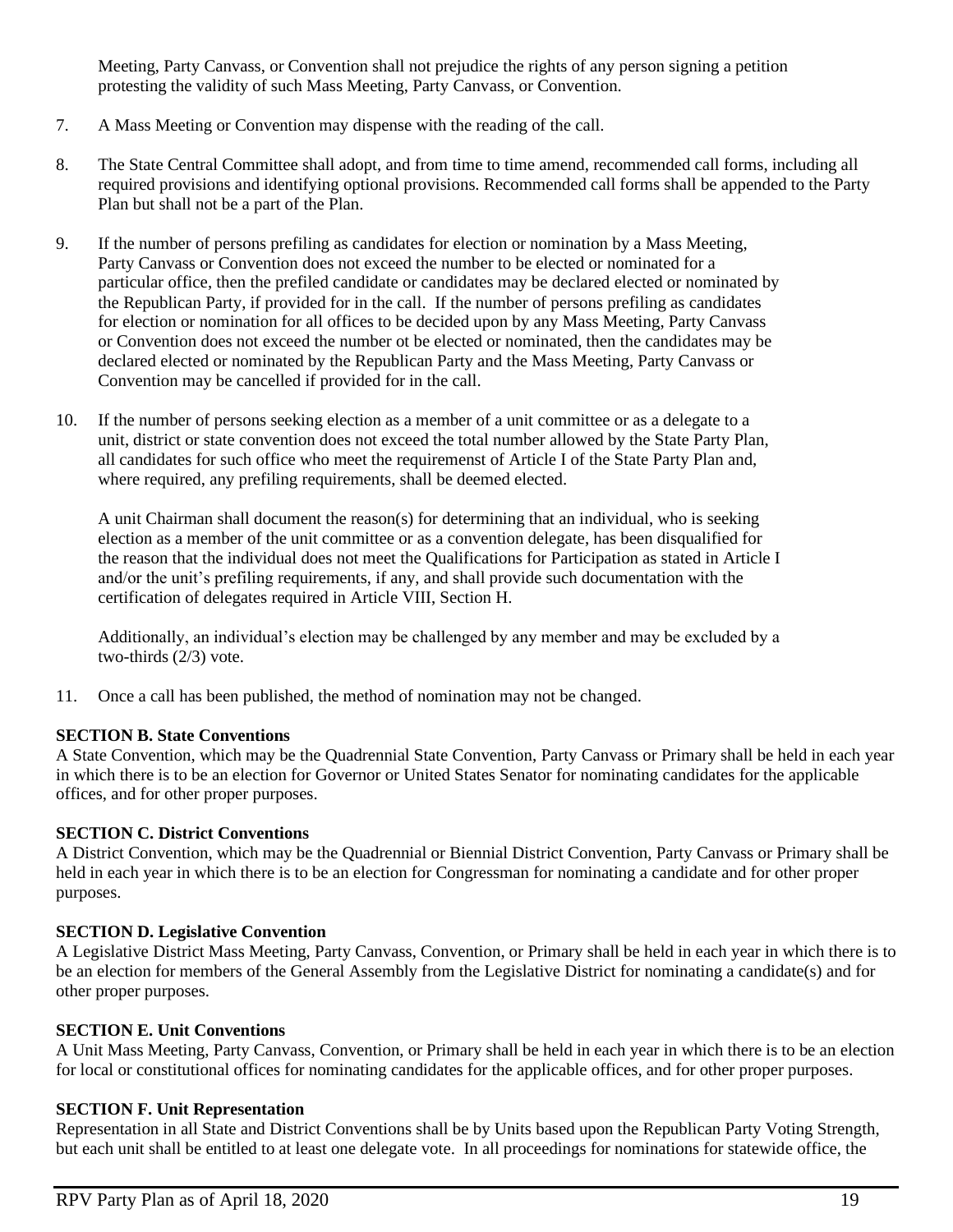relevant Unit shall be entitled to one (1) delegate vote for each 250 votes. In all proceedings at the District level, the relevant Unit shall be entitled to one (1) delegate vote for each 100 to 500 votes. In all proceedings at the local and Legislative District level, the relevant political subdivision shall be entitled to one (1) delegate vote for each 25 to 500 votes. The exact number shall be decided by the appropriate Official Committee and included in the call.

#### **SECTION G. Uniform Ratio**

Representation in Legislative District and Unit Conventions shall be by either Units, Wards, Magisterial Districts, Precincts, or the like, but each such political subdivision shall be entitled to at least one delegate vote. In all such proceedings, the political subdivision shall be entitled to one (1) delegate vote for each 25 to 500 votes as defined in Article II, Section 14; the exact number shall be decided by the Official Committee and included in the call.

#### **SECTION H. Delegates**

- 1. Certification
	- a. Delegates and alternates to a Convention shall be certified to that Convention by the permanent Chairman, and Secretary of the Mass Meeting, or Convention which selected them, or by the Chairman of the Official Committee which conducted the Mass Meeting, Convention or Party Canvass to select the delegates and alternates. The certifications shall be delivered to the Chairman of the Official Committee which called the Convention prior to the convening of the Convention. Except in the case of the State Central Committee, a copy of the certification shall also be delivered to the secretary of the official committee. Such Chairman shall be responsible for the preparation of a roll of all such certifications which roll shall thereafter govern the procedures of the Convention, unless and until changed by the Convention.
	- b. In the case of a State Convention a copy of unit certifications shall also be delivered to its District Chairman.
	- c. In the case of a District Convention, said certifications must be delivered to the appropriate District Chairman and Secretary seven (7) days prior to the convening of said Convention. In the case of a State Convention, said certifications must be postmarked sixteen (16) days prior to the covening of the Convention or delivered in person fourteen (14) days prior to the convening of said Convention. After the filing deadline of the certifications, no change may be made except a certified alternate may be made a delegate. A copy of the published official call of the Convention, Mass Meeting, or Party Canvass called for the purpose of selecting delegates and alternates to convention must accompany the certification with the date of the publication included.
	- d. A delegate or alternate who is not certified in accordance with the above requirements shall be seated only by a majority vote of the Credentials Committee, or in the event of the failure of the Credentials Committee to seat, by a vote of the Convention.
	- e. The foregoing provisions notwithstanding, members of the Military Delegation (as specified in Section 7 below) shall be certified by the Chairman of the Official Committee that called the Convention, pursuant to the procedures set forth in the Official Call and in compliance with Paragraph 7 of this Section H.<sup>3</sup>
- 2. A delegation to a Convention may not have more than five (5) delegates and five (5) alternates per delegate vote. No delegate may have less than 0.20 votes.
- 3. The certification of delegates may state how the delegates shall vote whether by those present voting full vote, or non-full vote, and if an how an allocation of votes is fractionalized. A delegation shall vote full vote unless otherwise designated by the electing body.

<sup>&</sup>lt;sup>3</sup> This provision is no longer operative due to amendments to the section to which it refers.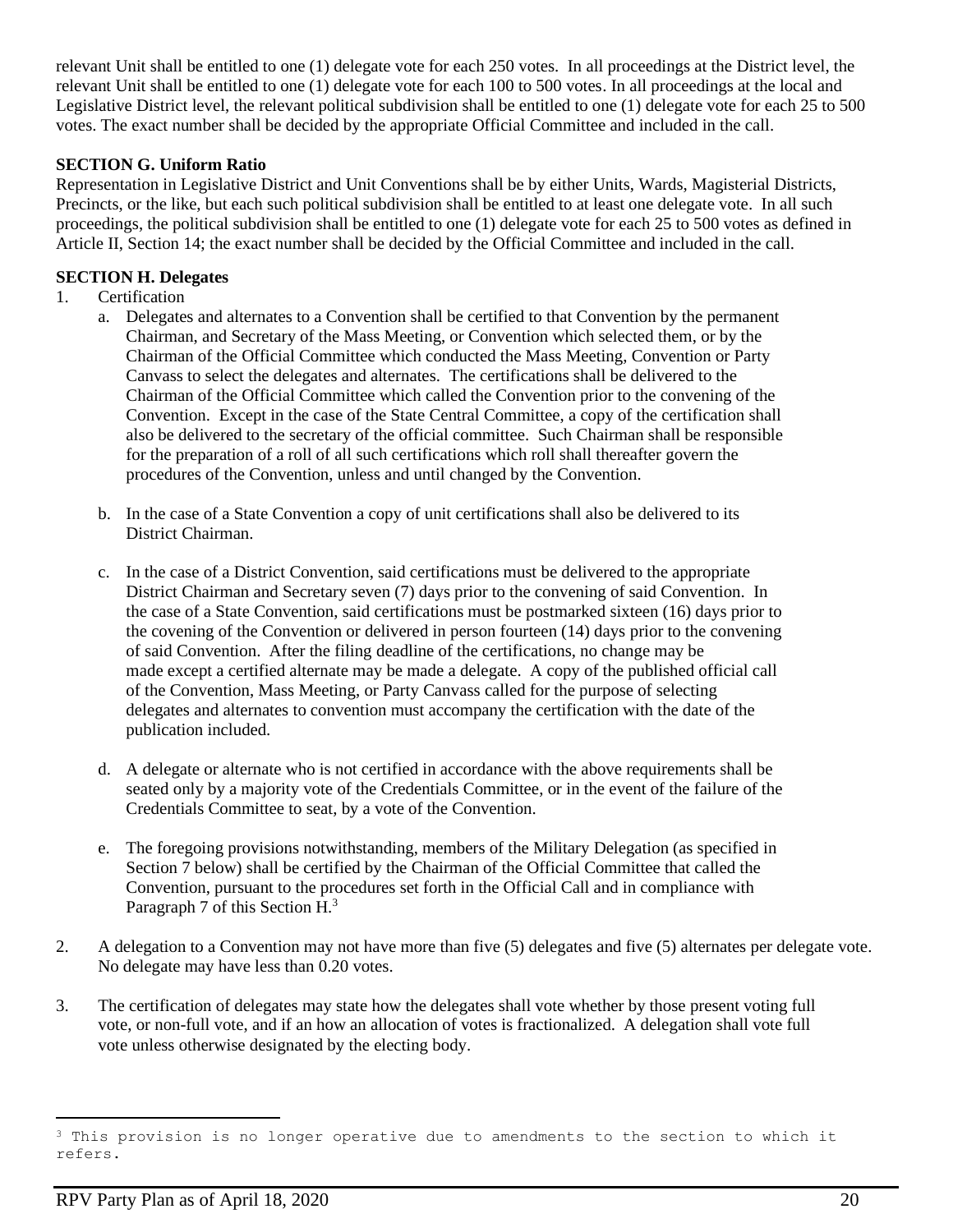- a. Full vote means the delegates present and voting at the Convention may cast the full vote of the delegation with proportionate weight given to majority and minority vote. Example: If a County has ten votes to a Convention but only six delegates are present at the Convention and four desire to support one candidate and two desire to support another candidate, the four delegates would cast 6.67 votes for their candidate and the two delegates would cast 3.33 votes for their candidate.
- b. Non-full vote shall mean that each delegate will only be entitled to the vote to which he is certified. Example: If a County has ten votes to a Convention and elects fifty delegates nonfull vote, each delegate present at the Convention would have 0.20 vote.
- c. The vote of a delegation shall be reported to the nearest hundredth. Example: If a 37-vote delegation has 85 delegates present with 22 voting for A and 63 voting for B, A's vote would be  $22/85$  X 37 = 9.58; B's vote would be 63/85 X 37 = 27.42.
- 4. No delegation shall vote under a unit rule at any Convention; nor shall any delegation be instructed on any vote at any convention, except as set forth in Paragraph 7 of this Section H.
- 5. The delegates present in a given delegation shall designate which alternate shall vote in the place of an absent delegate, except where the body electing the delegates has determined that another method of alternate selection shall be used.
- 6. Any Military Member who is otherwise qualified under Article I to participate in Republican Party actions and who complies with the procedures to become a delegate to any Convention as set forth in the Official Call of the Convention, Mass Meeting, or Party Canvass called for the purpose of selecting delegates and alternates to that Convention (other than a national Republican Convention), and who produces valid military identification or other proof of active-duty status shall be certified as a delegate and shall not be required to be elected as a delegate. The number of delegates certified in this manner shall count toward each unit's maximum allowable number of convention delegates.
- 7. Military Members who are certified as delegates pursuant to paragraph 6 that are unable to attend the convention in person due to obligations of their official military orders, shall have their votes cast within their unit delegation according to candidate preference ballots. Candidate preference ballots shall list the Military Member's rank order preference among candidates (i.e., first choice, second choice, third choice, etc.). Their votes shall be cast for the highest ranked choice candidate who remains eligible to receive a vote in a particular round of voting. Candidate preference ballots shall be made available by the Official Committee calling the convention no less than twenty (20) days prior to the convention and returned to the Chairman of the Official Committee that called the convention not less than three (3) days prior to the convention.
- 8. A list of delegates and alternates elected to represent a Unit shall be provided, once available, by the chairman of the Unit Committee to each duly filed candidate for public or party offices to be filled at the convention, upon request of the candidate or candidate's designee. Lists of delegates shall be available within (a) 14 days of their election, if 250 or fewer delegates are elected, or (b) within 21 days if more than 250 delegates have been elected. Lists shall be provided in an equitable manner to all requesting candidates, and shall include all contact information provided by the delegates at the time of prefiling or election.

#### **SECTION I. State Convention Committees**

The State Central Committee shall establish committees for each State Convention. The State Chairman shall appoint the Chairman and one member of each committee. The Congressional District Chairmen shall additionally appoint one member to each committee. Appointments are not subject to approval by the State Convention.

#### **SECTION J. Rules**

1. The Official Committee shall prepare the rules and order of business for the conduct of a Convention in advance thereof. Said rules and order of business shall then be submitted to the Committee on Rules of such Convention for its consideration and report to the Convention.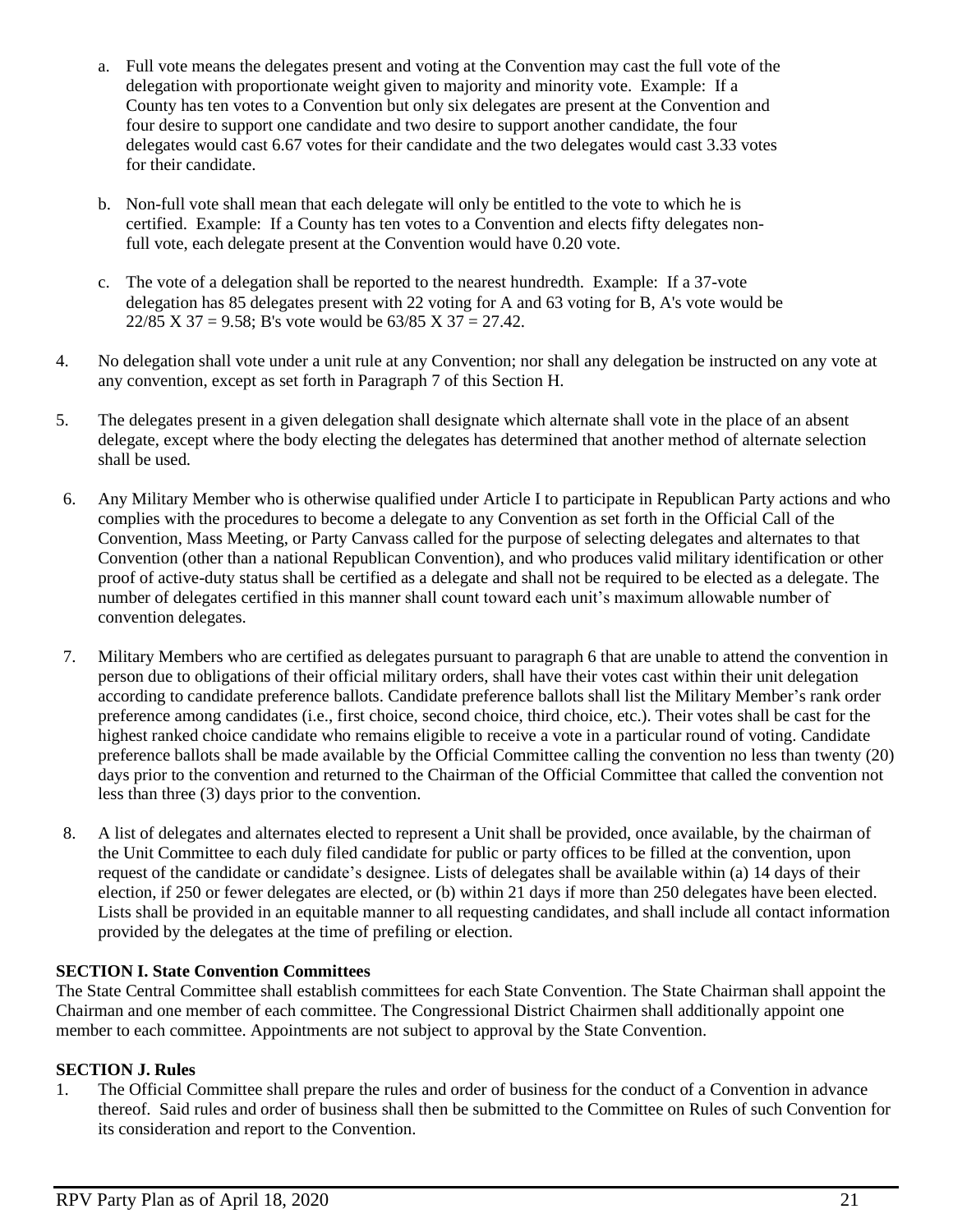- 2. The Official Committee shall prepare the rules for the conduct of a Party Canvass subject to the provisions of the State Party Plan.
- 3. The State Central Committee recommends that the documents related to these proceedings should conform as closely as possible to the model rules in Appendix B.
- 4. All Mass Meetings, Party Canvasses, Conventions, and Primaries shall, to the extent applicable, by governed by and conducted in accordance with, giving precedence as listed to, the following: the State Party Plan; District or Unit Plan or By-Laws; rules adopted by a designated Rules Committee; and otherwise in accordance with *Robert's Rules of Order*.

#### **SECTION K. Primaries**

When an Official Committee has declared for a Primary for nominating candidates for public offices, the State Central Committee shall establish the necessary rules and regulations for the conduct of such Primaries and assist in every practical manner.

#### **SECTION L. National Convention Delegates**

Procedures concerning Conventions at which delegates and alternates to National Conventions are elected shall comply with the applicable Rules of the National Republican Party.

#### **SECTION M. Public Meetings**

Every Mass Meeting, Party Canvass, or Convention shall be held in a building appropriate for public use and shall be open to the public. If after a call for a Mass Meeting, Party Canvass, or Convention, it shall be determined that the size of the building designated in the call shall be inadequate relative to the anticipated attendance or the building shall be unavailable, the location may be changed by the Chairman issuing the call to a more adequate, but equally accessible, building provided that written notice of the new location be posted at the location originally selected for the meeting, and further provided that those attending are allowed sufficient time to be present at the alternate location and to participate in the Mass Meeting, Party Canvass, or Convention.

#### **SECTION N. Special Elections**

Special Mass Meetings, Party Canvasses, and Conventions shall be held to nominate candidates in special elections and for other proper purposes.

#### **SECTION O. Divided Units**

- 1. No member of a Unit Mass Meeting, Party Canvass, or Convention shall vote for delegates to a Convention of a District of which he is not a resident.
- 2. When a Mass Meeting or Convention has divided in order to choose delegates to different Election District Conventions, each resulting division may, by majority vote, elected to adopt its own rules and it shall otherwise be conducted in accordance with Article VIII, Section I.4 of the State Party Plan.

#### **SECTION P. Ranked Choice Voting**

If and only if an official committee includes in a call the use of ranked choice voting, then the Mass Meeting, Party Canvass, or Convention must use ranked choice voting.

## **ARTICLE IX Change in Boundaries**

In the event the boundaries of a Unit are changed between the time of the last preceding Gubernatorial or Presidential elections and the time set for a State or District Convention, the Republican Party voting strength shall be transferred between the Units affected on the basis of the percentage or registered voters by Precincts which have been transferred.

In the event the boundaries of a Congressional District, Legislative District, Ward, Magisterial District or Precinct are changed, then a method equal or similar to that aforementioned shall be used for determining the Republican votes transferred between the affected political subdivisions and therefor the revised Delegate allotments of Committee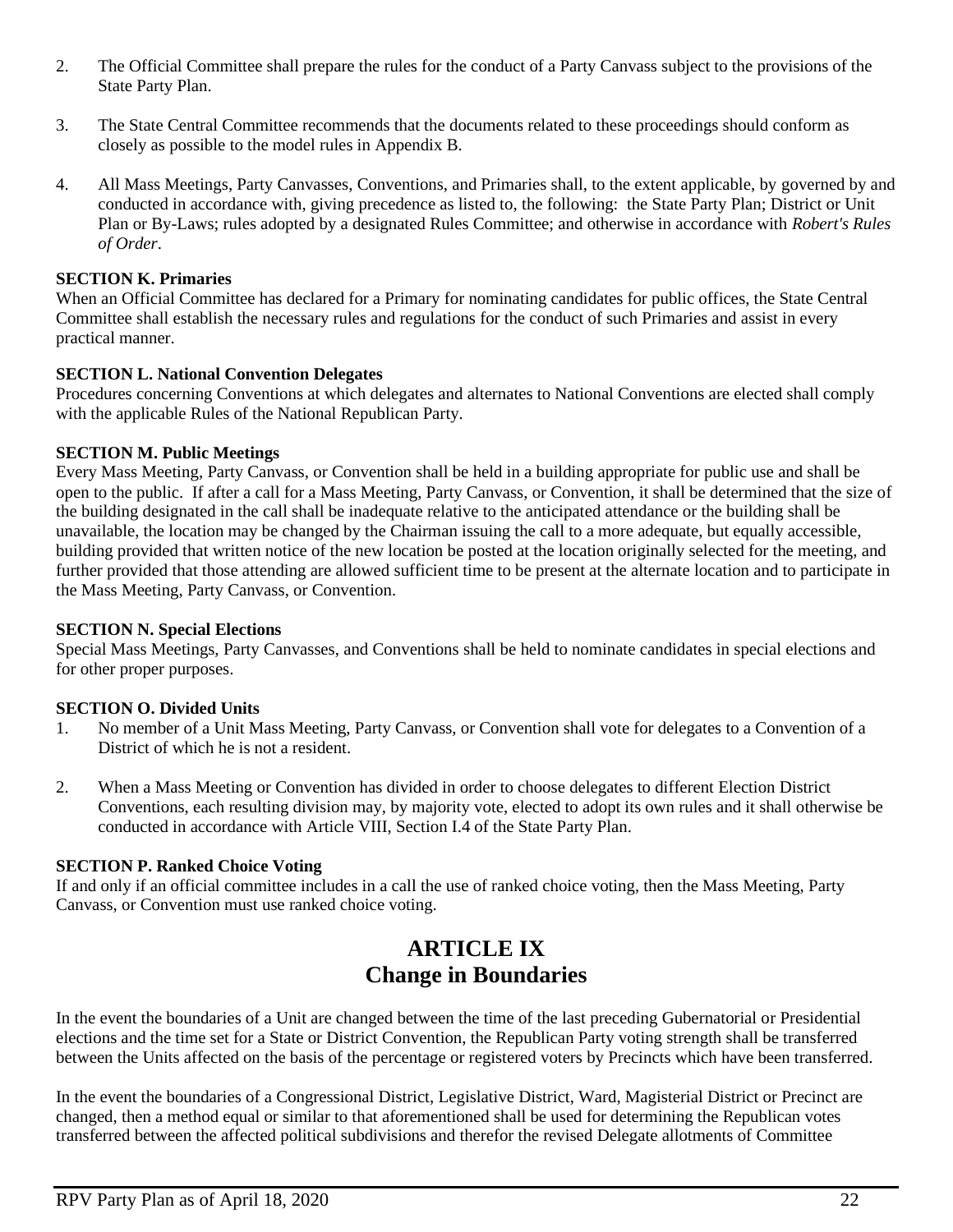memberships. Boundaries of congressional districts, legislative districts, wards, magisterial districts and precincts shall be determined in accordance with applicable local, state and federal law.

In the event that the boundaries of a congressional district change after March 15 in the year of a Quadrennial District Convention, calls for such conventions issued prior to March 15 shall remain valid for all purposes except the nomination of a candidate for the House of Representatives. Delegates and alternates elected at such conventions shall be the district delegates and alternate delegates to the Republican National Convention, the new boundaries of the congressional districts notwithstanding.

## **ARTICLE X Rulings and Appeals**

#### **SECTION A. Rulings**

- 1. Any Chairman of an Official Committee or twenty (20) percent of the members of an Official Committee may request a ruling or interpretation of the State Party Plan from the General Counsel. The General Counsel's determination shall be binding unless and until overturned upon appeal, either to the Executive Committee or directly to the State Central Committee. Any original appeal must be made within thirty (30) days of the date that the ruling is posted on the RPV website.
- 2. The State Chairman shall convene the Executive Committee within fourteen (14) days, either in person or by telephone for purposes of considering an appeal.
- 3. A decision of the Executive Committee may be further appealed to the State Central Committee, the decision of which shall be binding in accordance with Article X, Section C.
- 4. All rulings and interpretations by the General Counsel, and the final determination on any appeal thereto, shall be posted on the website and be provided by electronic mail to each member of the State Central Committee and to each Unit Chairman.

#### **SECTION B. Contests**

- 1. Each Unit Committee shall decide all controversies and contests arising within its jurisdiction. A Unit Committee's decision may be appealed by any Party member, as defined in Article I, adversely affected to the appropriate District Committee. In the case of a split Unit, if the controversy or contest specifically relates to the operations or affairs of a particular Congressional or Legislative District, an appeal shall be taken to that particular Congressional or Legislative District Committee; if not, an appeal shall be taken to the District Committee of the District wherein the person appealing resides.
- 2. Each Legislative District Committee shall decide all controversies and contests arising within its jurisdiction. A Legislative District Committee's decision may be appealed by any Party member, as defined in Article I, adversely affected to the appropriate Congressional District Committee. In the case of a legislative district that is located in more than one congressional district, the appropriate Congressional District Committee shall be the District wherein the person appealing resides.
- 3. Each District Committee shall decide all controversies and contests arising within its jurisdiction. It shall also hear and decide all timely appeals taken from units and legislative districts within the District. A District Committee's decision may be appealed by any Party member adversely affected to the State Central Committee.
- 4. All Contests and Appeals, under sub-sections 1, 2 and 3 of this section must be made in writing within thirty (30) days after the decision appealed from and the appeal must be accompanied by a petition signed by at least twentyfive (25) Party members, as defined in Article I, (except as provided below) of the respective Unit, Legislative District or Congressional District affected. When an appeal involves a mass meeting, party canvass or convention, then for purposes of this paragraph the term "Party members" shall mean mass meeting participants in the case of a mass meeting; canvass voters in the case of a party canvass; or delegates in the case of a convention. If fewer than one hundred twenty-five (125) persons voted in such mass meeting, party canvass or convention, then the petition shall be signed by at least twenty percent (20%) of the voters at such mass meeting, party canvass or convention. A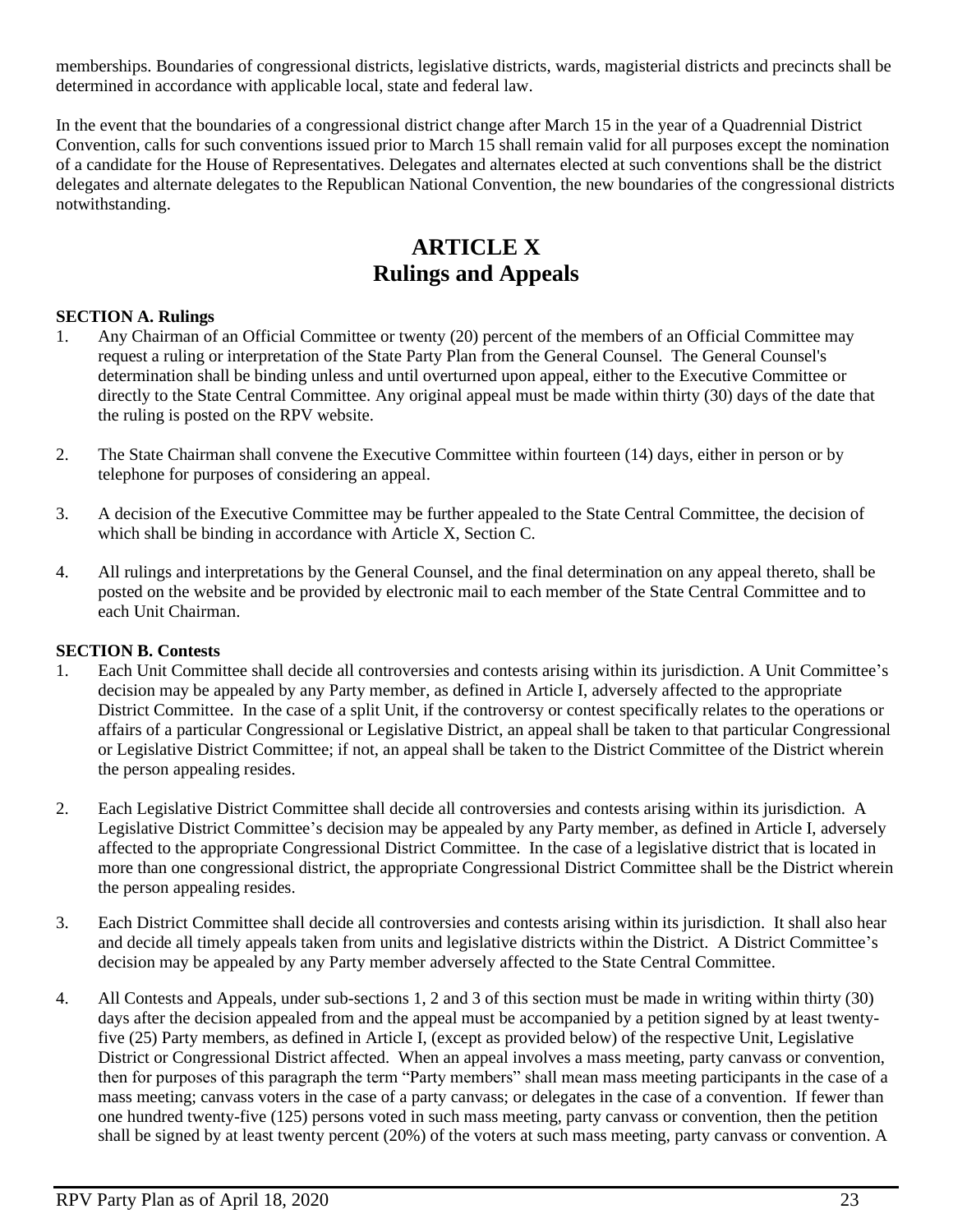subsequent appeal by the same party does not require an additional petition (*e.g.*, if a petition accompanies and appeal to a Unit Committee, an appeal of the Unit Committee's decision made by the same party does not require a second petition).

- 5. All Contests and Appeals under sub-sections 1, 2 and 3 of this section, except for an appeal to the State Central Committee, shall be heard and a decision rendered by the committee to which the appeal was made within twentyone (21) days of receipt of the appeal. If no decision has been rendered in writing at the end of twenty-one (21) days, the appeal or contest may be made directly to the next level of appeal as if an adverse decision had been rendered. A timely appeal made to the State Central Committee will be heard at the next regular meeting of the Committee unless the Chairman or 1/3 of the members call for a special meeting.
- 6. If the Contest or Appeal arises from an action during a Mass Meeting, Party Canvass or Convention held less than twenty-one (21) days prior to the deadline for the official committee chairman to certify a nominee, a contest or appeal may be made directly to the appropriate Congressional District Committee.

#### **SECTION C. Finality**

The State Central Committee shall make the final decision, upon timely appeal, on all Party controversies and contests in any Election District of the State, rulings of the General Counsel and on all other matters affecting the efficiency of the Party organization or the success of the Party.

## **ARTICLE XI Amendments**

The State Party Plan may be amended by any State Convention by three-fourths (3/4) roll call vote after notice of such intent and general text of such amendment has been made in writing to each Unit Chairman and Member of the State Central Committee, postmarked not later than 45 days prior to the start of the convention; or by the State Central Committee by three-fourths (3/4) of its members present, but not less than a majority of the total members, after notice of such intent and general text of such amendment has been included in the call of the meeting.

## **ARTICLE XII Temporary Emergency Provisions**

While Commonwealth of Virginia Executive Order Number 53 (2020), or any subsequent order extending its provisions, is in effect:

- 1. Official Committees may hold electronic meetings, such meetings to be conducted in accordance with, at the option of the Official Committee, either rules the Official Committee itself adopts or rules adopted by the Executive Committee of the State Central Committee.
- 2. The meeting notice requirement of Art. VII, Sec. B, para. 1 for meetings of the State Central Committee, shall be reduced to not less than one week.
- 3. An Official Committee may hold its Quadrennial Convention using the following alternative methods, which temporarily take precedence over contrary provisions in other Articles of the State Party Plan:
	- a. "Unassembled Convention"—in an unassembled convention:
		- i. The Official Committee, or a subcommittee of its members that it appoints, shall serve as the Committees on Credentials, Nominations, and Standing Rules. The Official Committee shall act on those reports on behalf of the Convention.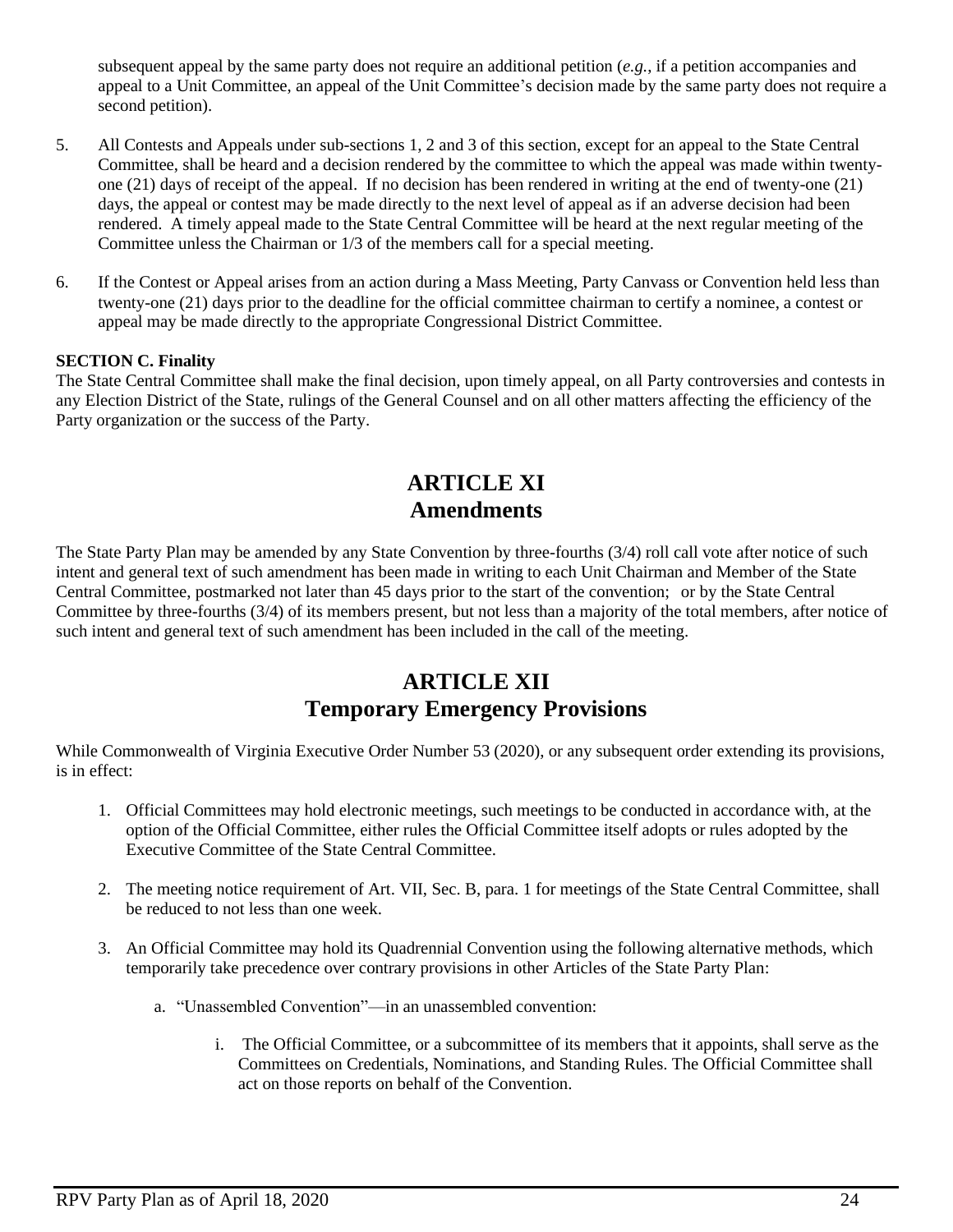- ii. Delegates may cast their ballots at one or more polling locations within or adjacent to the area represented by the Official Committee. Military Delegates may still participate as provided in Article VIII.
- iii. For any office or nomination to be made by the convention, the Official Committee may provide for a) ranked choice voting and a majority winner, or b) for a plurality winner, or c) for a majority winner with multiple ballots, all without respect to whether the initial call included ranked choice voting.
- iv. In a contest where it is necessary to determine the outcome, ties will be decided by drawing of lots.
- b. "Bifurcated Convention"—In a bifurcated convention, the nomination of a candidate for U.S. House of Representatives will proceed as described in (a), after which the Convention will adjourn to a date, time, and location selected by the Official Committee to carry on the remaining business of the Convention.

Provided that this Article shall expire on July 28, 2020.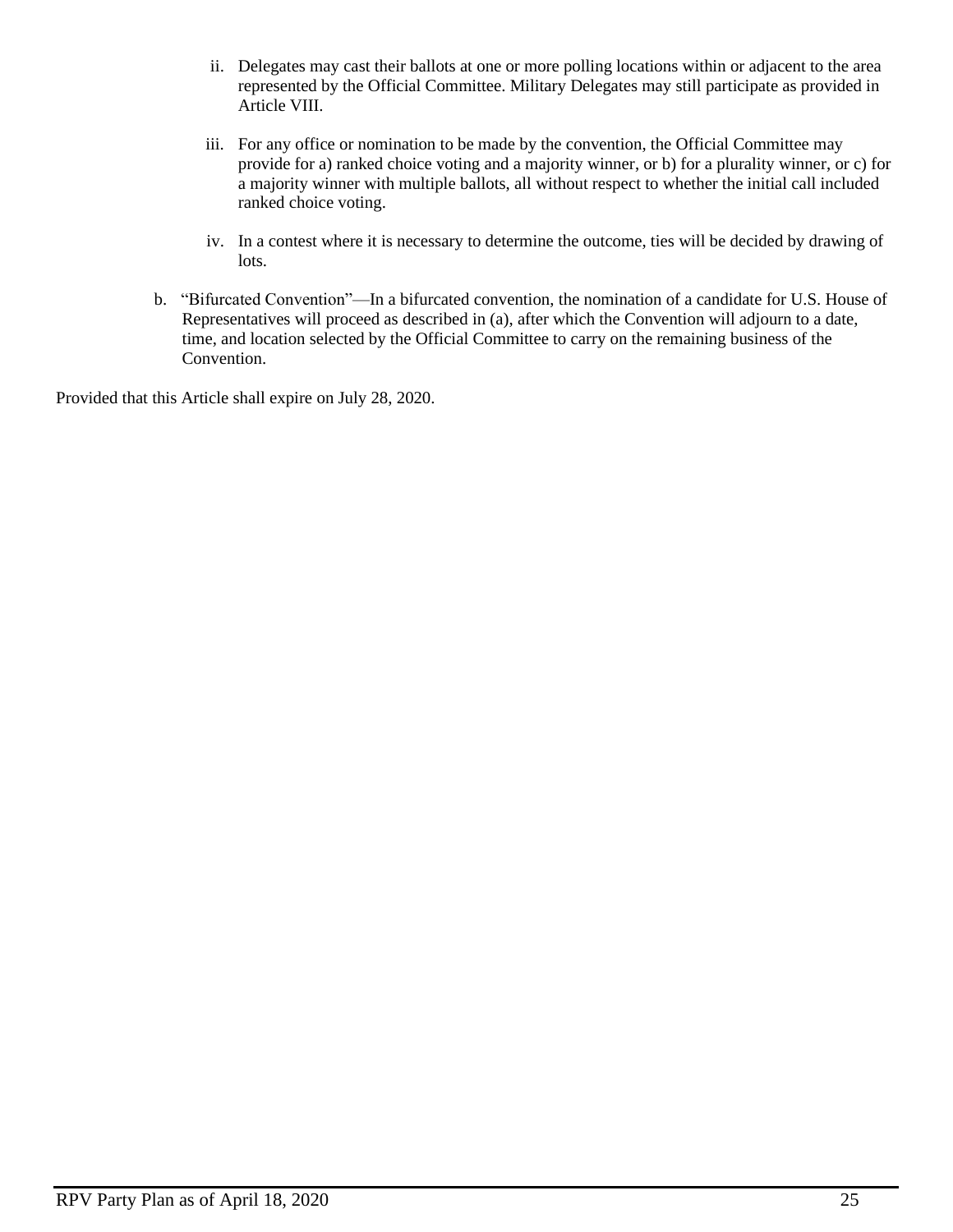## **APPENDIX A**

*These Recommended Call Forms are not part of the Plan, but are provided as models pursuant to Article VIII, Section A, paragraph 8.*

**Model Calls for Mass Meetings, Party Canvasses and Conventions**

- **1. Model Calls for Conventions: State, District, Legislative**
- **2. Model Calls for Mass Meetings: Legislative and Unit**
- **3. Model Calls for Party Canvasses: Legislative and Unit**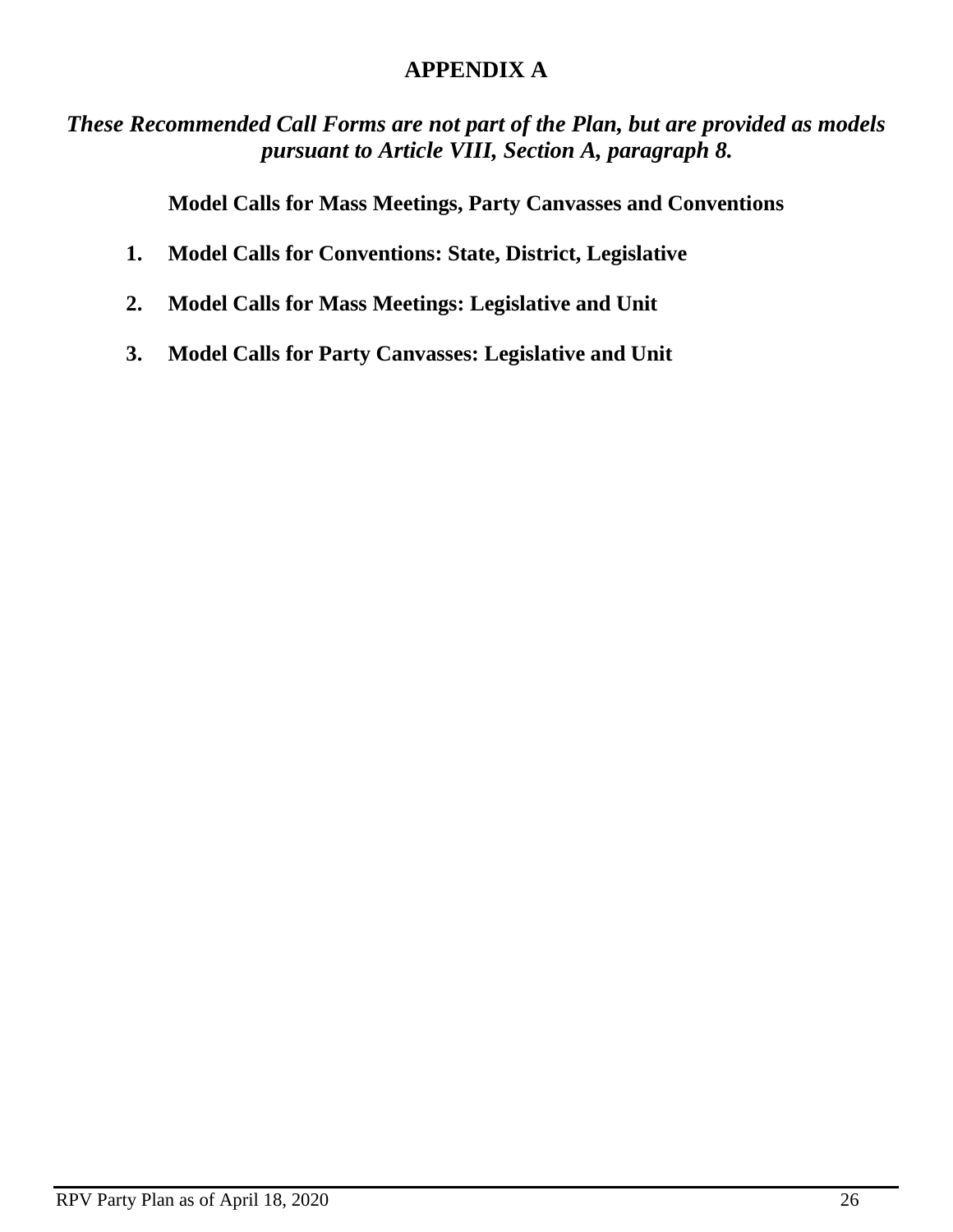## **Model Calls for Conventions**

**STATE**

### OFFICIAL CALL State Convention of the Republican Party of Virginia [DATE] at [TIME] Local Time [LOCATION]

As Chairman of the Republican Party of Virginia and pursuant to the Plan of Organization and as recommended and directed by the State Central Committee, I, [NAME], do hereby issue this Call for a State Convention of the Republican Party of Virginia to be held at the [LOCATION], or its alternate site, starting at [TIME] local time on [DATE] for the following purposes:

[USE ALL THAT APPLY]

a) Electing [NUMBER] delegates and [NUMBER] alternate delegates at large to the Republican National Convention to be held at the [LOCATION], or its alternate site beginning on [DATE];

b) Nominating two (2) Electors At Large to be voted for in the presidential election on [DATE];

c) Electing a State Chairman;

d) Nominating a National Committeeman and National Committeewoman;

e) Nominating a Republican candidate for the office of [OFFICE];

and for the transaction of such other business as may properly come before the convention;

[USE IN PRESIDENTIAL YEARS] and I further direct the Republican Congressional District Chairmen to issue a call for Congressional District Conventions for the purpose of electing three (3) delegates and three (3) alternate delegates per congressional district for a total of [NUMBER] delegates and [NUMBER] alternate delegates to the Republican National Convention to be held at the [LOCATION], or its alternate site beginning on [DATE]; nominating one (1) Elector per congressional district to be voted for in the presidential election of [DATE]; electing a District Chairman; electing three (3) members to the State Central Committee per congressional district; and for the transaction of such other business as may properly come before the District Convention; and I further direct the Republican Congressional District Chairmen to issue the call for each district convention to the chairman of each unit within the district not less than thirty (30) days prior to such conventions, and further, to publish such call in a newspaper of general circulation in the district at least fifteen (15) days prior to the date of such convention as required by the rules adopted by the previous Republican National Convention; and I further direct the Executive Director of the Republican Party of Virginia to publish this call in a daily newspaper of general circulation in the state at least ninety (90) days prior to the date of the state convention as required by the rules adopted by the previous Republican National Convention.

## Qualifications for Participation

All legal and qualified voters under the laws of the Commonwealth of Virginia, regardless of race, religion, national origin or sex, who are in accord with the principles of the Republican Party and who, if requested, express in open meeting either orally or in writing as may be required, their intent to support all of its nominees for public office in the ensuing election, may participate as members of the Republican Party of Virginia in its mass meetings, party canvasses, conventions or primaries encompassing their respective election districts.

## Composition of Convention

The State Convention shall be composed of delegates and alternate delegates of the respective units they represent, and a military delegation. Representation shall be based on a percentage of the total number of Republican votes cast in each county and city in the last gubernatorial and presidential election combined. Each unit is allowed one (1) Delegate Vote for each two hundred fifty (250) Republican votes cast or major portion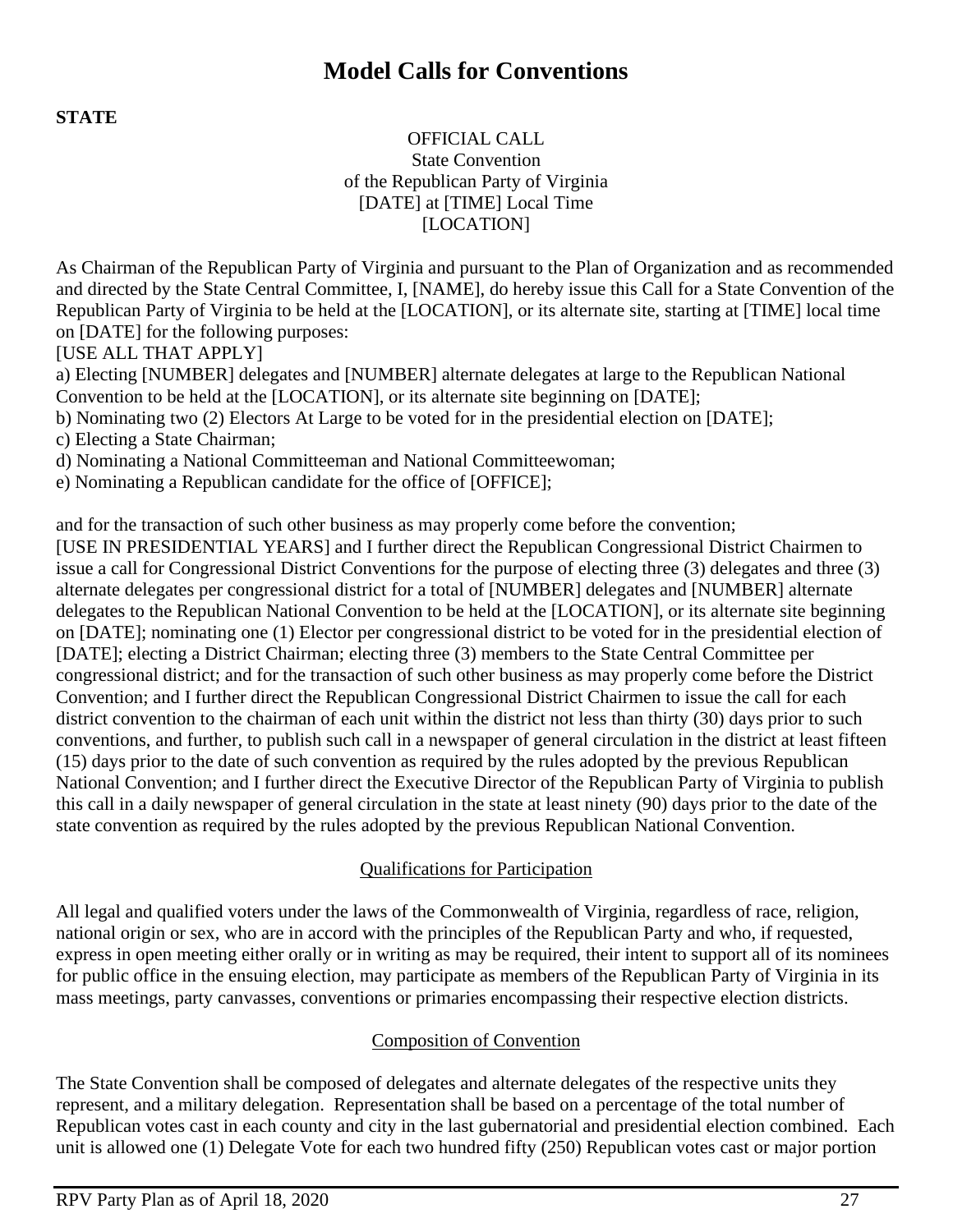thereof. Each unit shall be entitled to at least one (1) Delegate Vote. The delegates and alternates shall be elected in county and city mass meetings, party canvasses or conventions that shall be called for this purpose in conformity with the Plan of Organization of the Republican Party of Virginia by each unit committee.

Military delegates will be selected in conformity with the Plan of Organization of the Republican Party of Virginia. Any members of the Virginia National Guard, the United States Armed Forces, Merchant Marine, or Coast Guard, who are unable to participate in the election of delegates from their unit due their military orders, may be represented through the Military Delegation. To be so represented, they must declare by e-mail to the State Chairman [E-MAIL ADDRESS] no later than [DEADLINE] that they intend to support the Party's nominees in the ensuing election and that their orders preclude them from participating in person. The State Chairman will provide declarants with candidate preference ballots that will be cast on their behalf at the convention.

## Certification of Delegates

The delegates present in a given delegation shall designate which alternate delegates shall vote in the place of an absent delegate except where the electing body electing the delegates has determined another method of alternate delegate selection. The said delegates and alternate delegates to the State Convention so elected shall be certified in writing with their respective names and addresses including zip codes over the signatures of the permanent chairman and permanent secretary of the unit mass meeting or convention, or of the unit chairman of the unit committee which may have conducted a party canvass to select the delegates and alternate delegates.

## ALL CERTIFICATIONS, REGARDLESS OF THE DATE OF LOCAL MASS MEETING, PARTY

CANVASS OR CONVENTION must be postmarked not later than sixteen (16) days [DEADLINE] prior to the convention or delivered in person fourteen (14) days [DEADLINE] prior to the convening of said convention. After the filing deadline of the certification, no change may be made except a certified alternate delegate may be made a delegate. A copy of the published call of the convention, mass meeting or party canvass called for the purpose of selecting delegates and alternate delegates to said convention, must accompany the certification with the date of publication included. Certification should be mailed or delivered as follows:

Original – [State Chairman and mailing address] Second Copy – The respective district chairman Third Copy – For the unit's records

A delegate or alternate delegate is not certified until his name, address and phone number has been provided on the certification.

## [ATTACH LIST OF UNITS AND RESPECTIVE VOTING STRENGTHS]

Paid for and authorized by the Republican Party of Virginia, Inc.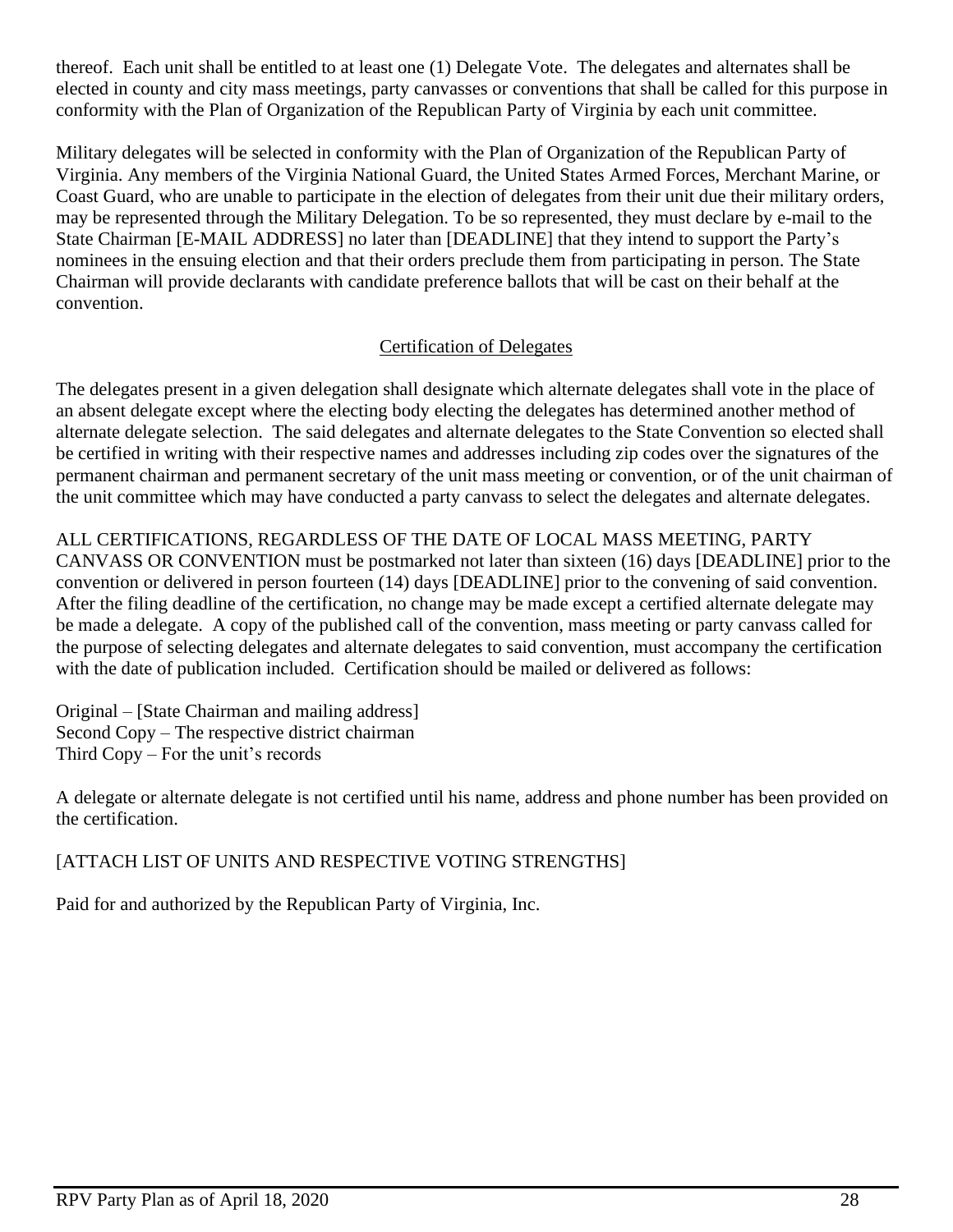### OFFICIAL CALL District Convention of the [NUMBER] Congressional District of the Republican Party of Virginia [DATE] at [TIME] Local Time [LOCATION]

As Chairman of the [NUMBER] Congressional District of the Republican Party of Virginia and pursuant to the Plan of Organization and as recommended and directed by the District Committee, I, [NAME], do hereby issue this Call for a District Convention to be held at the [LOCATION], or its alternate site, starting at [TIME] local time on [DATE] for the following purposes:

[USE ALL THAT APPLY]

a) Electing [NUMBER] delegates and [NUMBER] alternate delegates to the Republican National Convention to be held at the [LOCATION], or its alternate site beginning on [DATE];

b) Nominating one (1) Elector to be voted for in the presidential election on [DATE];

c) Electing a District Chairman of the Republican Party;

d) Electing three (3) members of the State Central Committee;

e) Nominating a Republican candidate for the office of U.S. House of Representatives;

and for the transaction of such other business as may properly come before the convention.

### Qualifications for Participation

All legal and qualified voters of the [NUMBER] Congressional District under the laws of the Commonwealth of Virginia, regardless of race, religion, national origin or sex, who are in accord with the principles of the Republican Party and who, if requested, express in open meeting either orally or in writing as may be required, their intent to support all of its nominees for public office in the ensuing election, may participate as members of the Republican Party of Virginia in its mass meetings, party canvasses, conventions or primaries encompassing their respective election districts.

### Composition of Convention

The District Convention shall be composed of delegates and alternate delegates of the respective units they represent, and a Military Delegation. Representation shall be based on a percentage of the total number of Republican votes cast in each county and city in the last gubernatorial and presidential election combined. Each unit is allowed one (1) Delegate Vote for each [*one hundred (100) to five hundred; District Committee chooses exact number*] Republican votes cast or major portion thereof. Each unit shall be entitled to at least one (1) Delegate Vote. The delegates and alternates shall be elected in county and city mass meetings, party canvasses or conventions that shall be called for this purpose in conformity with the Plan of Organization of the Republican Party of Virginia by each unit committee.

Military delegates will be selected in conformity with the Plan of Organization of the Republican Party of Virginia. Any members of the Virginia National Guard, the United States Armed Forces, Merchant Marine, or Coast Guard, who are unable to participate in the election of delegates from their unit due their military orders, may be represented through the Military Delegation. To be so represented, they must declare by e-mail to the District Chairman [E-MAIL ADDRESS] no later than [DEADLINE] that they intend to support the Party's nominees in the ensuing election and that their orders preclude them from participating in person. The District Chairman will provide declarants with candidate preference ballots that will be cast on their behalf at the convention.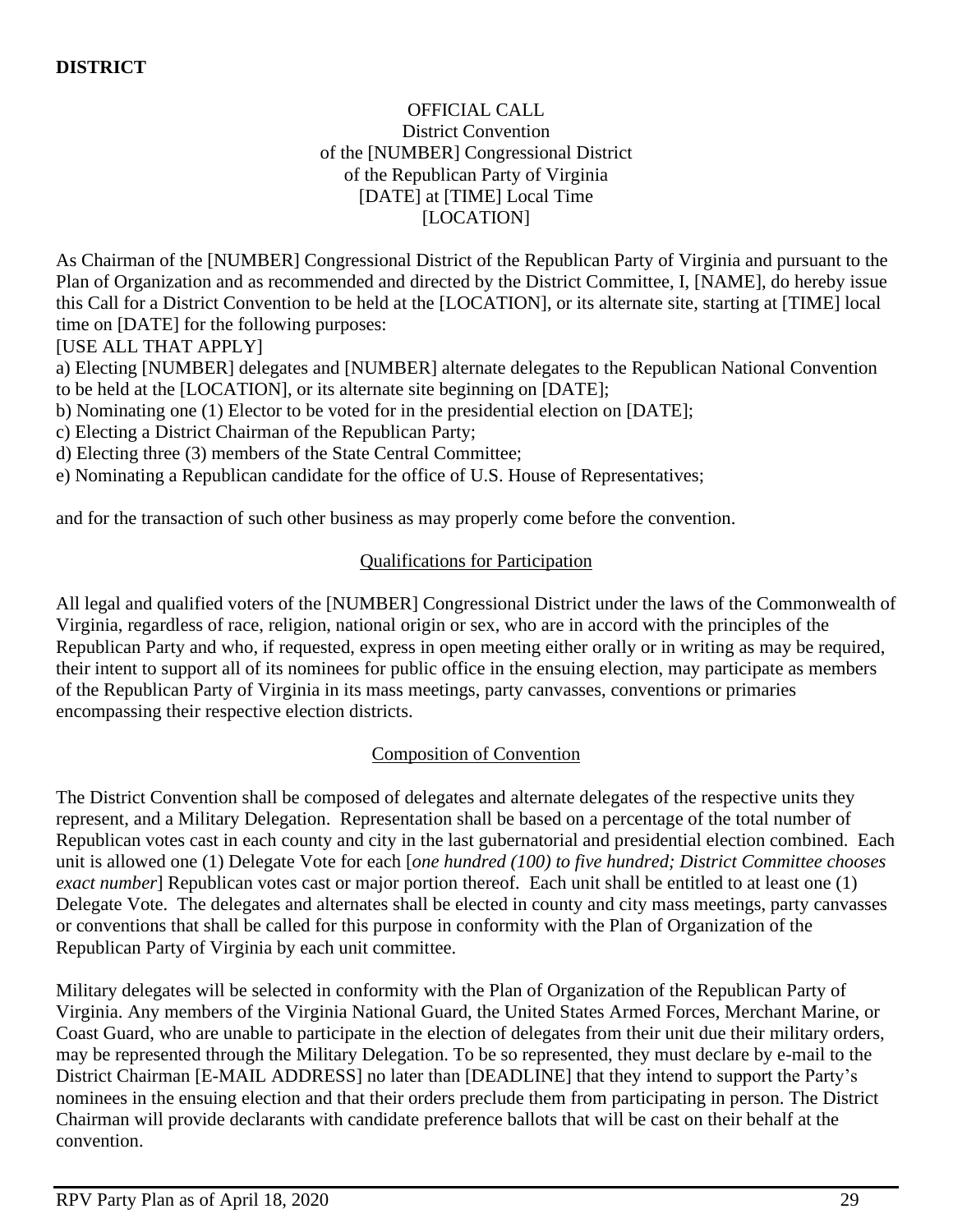### Certification of Delegates

The delegates present in a given delegation shall designate which alternate delegates shall vote in the place of an absent delegate except where the electing body electing the delegates has determined another method of alternate delegate selection. The said delegates and alternate delegates to the District Convention so elected shall be certified in writing with their respective names and addresses including zip codes over the signatures of the permanent chairman and permanent secretary of the unit mass meeting or convention, or of the unit chairman of the unit committee which may have conducted a party canvass to select the delegates and alternate delegates.

ALL CERTIFICATIONS, REGARDLESS OF THE DATE OF LOCAL MASS MEETING, PARTY CANVASS OR CONVENTION must be postmarked not later than seven (7) days prior to the convening of said convention [DEADLINE]. After the filing deadline of the certification, no change may be made except a certified alternate delegate may be made a delegate. A copy of the published call of the convention, mass meeting or party canvass called for the purpose of selecting delegates and alternate delegates to said convention, must accompany the certification with the date of publication included. Certification should be mailed or delivered as follows:

Original – [District Chairman and mailing address] Second Copy – [District Secretary and mailing address] Third Copy – For the unit's records

A delegate or alternate delegate is not certified until his name, address and phone number has been provided on the certification.

## [ATTACH LIST OF UNITS AND RESPECTIVE VOTING STRENGTHS]

Paid for and authorized by the [FULL NAME OF DISTRICT COMMITTEE].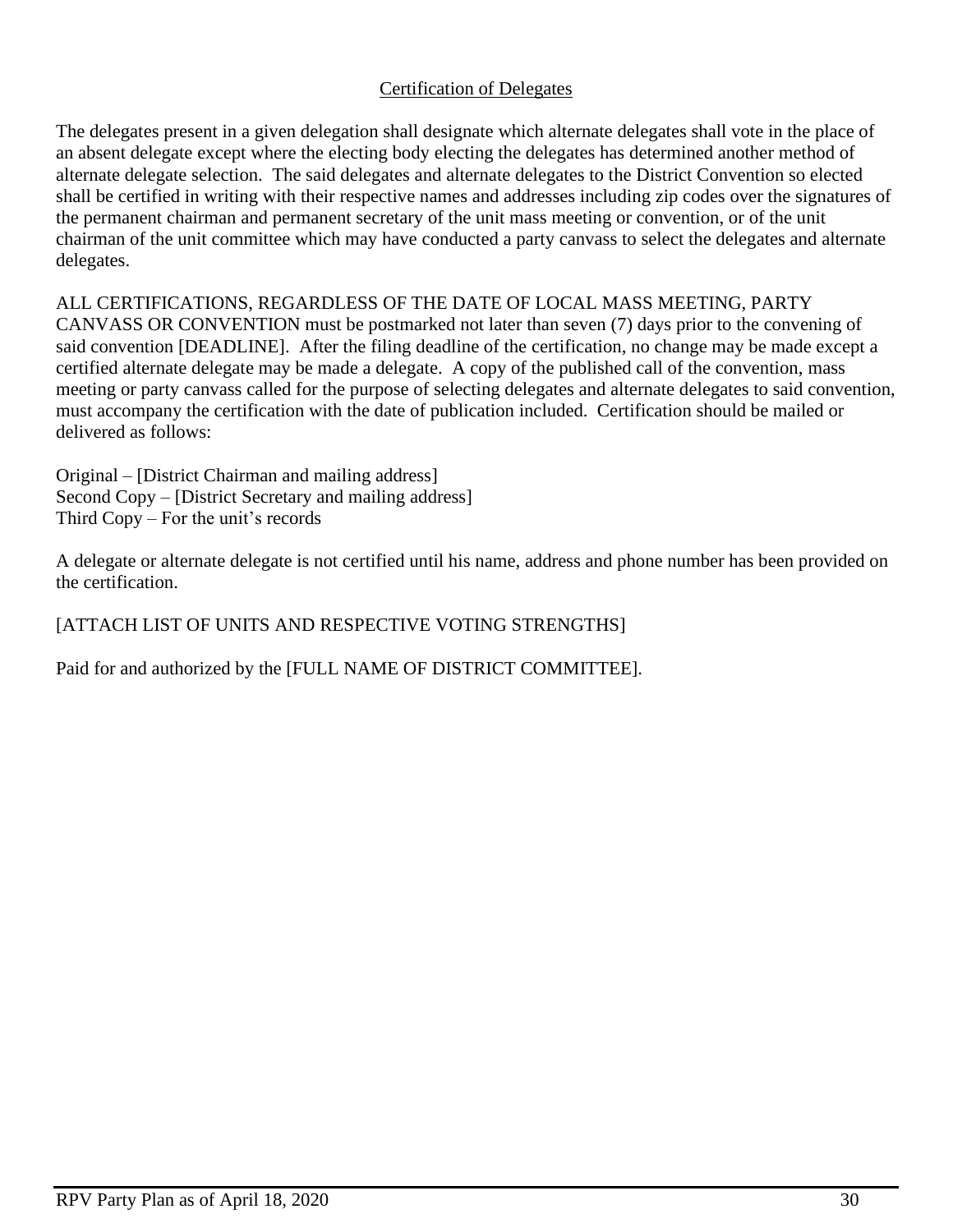### OFFICIAL CALL Legislative District Convention of the [NUMBER][HOUSE OR SENATE] District of the Republican Party of Virginia

As Chairman of the [NUMBER][HOUSE OR SENATE] District Committee of the Republican Party, and pursuant to the Plan of Organization and as recommended and directed by the Committee, I, [NAME], do hereby issue this call for a Legislative District Convention to be held at [LOCATION], starting at [TIME] local time on [DATE] for the purposes of nominating a Republican candidate for the office of [DELEGATE OR SENATOR] to be voted for in the [GENERAL OR SPECIAL] election on [DATE], and for the transaction of such other business as may properly come before the convention.

## Qualifications for Participation

All legal and qualified voters of the [NUMBER][HOUSE OR SENATE] District under the laws of the Commonwealth of Virginia, regardless of race, religion, national origin or sex, who are in accord with the principles of the Republican Party and who, if requested, express in open meeting either orally or in writing as may be required, their intent to support all of its nominees for public office in the ensuing election, may participate as members of the Republican Party of Virginia in its mass meetings, party canvasses, conventions or primaries encompassing their respective election districts.

### Composition of Convention

The Convention shall be composed of delegates and alternate delegates of the respective units [*see note*] they represent, and a Military Delegation. Representation shall be based on a percentage of the total number of Republican votes cast in each county and city [*see note*] in the last gubernatorial and presidential election combined. Each unit [*see note*] is allowed one (1) Delegate Vote for each [*twenty-five (25) to five hundred (500); Legislative District Committee to choose exact number*] Republican votes cast or major portion thereof. Each unit [*see note*] shall be entitled to at least one (1) Delegate Vote. The delegates and alternates shall be elected in county and city mass meetings, party canvasses or conventions that shall be called for this purpose in conformity with the Plan of Organization of the Republican Party of Virginia by each unit committee.

## [*NOTE: legislative districts entirely within one unit should substitute precincts, wards, or magisterial districts, as applicable, in place of "unit" above*]

Military delegates will be selected in conformity with the Plan of Organization of the Republican Party of Virginia. Any members of the Virginia National Guard, the United States Armed Forces, Merchant Marine, or Coast Guard, who are unable to participate in the election of delegates from their unit due their military orders, may be represented through the Military Delegation. To be so represented, they must declare by e-mail to the Legislative District Chairman [E-MAIL ADDRESS] no later than [DEADLINE] that they intend to support the Party's nominees in the ensuing election and that their orders preclude them from participating in person. The Legislative District Chairman will provide declarants with candidate preference ballots that will be cast on their behalf at the convention.

### Certification of Delegates

The delegates present in a given delegation shall designate which alternate delegates shall vote in the place of an absent delegate except where the electing body electing the delegates has determined another method of alternate delegate selection. The said delegates and alternate delegates to the Convention so elected shall be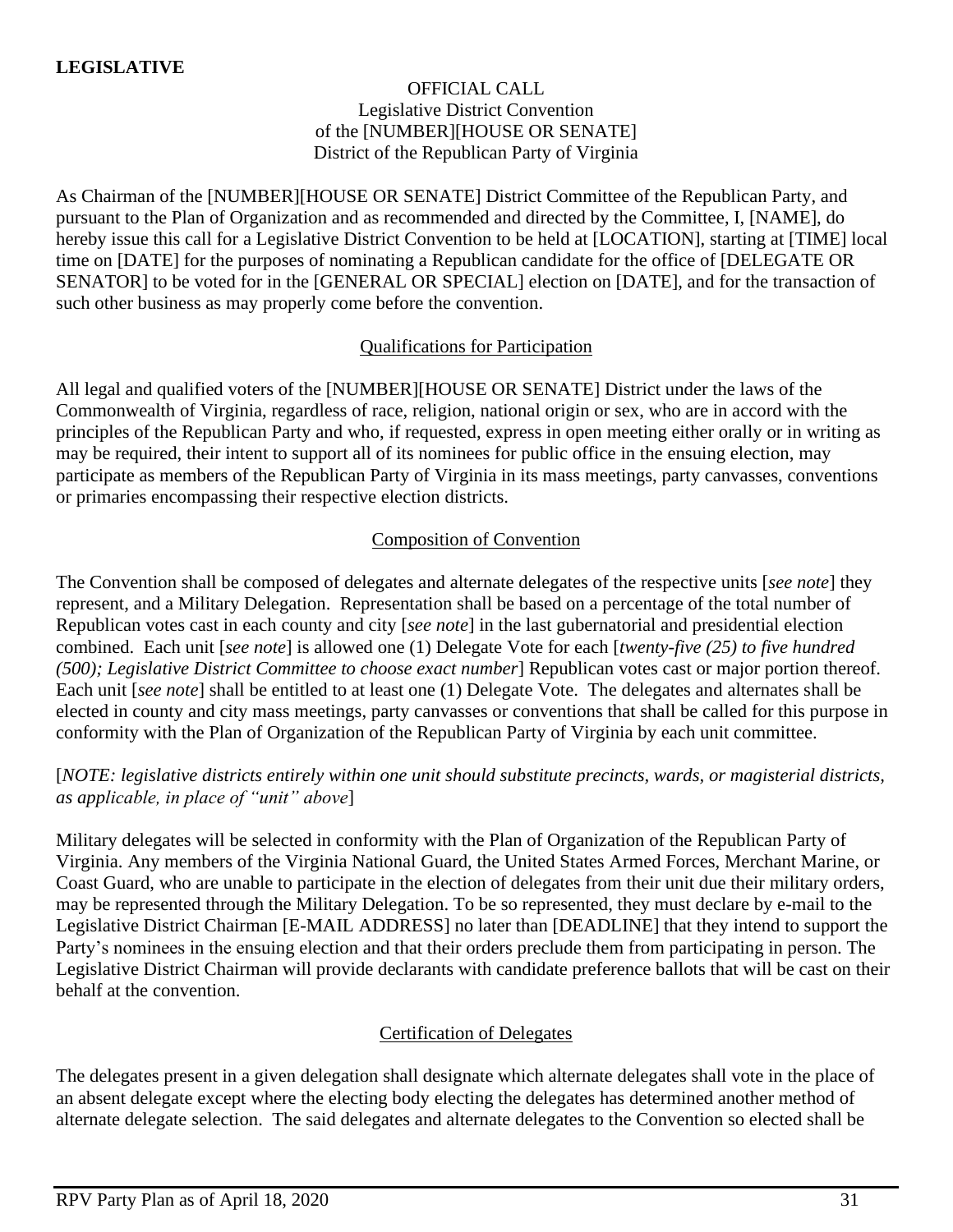certified in writing with their respective names and addresses including zip codes over the signatures of the permanent chairman and permanent secretary of the unit mass meeting or convention, or of the unit chairman of the unit committee which may have conducted a party canvass to select the delegates and alternate delegates.

All certifications must be delivered prior to the convening of said convention. After the filing deadline of the certifications, no change may be made except a certified alternate delegate may be made a delegate. A copy of the published call of the convention, mass meeting or party canvass called for the purpose of selecting delegates and alternate delegates to said convention, must accompany the certification with the date of publication included. Certification should be mailed or delivered as follows:

Original – [Legislative District Chairman and mailing/delivery addresses] Second Copy – [Legislative District Secretary and mailing/delivery addresses] Third Copy – For the unit's records

A delegate or alternate delegate is not certified until his name, address and phone number has been provided on the certification.

## [ATTACH LIST OF UNITS AND RESPECTIVE VOTING STRENGTHS]

Paid for and authorized by the [FULL NAME OF LEGISLATIVE DISTRICT COMMITTEE].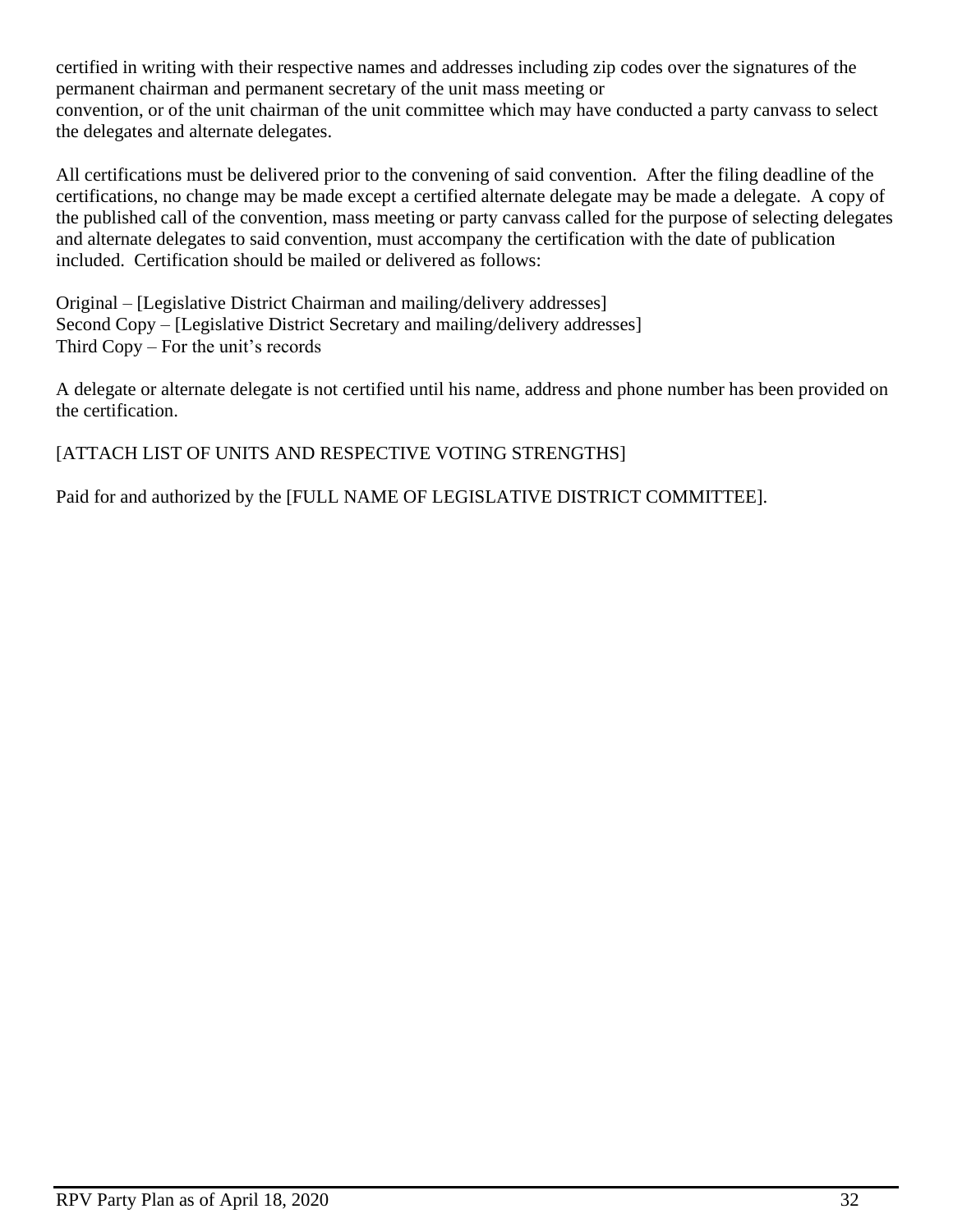## **Model Calls for Mass Meetings**

## **LEGISLATIVE**

OFFICIAL CALL Legislative District Mass Meeting of the [NUMBER][HOUSE OR SENATE] District of the Republican Party of Virginia

As Chairman of the [NUMBER][HOUSE OR SENATE] District Committee of the Republican Party, and pursuant to the Plan of Organization and as recommended and directed by the Committee, I, [NAME], do hereby issue this call for a Legislative District Mass Meeting to be held at [LOCATION], starting at [TIME] local time on [DATE] for the purposes of: (a) nominating a Republican candidate for the office of [DELEGATE OR SENATOR] to be voted for in the [GENERAL OR SPECIAL] election on [DATE]; and (b) for the transaction of such other business as may properly come before the mass meeting.

#### Qualifications for Participation

All legal and qualified voters of the [NUMBER][HOUSE OR SENATE] District under the laws of the Commonwealth of Virginia, regardless of race, religion, national origin or sex, who are in accord with the principles of the Republican Party and who, if requested, express in open meeting either orally or in writing as may be required, their intent to support all of its nominees for public office in the ensuing election, may participate as members of the Republican Party of Virginia in its mass meetings, party canvasses, conventions or primaries encompassing their respective election districts.

### Filing Requirements (OPTIONAL)

Candidates for the election or nomination at said mass meeting shall file a written statement by mail or in person, to [NAME AND MAILING/DELIVERY ADDRESSES OF PERSON(S) DESIGNATED TO RECEIVE FILINGS], which must be received not later than [TIME AND DATE]. [*Note: if a filing form is used, information on where to obtain the form must be included in the call.*] Registration Fee

There will be no registration fee to participate in this mass meeting. [*ALTERNATE:* A voluntary registration fee of [AMOUNT] is requested of each voter in this mass meeting.] *[NOTE: a voluntary fee may be requested, but not required, when the mass meeting involves the nomination of any publicly elected official.*]

Paid for and authorized by the [FULL NAME OF LEGISLATIVE DISTRICT COMMITTEE].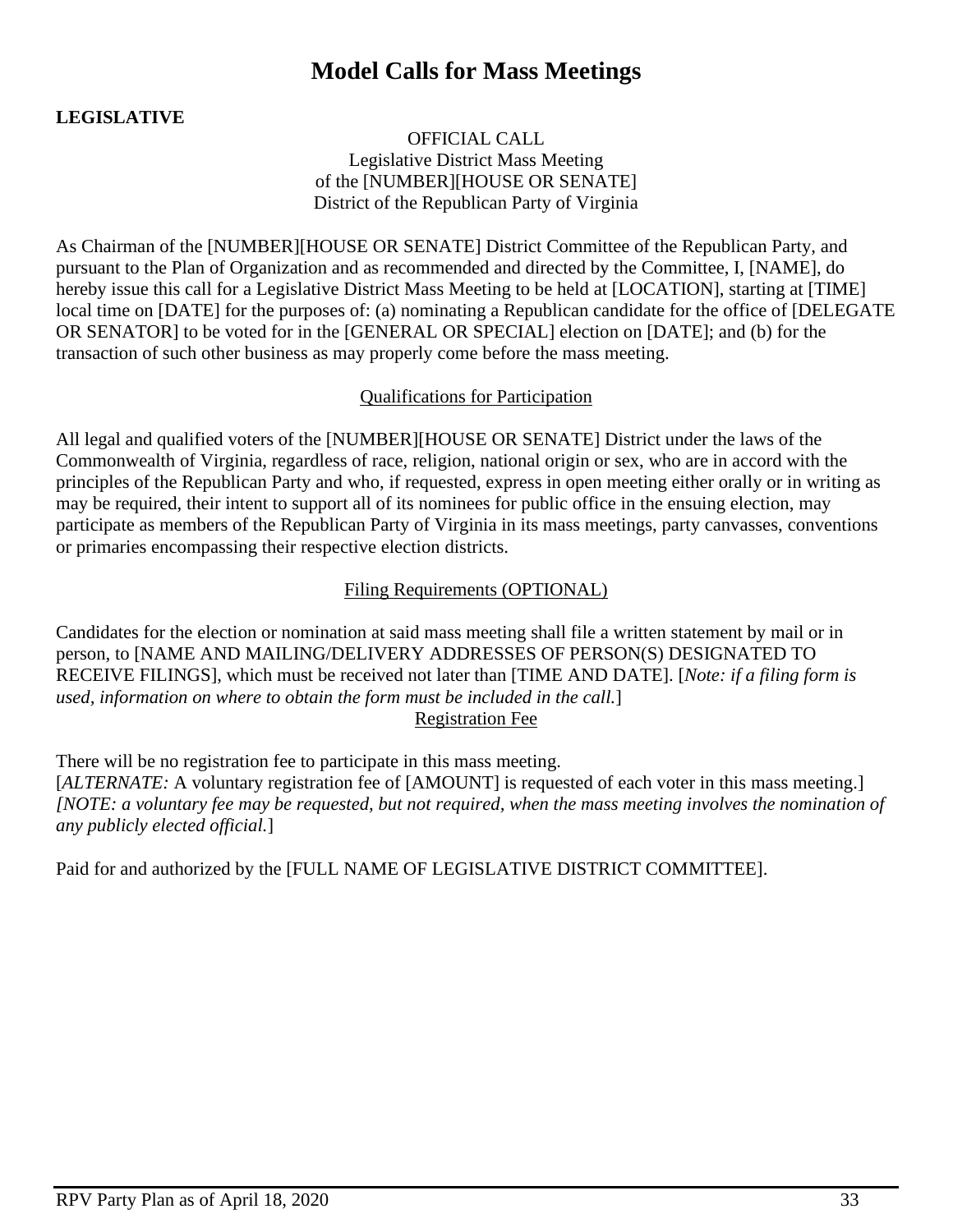### OFFICIAL CALL Mass Meeting of [NAME OF UNIT] of the Republican Party of Virginia

As Chairman of the [UNIT] Committee of the Republican Party, and pursuant to the Plan of Organization and as recommended and directed by the Committee, I, [NAME], do hereby issue this call for a Mass Meeting to be held at [LOCATION], starting at [TIME] local time on [DATE] for the following purposes: [USE ALL THAT APPLY] a) Nominating a Republican candidate for the office of [OFFICE] to be voted for in the [GENERAL OR SPECIAL] election on [DATE]; b) Electing a Unit Chairman; c) Electing members of the Unit Committee as follows: [LIST PRECINCT NAME AND NUMBER OF MEMBERS, RESPECTIVELY, AND NUMBER OF AT-LARGE MEMBERS]; d) Electing up to [NUMBER] Delegates and an equal number of Alternates to the [STATE, DISTRICT, ETC.] Convention, to be held on [DATE] at [LOCATION], beginning at [TIME] for the purposes of [LIST PURPOSES]. Each unit is entitled to one (1) Delegate Vote per [NUMBER] Republican votes for Governor and President at their last election, so that [UNIT] is entitled to [NUMBER] Delegate Votes; and for the transaction of such other business as may properly come before the mass meeting.

## Qualifications for Participation

All legal and qualified voters of [UNIT] under the laws of the Commonwealth of Virginia, regardless of race, religion, national origin or sex, who are in accord with the principles of the Republican Party and who, if requested, express in open meeting either orally or in writing as may be required, their intent to support all of its nominees for public office in the ensuing election, may participate as members of the Republican Party of Virginia in its mass meetings, party canvasses, conventions or primaries encompassing their respective election districts.

## Filing Requirements (OPTIONAL)

Candidates for the election or nomination at said mass meeting shall file a written statement by mail or in person, to [NAME AND MAILING/DELIVERY ADDRESSES OF PERSON(S) DESIGNATED TO RECEIVE FILINGS], which must be received not later than [TIME AND DATE]. [*Note: if a filing form is used, information on where to obtain the form must be included in the call.*]

Registration Fee

There will be [NO or AMOUNT] registration fee to participate in this mass meeting. *[NOTE: a voluntary fee may be requested, but not required, if the mass meeting involves the nomination of any publicly elected official. If voluntary, state so above.*]

Paid for and authorized by the [FULL NAME OF UNIT COMMITTEE].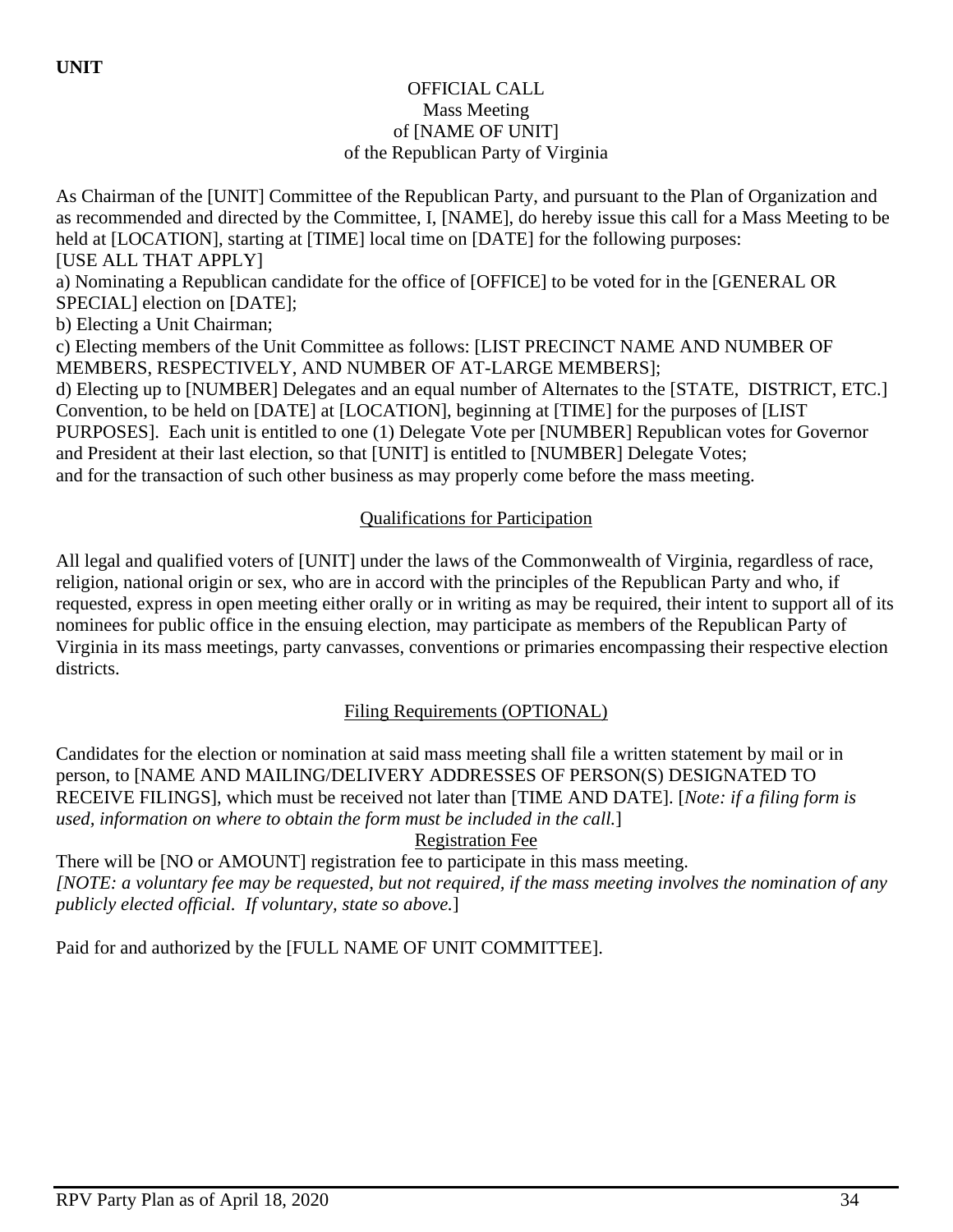## **Model Calls for Party Canvasses: Legislative and Unit**

## **LEGISLATIVE**

### OFFICIAL CALL Legislative District Party Canvass of the [NUMBER][HOUSE OR SENATE] District of the Republican Party of Virginia

As Chairman of the [NUMBER][HOUSE OR SENATE] District Committee of the Republican Party, and pursuant to the Plan of Organization and as recommended and directed by the Committee, I, [NAME], do hereby issue this call for a Legislative District Party Canvass to be held at [LOCATION(S)], from [TIMES] local time on [DATE] for the purposes of: (a) nominating a Republican candidate for the office of [DELEGATE OR SENATOR] to be voted for in the [GENERAL OR SPECIAL] election on [DATE].

#### Qualifications for Participation

All legal and qualified voters of the [NUMBER][HOUSE OR SENATE] District under the laws of the Commonwealth of Virginia, regardless of race, religion, national origin or sex, who are in accord with the principles of the Republican Party and who, if requested, express in open meeting either orally or in writing as may be required, their intent to support all of its nominees for public office in the ensuing election, may participate as members of the Republican Party of Virginia in its mass meetings, party canvasses, conventions or primaries encompassing their respective election districts.

### Filing Requirements

Candidates for the Republican nomination at said canvass shall file a written statement by mail or in person, to [NAME AND MAILING/DELIVERY ADDRESSES OF PERSON(S) DESIGNATED TO RECEIVE FILINGS], which must be received not later than [TIME AND DATE]. If only one candidate properly files, then said candidate shall be declared the Republican nominee and no canvass will be held. [*Note: if a filing form is used, information on where to obtain the form must be included in the call.*]

### Registration Fee

There will be no registration fee to participate in this canvass. [*ALTERNATE:* A voluntary registration fee of [AMOUNT] is requested of each voter in this canvass.] *[NOTE: a voluntary fee may be requested, but not required, when the canvass involves the nomination of any publicly elected official.*]

Paid for and authorized by the [FULL NAME OF LEGISLATIVE DISTRICT COMMITTEE].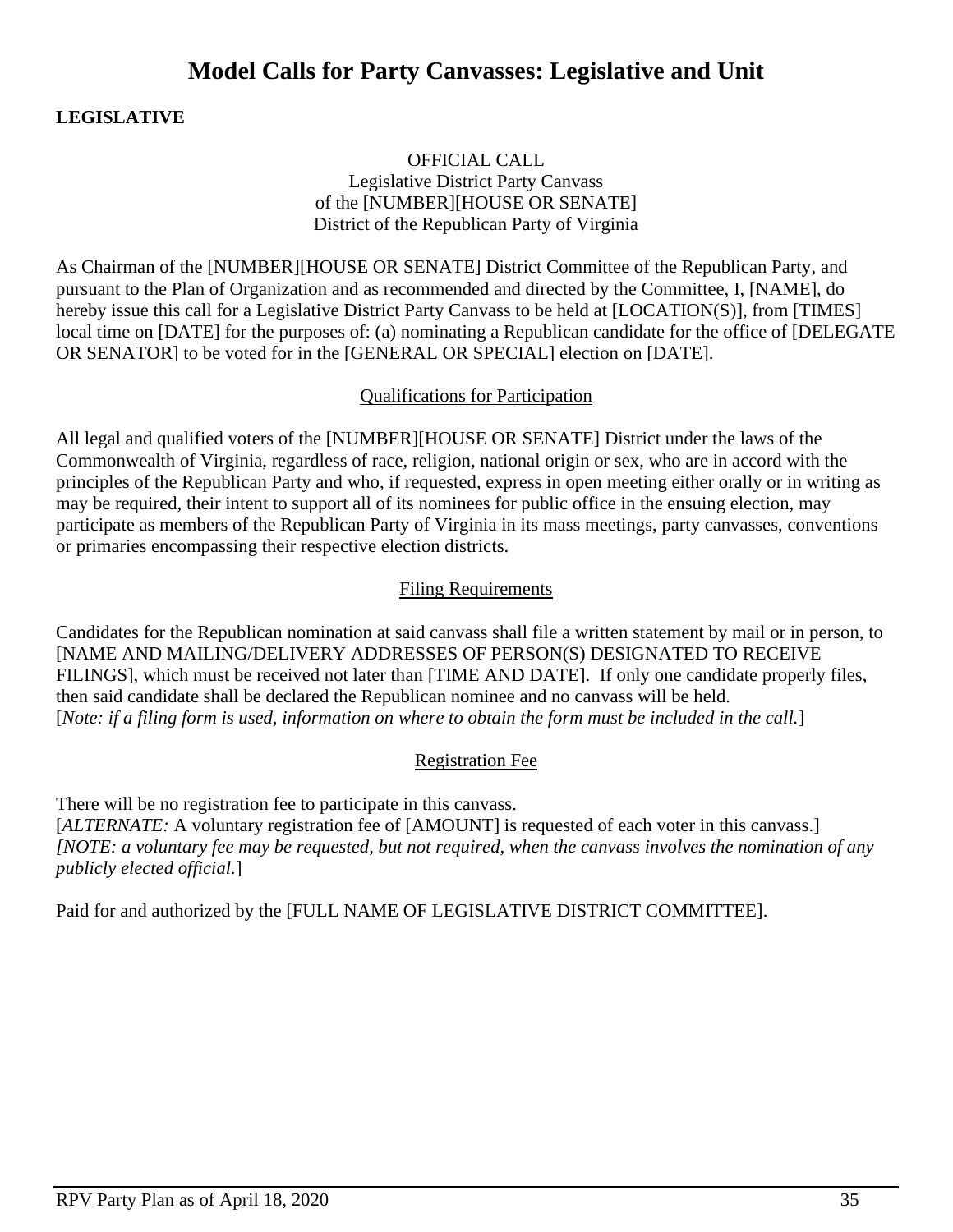## **UNIT**

### OFFICIAL CALL Party Canvass of [NAME OF UNIT] of the Republican Party of Virginia

As Chairman of the [UNIT] Committee of the Republican Party, and pursuant to the Plan of Organization and as recommended and directed by the Committee, I, [NAME], do hereby issue this call for a Party Canvass to be held at [LOCATION(S)], from [TIMES] local time on [DATE] for the following purposes:

a) Nominating a Republican candidate for the office of [OFFICE] to be voted for in the [GENERAL OR SPECIAL] election on [DATE];

b) Electing a Unit Chairman;

c) Electing members of the Unit Committee as follows: [LIST PRECINCT NAME AND NUMBER OF MEMBERS, RESPECTIVELY, AND NUMBER OF AT-LARGE MEMBERS];

d) Electing up to [NUMBER] Delegates and an equal number of Alternates to the [STATE, DISTRICT, ETC.] Convention, to be held on [DATE] at [LOCATION], beginning at [TIME] for the purposes of [LIST PURPOSES]. Each unit is entitled to one (1) Delegate Vote per [NUMBER] Republican votes for Governor and President at their last election, so that [UNIT] is entitled to [NUMBER] Delegate Votes.

## Qualifications for Participation

All legal and qualified voters of [UNIT] under the laws of the Commonwealth of Virginia, regardless of race, religion, national origin or sex, who are in accord with the principles of the Republican Party and who, if requested, express in open meeting either orally or in writing as may be required, their intent to support all of its nominees for public office in the ensuing election, may participate as members of the Republican Party of Virginia in its mass meetings, party canvasses, conventions or primaries encompassing their respective election districts.

### Filing Requirements

Candidates for the nomination or election at said canvass shall file a written statement by mail or in person, to [NAME AND MAILING/DELIVERY ADDRESSES OF PERSON(S) DESIGNATED TO RECEIVE FILINGS], which must be received not later than [TIME AND DATE]. If not more than the number of persons to be elected shall file for each office, then such properly filed persons shall be declared nominated or elected as the case may be, and no canvass will be held for such purpose. [*Note: if a filing form is used, information on where to obtain the form must be included in the call.*]

Registration Fee

There will be [NO or AMOUNT] registration fee to participate in this canvass. *[NOTE: a voluntary fee may be requested, but not required, if the canvass involves the nomination of any publicly elected official. If voluntary, state so above.*]

Paid for and authorized by the [FULL NAME OF UNIT COMMITTEE].

# **APPENDIX B**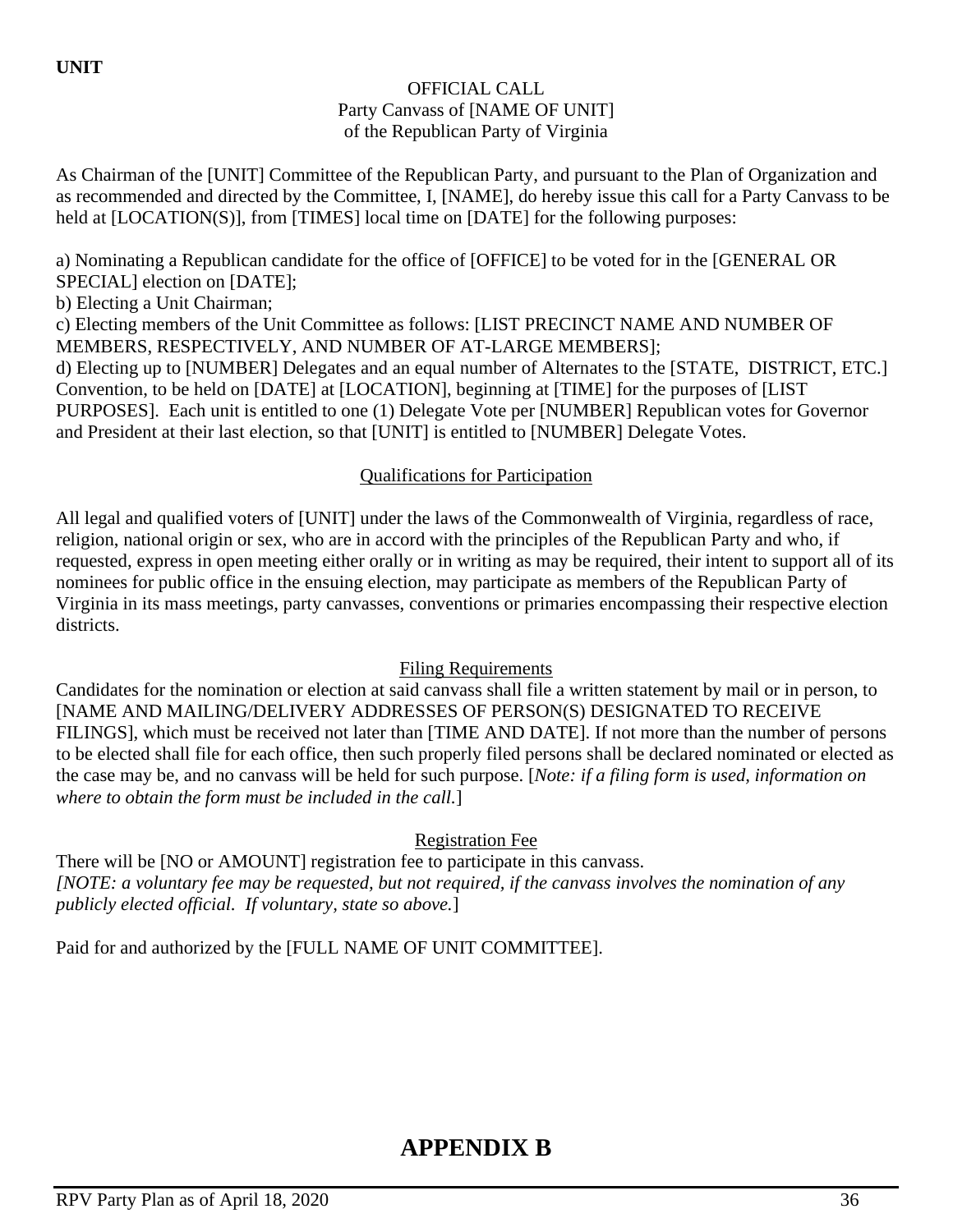## **Model Rules for Mass Meetings and Party Canvasses**

*These Recommended Rules are not part of the Plan, but are provided as models pursuant to Article VIII, Section A, paragraph 8.*

- **1. Model Rules for a Mass Meeting**
- **2. Model Rules for a Party Canvass**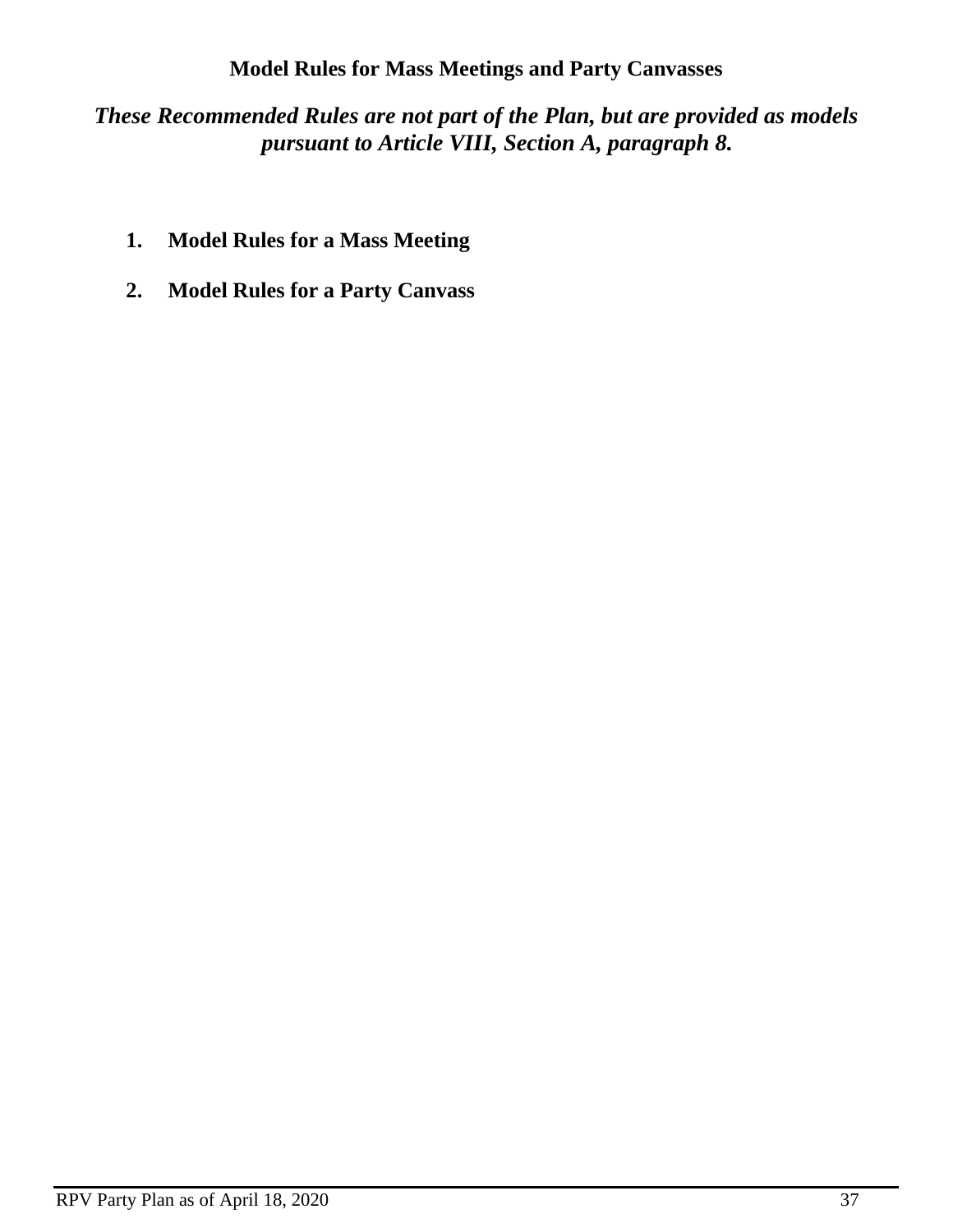## **Model Rules for a Mass Meeting**

- 1. This mass meeting shall, to the extent applicable, be governed by and conducted in accordance with the following (giving precedence as listed): the State Party Plan, District or Unit Plan or By-Laws, these rules, and otherwise in accordance with Robert's Rules of Order, Newly Revised 10th Edition).
- 2. Any person may attend the mass meeting, but only eligible voters duly registered by the Credentials Committee may have the floor unless specially recognized by the Chair. Only eligible voters duly registered by the Credentials Committee may vote. No proxies are allowed at any time.
- 3. All voters shall meet the requirements as specified in the Call of the Mass Meeting.
- 4. The Credentials Committee shall report on the proper credentials of each voter and decide any question that may arise concerning eligibility to participate.
- 5. No one will be allowed on the Mass Meeting floor without proper credentials displayed.
- 6. A roll call shall be taken at the request of one-fifth (1/5) of the total Mass Meeting votes as certified by the Credentials Committee.
- 7. Elections shall require a majority of the total Mass Meeting vote as certified by the Credentials Committee. There shall be no cumulative voting.
- 8. No voter may change his or her vote after it has been collected or recorded by the unit chairman or a teller appointed by the unit chairman.
- 9. (Optional) Upon adoption of these rules, the temporary officials of the Mass Meeting shall be made permanent.
- 10. No resolution may be presented from the floor unless first submitted in writing to the Resolutions Committee for consideration. Each resolution shall be considered separately in the order contained in the committee report.
- 11. The order of business shall be as set forth below, provided, however, that upon majority vote of the Mass Meeting, an item may be omitted or added. The Chairman of the Mass Meeting may interrupt the order as he or she may deem appropriate.
	- A) Reading of the Call by the Party Secretary.
	- B) Election of Temporary Chairman
	- C) Election of Temporary Secretary
	- D) Appointment of Temporary Parliamentarian, Timekeeper and Sergeant-at-Arms.
	- E) Appointment of Temporary Committees.
	- F) Meetings of Committees.
	- G) Credentials Committee Report.
	- H) Rules Committee Report.
	- I) Final Report of the Credentials Committee.
	- J) [if Rule 9 above is not adopted] Election of Permanent Chairman and Permanent Secretary.
	- K) [if Rule 9 above is not adopted] Appointment of Permanent Officials.
	- L) [if applicable] Nominations of candidates for public office [specify].
	- M) [if applicable] Election of persons to party offices [specify].
	- N) Resolutions Committee Report.
	- O) Other Business.
	- P) Adjournment.